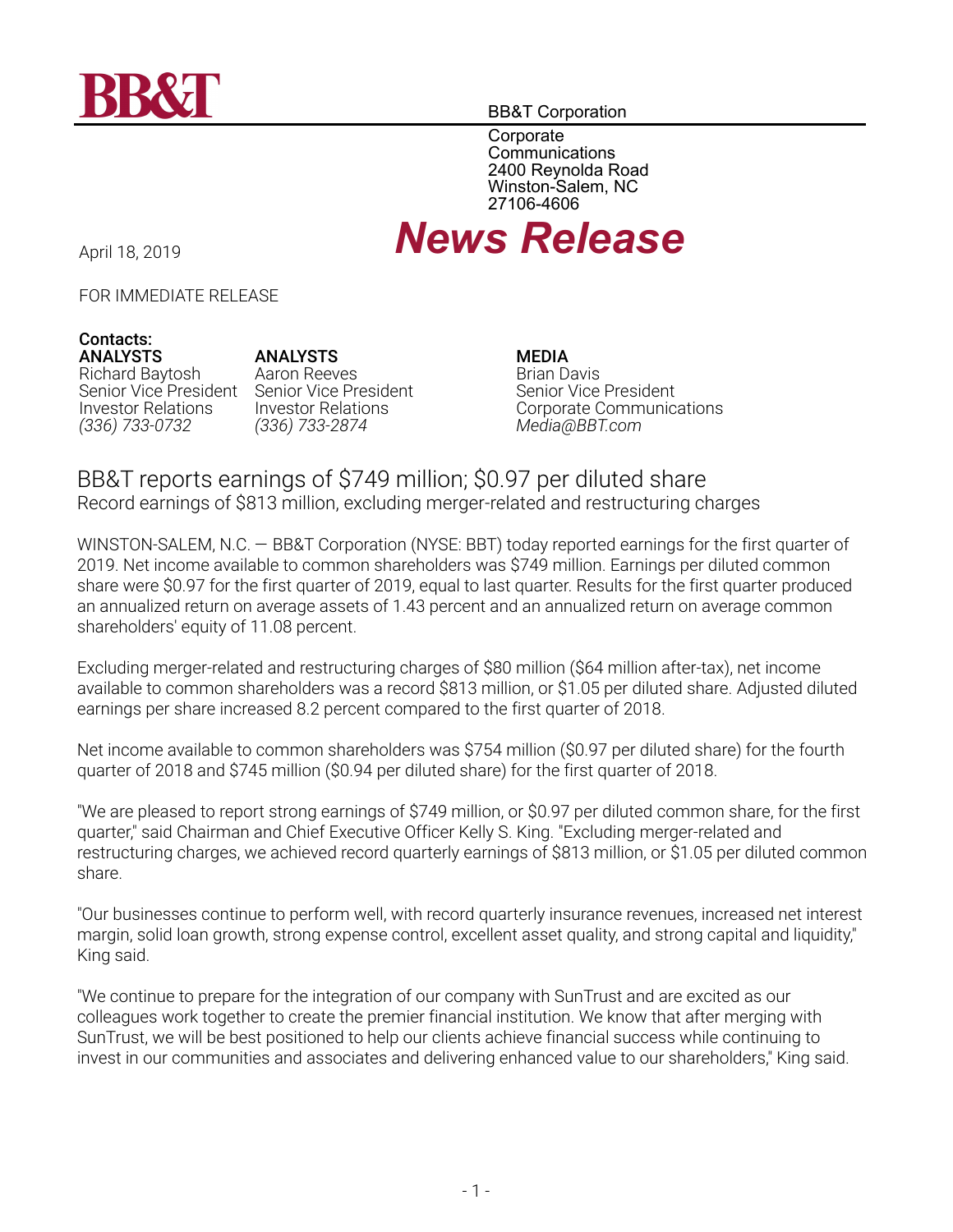# **First Quarter 2019 Performance Highlights**

- Earnings per diluted common share were \$0.97, unchanged compared to fourth quarter of 2018
	- Diluted earnings per share were \$1.05, excluding merger-related and restructuring charges
	- Return on average assets was 1.43 percent
	- Return on average common shareholders' equity was 11.08 percent
	- Return on average tangible common shareholders' equity was 18.36 percent
- Taxable-equivalent revenues were \$2.9 billion, down \$42 million from the fourth quarter of 2018
	- Net interest margin was 3.51 percent, up two basis points
	- Noninterest income was down \$33 million
	- Insurance income was a record \$510 million, up \$23 million
	- Fee income ratio was 41.5 percent, compared to 42.0 percent for the prior quarter
- Noninterest expense was \$1.8 billion, down \$16 million compared to the fourth quarter of 2018
	- Noninterest expense includes \$80 million of merger-related and restructuring charges, primarily related to the merger of equals with SunTrust
	- Excluding merger-related and restructuring charges, noninterest expense was down \$20 million, or an annualized 4.7 percent
	- GAAP efficiency ratio was 61.0 percent, compared to 60.7 percent for the prior quarter
	- Adjusted efficiency ratio was 56.6 percent, compared to 56.5 percent for the prior quarter
- Average loans and leases held for investment were \$148.1 billion, up \$522 million, or 1.4 percent annualized compared to the fourth quarter of 2018
	- Average commercial and industrial loans increased \$817 million, or 5.5 percent annualized
	- Average CRE loans decreased \$396 million, or 7.5 percent annualized
	- Average residential mortgage loans increased \$267 million, or 3.5 percent annualized
	- Average indirect loans decreased \$99 million, or 2.3 percent annualized
- Average deposits were \$160.0 billion compared to \$157.8 billion for the fourth quarter of 2018
	- Average noninterest-bearing deposits decreased \$1.4 billion, or 10.9 percent annualized
	- Average noninterest-bearing deposits represent 32.7 percent of total deposits, compared to 34.0 percent in the prior quarter
	- Cost of average interest-bearing deposits was 0.95 percent annualized, up 17 basis points
	- Cost of average total deposits was 0.64 percent annualized, up 12 basis points
- Asset quality remains excellent
	- Nonperforming assets were 0.26 percent of total assets; lower than levels in 2006
	- Loans 90 days or more past due and still accruing were 0.29 percent of loans held for investment, compared to 0.31 percent in the prior quarter
	- Net charge-offs were 0.40 percent of average loans and leases, up two basis points compared to the prior quarter
	- The allowance for loan loss coverage ratio was 2.97 times nonperforming loans held for investment, versus 2.99 times in the prior quarter
	- The allowance for loan and lease losses was 1.05 percent of loans held for investment, unchanged compared to the prior quarter
- Capital levels remained strong across the board
	- Common equity tier 1 to risk-weighted assets was 10.3 percent
	- Tier 1 risk-based capital was 11.9 percent
	- Total capital was 14.2 percent
	- Leverage capital was 10.1 percent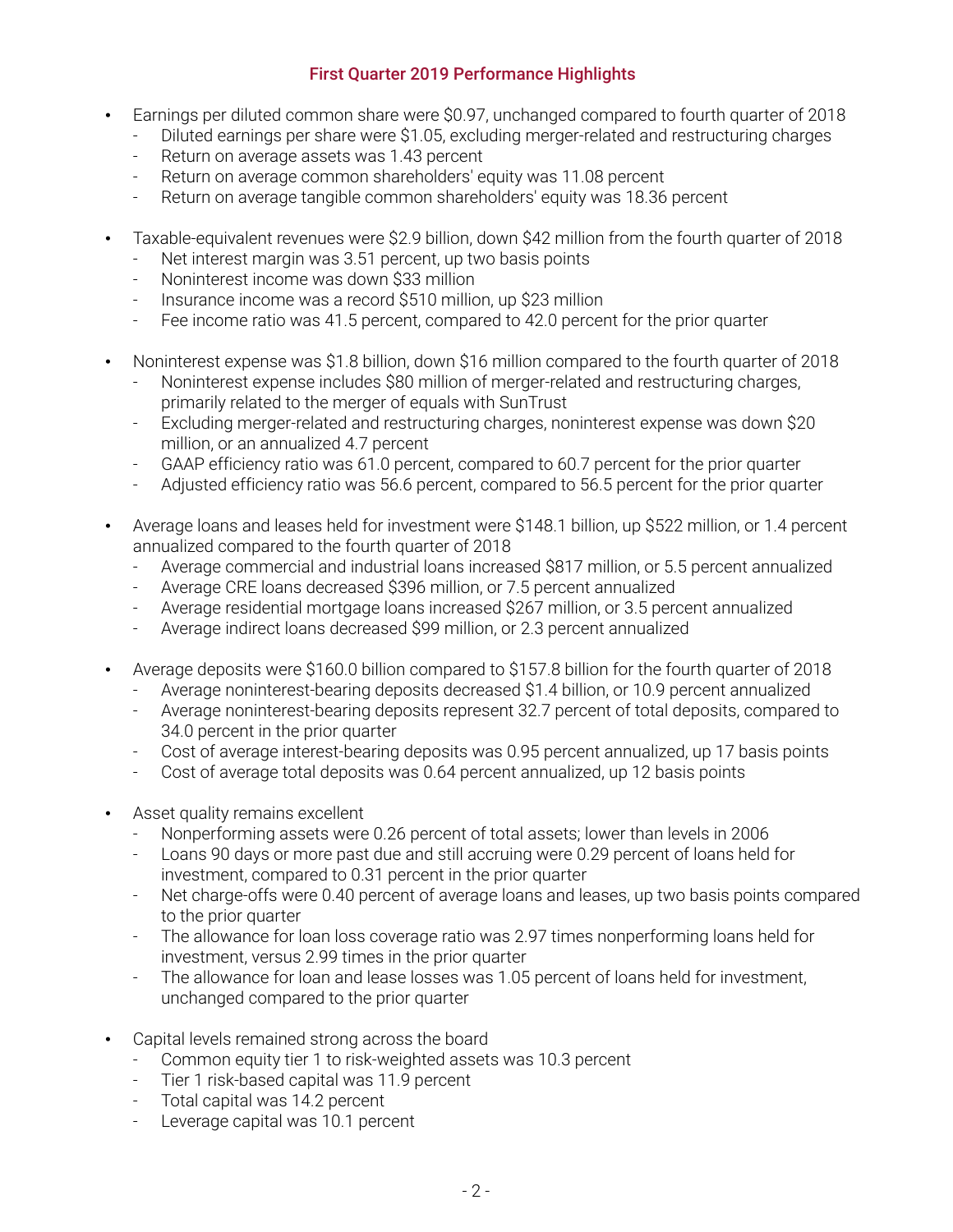| <b>EARNINGS HIGHLIGHTS</b>                                 |                     |                             |             | Change 1Q19 vs. |                  |  |
|------------------------------------------------------------|---------------------|-----------------------------|-------------|-----------------|------------------|--|
| (dollars in millions, except per share data)               | <b>1Q19</b>         | 4Q18                        | <b>1Q18</b> | 4Q18            | 1Q18             |  |
| Net income available to common shareholders                | $\mathsf{S}$<br>749 | 754 \$<br>Ŝ                 | 745 \$      | $(5)$ \$        | $\overline{4}$   |  |
| Diluted earnings per common share                          | 0.97                | 0.97                        | 0.94        |                 | 0.03             |  |
| Net interest income - taxable equivalent                   |                     | $$1,720$ \$1,729 \$1,656 \$ |             | $(9)$ \$        | 64               |  |
| Noninterest income                                         | 1,202               | 1,235                       | 1,180       | (33)            | 22               |  |
| Total taxable-equivalent revenue                           | \$2,922             | $$2,964$ \$ 2,836 \$        |             | (42) \$         | 86               |  |
| Less taxable-equivalent adjustment                         | 24                  | 24                          | 23          |                 |                  |  |
| <b>Total revenue</b>                                       |                     | $$2,898$ $$2,940$ $$2,813$  |             |                 |                  |  |
|                                                            |                     |                             |             |                 |                  |  |
| Return on average assets                                   | 1.43%               | 1.43%                       | 1.45%       |                 | $-$ % $(0.02)$ % |  |
| Return on average risk-weighted assets                     | . 77                | 1.77                        | 1.81        |                 | (0.04)           |  |
| Return on average common shareholders' equity              | 11.08               | 11.14                       | 11.43       | (0.06)          | (0.35)           |  |
| Return on average tangible common shareholders' equity (1) | 18.36               | 18.77                       | 19.11       | (0.41)          | (0.75)           |  |
| Net interest margin - taxable equivalent                   | 3.51                | 3.49                        | 3.44        | 0.02            | 0.07             |  |

(1) Excludes certain items as detailed in the non-GAAP reconciliations in the Quarterly Performance Summary.

# *First Quarter 2019 compared to Fourth Quarter 2018*

Total taxable-equivalent revenues were \$2.9 billion for the first quarter of 2019, a decrease of \$42 million compared to the prior quarter, primarily driven by a decrease of \$33 million in noninterest income.

The net interest margin was 3.51 percent for the first quarter, up two basis points compared to the prior quarter. Average earning assets increased \$508 million, which reflects a \$333 million increase in average total loans and leases. Average interest-bearing liabilities increased \$2.1 billion, driven by a \$3.7 billion increase in average interest-bearing deposits, partially offset by a decrease of \$1.4 billion in average shortterm borrowings and a decrease of \$241 million in average long-term debt.

The annualized yield on the total loan portfolio for the first quarter was 5.06 percent, up ten basis points, reflecting the impact of rate increases. The annualized yield on the average securities portfolio for the first quarter was 2.60 percent, up seven basis points compared to the prior quarter.

The average annualized cost of total deposits was 0.64 percent, up 12 basis points compared to the prior quarter. The average annualized cost of interest-bearing deposits was 0.95 percent, up 17 basis points compared to the prior quarter. The average annualized rate on long-term debt was 3.30 percent, up 11 basis points compared to the prior quarter. The average annualized rate on short-term borrowings was 2.32 percent, up 14 basis points compared to the prior quarter. The higher rates on interest-bearing liabilities reflect the impact of rate increases.

The provision for credit losses was \$155 million, and net charge-offs were \$147 million for the first quarter, compared to \$146 million and \$143 million, respectively, for the prior quarter.

Noninterest income was \$1.2 billion, a decrease of \$33 million compared to the prior quarter. Insurance income increased \$23 million to a record \$510 million primarily due to seasonality and organic growth. Service charges on deposit accounts decreased \$14 million primarily due to fewer revenue days. Mortgage banking income decreased \$23 million primarily due to a seasonal decrease in mortgage sales volume. Investment banking and brokerage fees and commissions decreased \$28 million due to fewer investment banking transactions and lower managed account fees. Other income increased \$18 million primarily due to income related to assets for certain post-employment benefits, which is partially offset by higher personnel expense.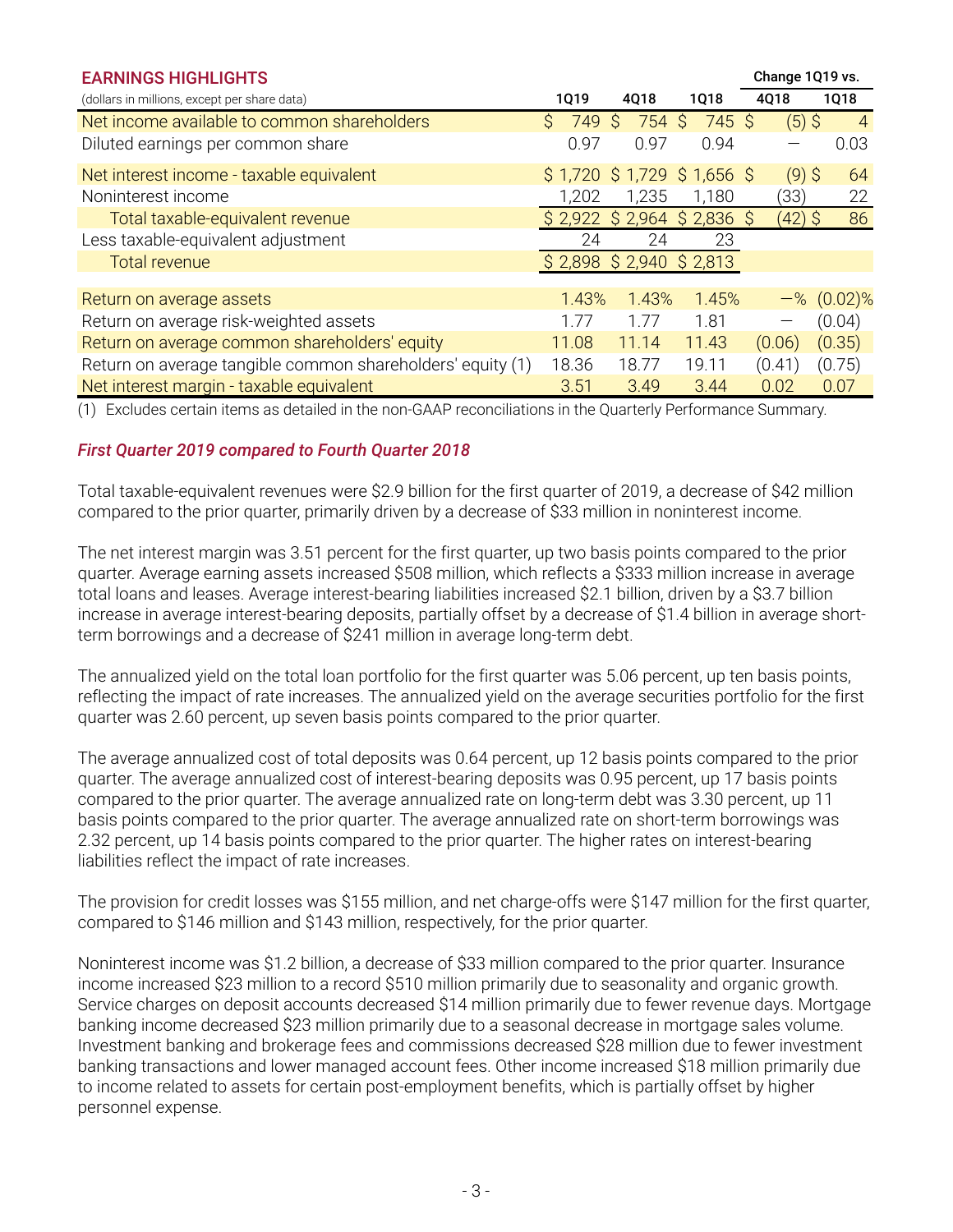Noninterest expense was \$1.8 billion for the first quarter, down \$16 million compared to the prior quarter. Noninterest expense includes \$80 million of merger-related and restructuring charges, \$55 million primarily related to the merger of equals and \$25 million related to severance and facility-related initiatives. Excluding merger-related and restructuring activities, noninterest expense was down \$20 million, or an annualized 4.7 percent.

Personnel expense was down slightly compared to the prior quarter and FTEs were down 518. Salaries expense decreased \$11 million and incentives expense decreased \$45 million compared to the prior quarter. The decrease in incentives expense was primarily due to lower variable pay related to fee income businesses. These decreases were offset by increases of \$22 million for payroll taxes primarily due to the annual reset of employment-related taxes and \$27 million for certain post-employment benefits expense. The higher post-employment benefits expense is offset in net interest income and other income.

The provision for income taxes was \$177 million for the first quarter, compared to \$205 million for the prior quarter. The effective tax rate for the first quarter was 18.2 percent, compared to 20.3 percent for the prior quarter. The decrease in the effective tax rate was primarily due to excess tax benefits from equity-based compensation plans recorded in the current quarter.

# *First Quarter 2019 compared to First Quarter 2018*

Total taxable-equivalent revenues were \$2.9 billion for the first quarter of 2019, an increase of \$86 million compared to the earlier quarter, which reflects an increase of \$64 million in taxable-equivalent net interest income and an increase of \$22 million in noninterest income.

Net interest margin was 3.51 percent, up seven basis points compared to the earlier quarter. Average earning assets increased \$3.2 billion. The increase in average earning assets reflects a \$4.9 billion increase in average total loans and leases, partially offset by a decrease of \$1.6 billion in average securities. Average interest-bearing liabilities increased \$3.7 billion compared to the earlier quarter. Average interest-bearing deposits increased \$4.0 billion, while average long-term debt decreased \$430 million. The annualized yield on the total loan portfolio for the first quarter of 2019 was 5.06 percent, up 49 basis points compared to the earlier quarter, reflecting the impact of rate increases. The annualized yield on the average securities portfolio was 2.60 percent, up 16 basis points compared to the earlier period.

The average annualized cost of total deposits was 0.64 percent, up 34 basis points compared to the earlier quarter. The average annualized cost of interest-bearing deposits was 0.95 percent, up 49 basis points compared to the earlier quarter. The average annualized rate on long-term debt was 3.30 percent, up 76 basis points compared to the earlier quarter. The average annualized rate on short-term borrowings was 2.32 percent, up 89 basis points compared to the earlier quarter. The higher rates on interest-bearing liabilities reflect the impact of rate increases.

The provision for credit losses was \$155 million, compared to \$150 million for the earlier quarter. Net charge-offs for the first quarter of 2019 totaled \$147 million compared to \$145 million in the earlier period.

Noninterest income for the first quarter of 2019 was up \$22 million compared to the earlier quarter. Insurance income increased \$74 million to record levels due to higher production and the acquisition of Regions Insurance. Mortgage banking income decreased \$36 million primarily due to lower residential mortgage sales, as well as a decrease in commercial mortgage banking revenue. Other income decreased \$15 million due to sundry items.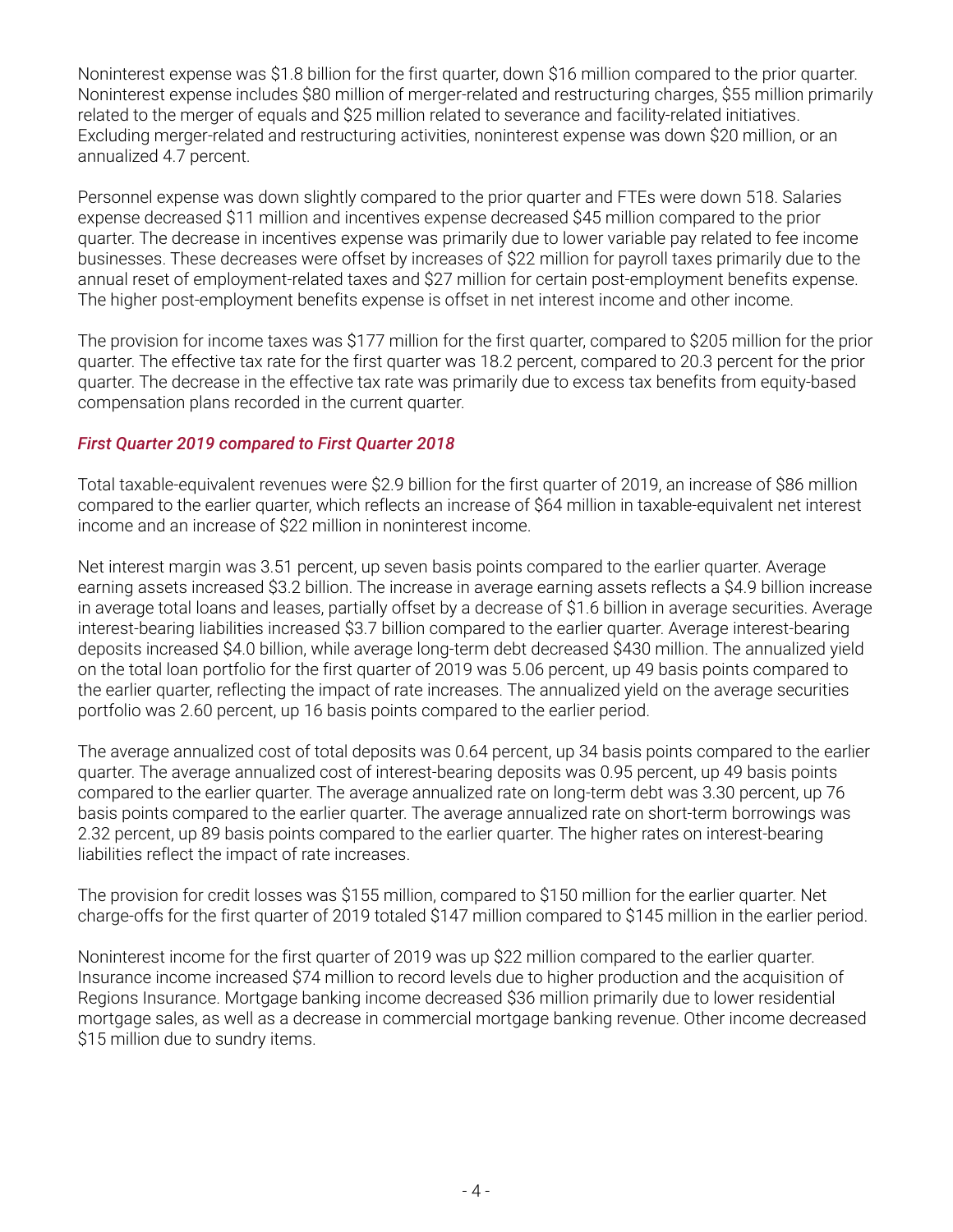Noninterest expense for the first quarter of 2019 was up \$82 million compared to the earlier quarter. Merger-related and restructuring charges increased \$52 million, primarily due to the announced merger of equals with SunTrust. Excluding these charges, noninterest expense was up \$30 million. Personnel expense increased \$48 million compared to the earlier quarter, primarily due to higher incentives, partially due to the Regions Insurance acquisition, and lower capitalized employee costs. The lower capitalized employee costs reflect efficiencies in the loan closing process. Regulatory charges decreased \$22 million as a result of the deposit insurance fund reaching the targeted level.

The provision for income taxes was \$177 million for the first quarter of 2019, compared to \$186 million for the earlier quarter. This produced an effective tax rate for the first quarter of 2019 of 18.2 percent, compared to 19.0 percent for the earlier quarter.

#### **LOANS AND LEASES**

| (dollars in millions)                      |              |             |          |              |  |
|--------------------------------------------|--------------|-------------|----------|--------------|--|
| Average balances                           | <b>1Q19</b>  | 4Q18        | Change   | % Change     |  |
|                                            |              |             |          | (annualized) |  |
| Commercial:                                |              |             |          |              |  |
| Commercial and industrial                  | $$61,370$ \$ | $60,553$ \$ | 817      | 5.5%         |  |
| <b>CRE</b>                                 | 20,905       | 21,301      | (396)    | (7.5)        |  |
| Lease financing                            | 2,021        | 1,990       | 31       | 6.3          |  |
| Total commercial                           | 84,296       | 83,844      | 452      | 2.2          |  |
| Retail:                                    |              |             |          |              |  |
| Residential mortgage                       | 31,370       | 31,103      | 267      | 3.5          |  |
| <b>Direct</b>                              | 11,493       | 11,600      | (107)    | (3.7)        |  |
| Indirect                                   | 17,337       | 17,436      | (99)     | (2.3)        |  |
| <b>Total retail</b>                        | 60,200       | 60,139      | 61       | 0.4          |  |
| Revolving credit                           | 3,110        | 3,070       | 40       | 5.3          |  |
| PCI                                        | 455          | 486         | (31)     | (25.9)       |  |
| Total loans and leases held for investment | \$148,061    | \$147,539   | 522<br>S | 1.4          |  |

Average loans held for investment for the first quarter of 2019 were \$148.1 billion, up \$522 million or 1.4 percent annualized, compared to the fourth quarter of 2018.

Average commercial and industrial loans increased \$817 million driven by strong growth in corporate banking, as well as growth from the community bank, partially offset by a decline in mortgage warehouse lending. Average CRE loans decreased \$396 million, primarily due to a decrease in construction loans. Average residential mortgage loans increased \$267 million primarily due to the retention of a portion of the conforming mortgage production.

Average direct loans decreased \$107 million. The decrease was primarily due to acquired portfolio run off.

Average indirect retail loans decreased \$99 million. The decrease was primarily due to seasonality for power sports, partially offset by growth in automobile lending.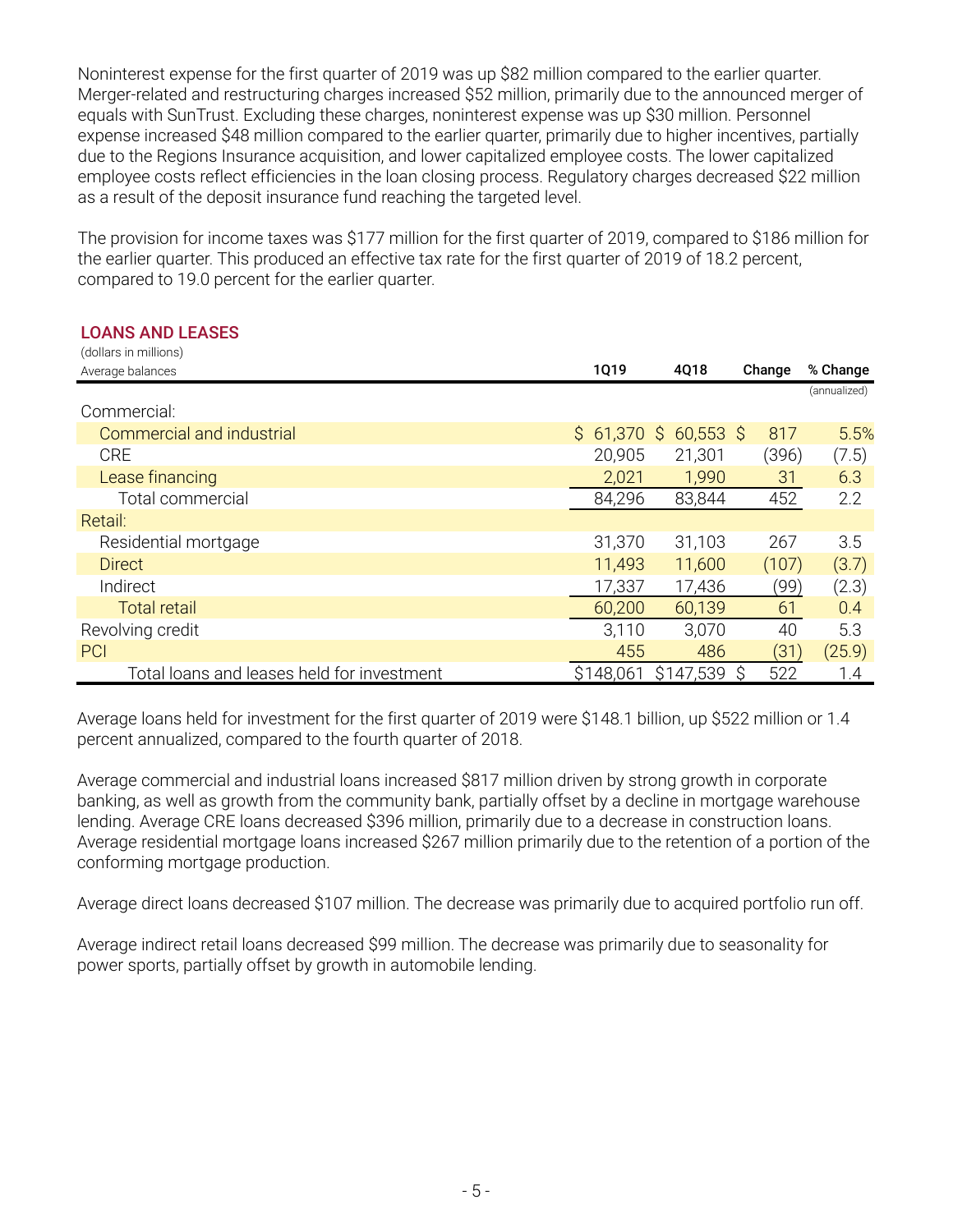#### **DEPOSITS** (dollars in millions)

Average balances **1Q19 4Q18 Change % Change** (annualized) Noninterest-bearing deposits \$ 52,283 \$ 53,732 \$ (1,449) (10.9)% Interest checking 27,622 26,921 701 10.6 Money market and savings 63,325 62,261 1,064 6.9 Time deposits 16,393 14,682 1,711 47.3 Foreign office deposits - interest-bearing 1990 120 120 120 1246 176 NM Total deposits \$160,045 \$157,842 \$ 2,203 5.7

NM - not meaningful.

Average deposits for the first quarter were \$160.0 billion, up \$2.2 billion compared to the prior quarter. Average noninterest-bearing deposits decreased \$1.4 billion, reflecting seasonality and decreases in commercial balances.

Average interest checking increased \$701 million primarily due to increases in commercial and public fund balances. Average money market and savings deposits increased \$1.1 billion primarily due to increases in personal and commercial balances. Average time deposits increased \$1.7 billion primarily due to an increase in commercial balances. Average foreign office deposits increased \$176 million due to changes in the overall funding mix.

Noninterest-bearing deposits represented 32.7 percent of total average deposits for the first quarter, compared to 34.0 percent for the prior quarter and the same quarter a year ago. The cost of total deposits was 0.64 percent for the first quarter, up 12 basis points compared to the prior quarter. The cost of interestbearing deposits was 0.95 percent for the first quarter, up 17 basis points compared to the prior quarter.

| <b>SEGMENT RESULTS</b>                               |       |        |       |                 |       |
|------------------------------------------------------|-------|--------|-------|-----------------|-------|
| (dollars in millions)                                |       |        |       | Change 1Q19 vs. |       |
| Segment Net Income                                   | 1019  | 4018   | 1018  | 4018            | 1018  |
| <b>Community Banking Retail and Consumer Finance</b> | 379S  | 387 \$ | 334 S | $(8)$ \$        | 45    |
| <b>Community Banking Commercial</b>                  | 328   | 329    | 271   |                 | 57    |
| <b>Financial Services and Commercial Finance</b>     | 156   | 155    | 144   |                 | 12    |
| Insurance Holdings                                   | 88    | 77     | 62    | 11              | 26    |
| Other, Treasury & Corporate                          | (153) | (143)  | (20)  | (10             | (133) |
| Total net income                                     | 798.  | 805    | 791   |                 |       |

#### **SEGMENT RESULTS**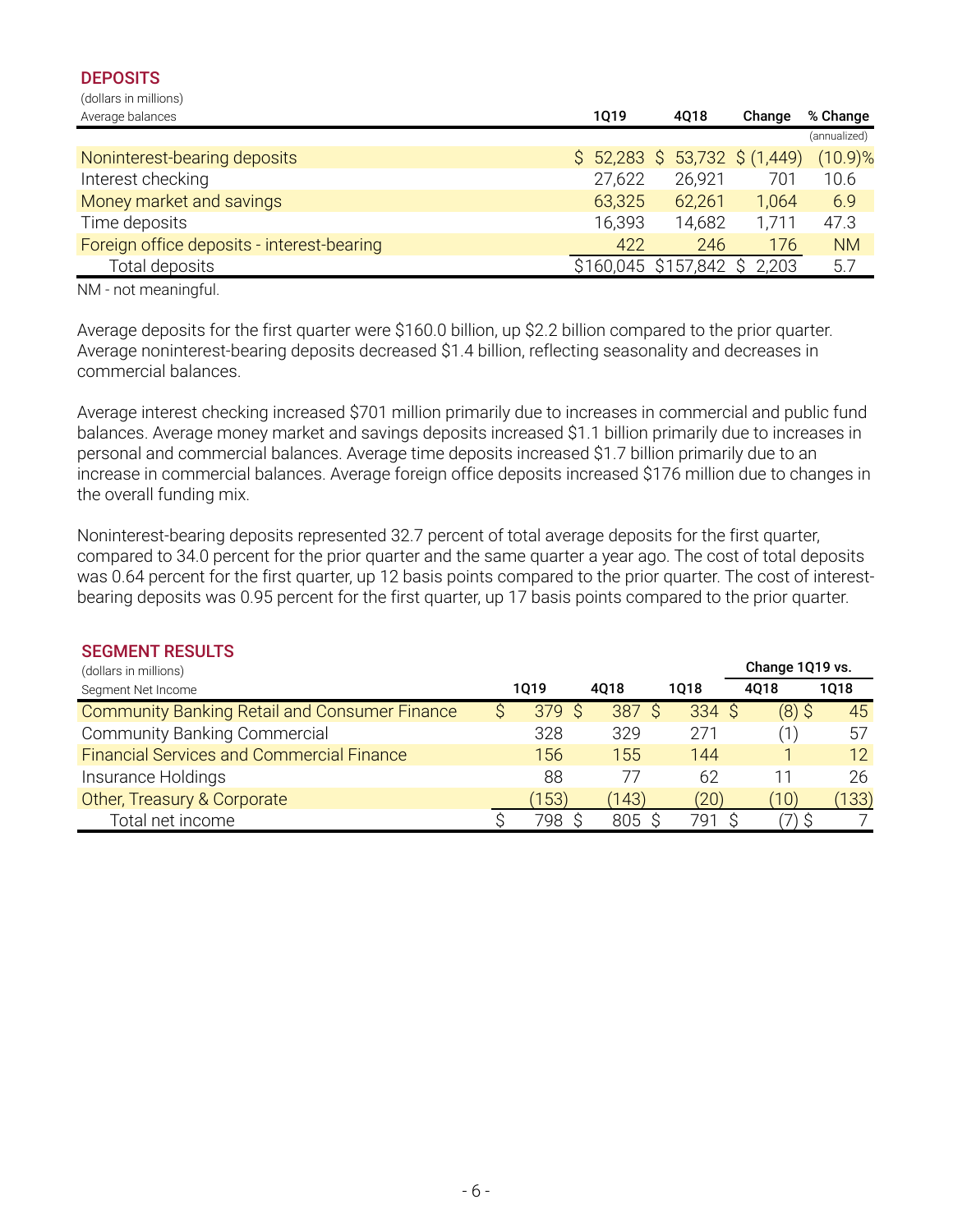# *First Quarter 2019 compared to Fourth Quarter 2018*

# Community Banking Retail and Consumer Finance ("CB-Retail")

CB-Retail serves retail clients by offering a variety of loan and deposit products, payment services, bankcard products and other financial services by connecting clients to a wide range of financial products and services. CB-Retail includes Dealer Retail Services, which originates loans on an indirect basis to consumers for the purchase of automobiles, boats and recreational vehicles. Additionally, CB-Retail includes specialty finance lending, small equipment leasing and other products for consumers. CB-Retail also includes Residential Mortgage Banking, which originates and purchases mortgage loans to either hold for investment or sell to third parties. BB&T generally retains the servicing rights to loans sold. Mortgage products include fixed and adjustable-rate government guaranteed and conventional loans used for the purpose of constructing, purchasing or refinancing residential properties. Substantially all of the properties are owner-occupied. Residential Mortgage Banking also includes Mortgage Warehouse Lending, which provides short-term lending solutions to finance first-lien residential mortgages held-for-sale by independent mortgage companies.

CB-Retail net income was \$379 million for the first quarter of 2019, a decrease of \$8 million compared to the prior quarter. Segment net interest income decreased \$16 million primarily due to fewer days in the current quarter and lower credit spreads on loans, partially offset by higher funding spreads on deposits. Noninterest income decreased \$30 million primarily due to a decline in service charges on deposits largely resulting from fewer days in the current quarter and a seasonal decline in client activity, and lower mortgage banking income largely resulting from lower volume of loan sales. The allocated provision for credit losses decreased \$21 million primarily due to lower incurred loss estimates predominantly in the residential mortgage portfolio due to improved delinquency trends and loss frequency estimates, and seasonally lower average loan balances and net charge-offs. Noninterest expense decreased primarily due to lower personnel expense and a decline in restructuring charges compared to the prior quarter.

CB-Retail average loans and leases held for investment decreased \$148 million, or 0.9 percent on an annualized basis, compared to the prior quarter. The decrease was primarily driven by declines in average mortgage warehouse lending of \$257 million, or 79.8 percent annualized, seasonal declines in indirect loans of \$95 million, or 2.2 percent annualized, and direct lending of \$82 million, or 2.9 percent annualized. These decreases were partially offset by growth in average residential mortgage loans of \$270 million, or 3.5 percent annualized and revolving credit of \$40 million, or 5.3 percent annualized.

CB-Retail average total deposits increased \$478 million, or 2.5 percent on an annualized basis, compared to the prior quarter. The increase was primarily driven by growth in average noninterest-bearing deposits of \$126 million, or 3.1 percent annualized and money market and savings of \$550 million, or 6.3 percent annualized. These increases were partially offset by a decrease in interest checking of \$201 million, or 5.4 percent annualized.

# Community Banking Commercial ("CB-Commercial")

CB-Commercial serves large, medium and small business clients by offering a variety of loan and deposit products and connecting clients to the combined organization's broad array of financial services. CB-Commercial includes CRE lending, commercial and industrial lending, corporate banking, asset-based lending, dealer inventory financing, tax-exempt financing, cash management and treasury services, and commercial deposit products.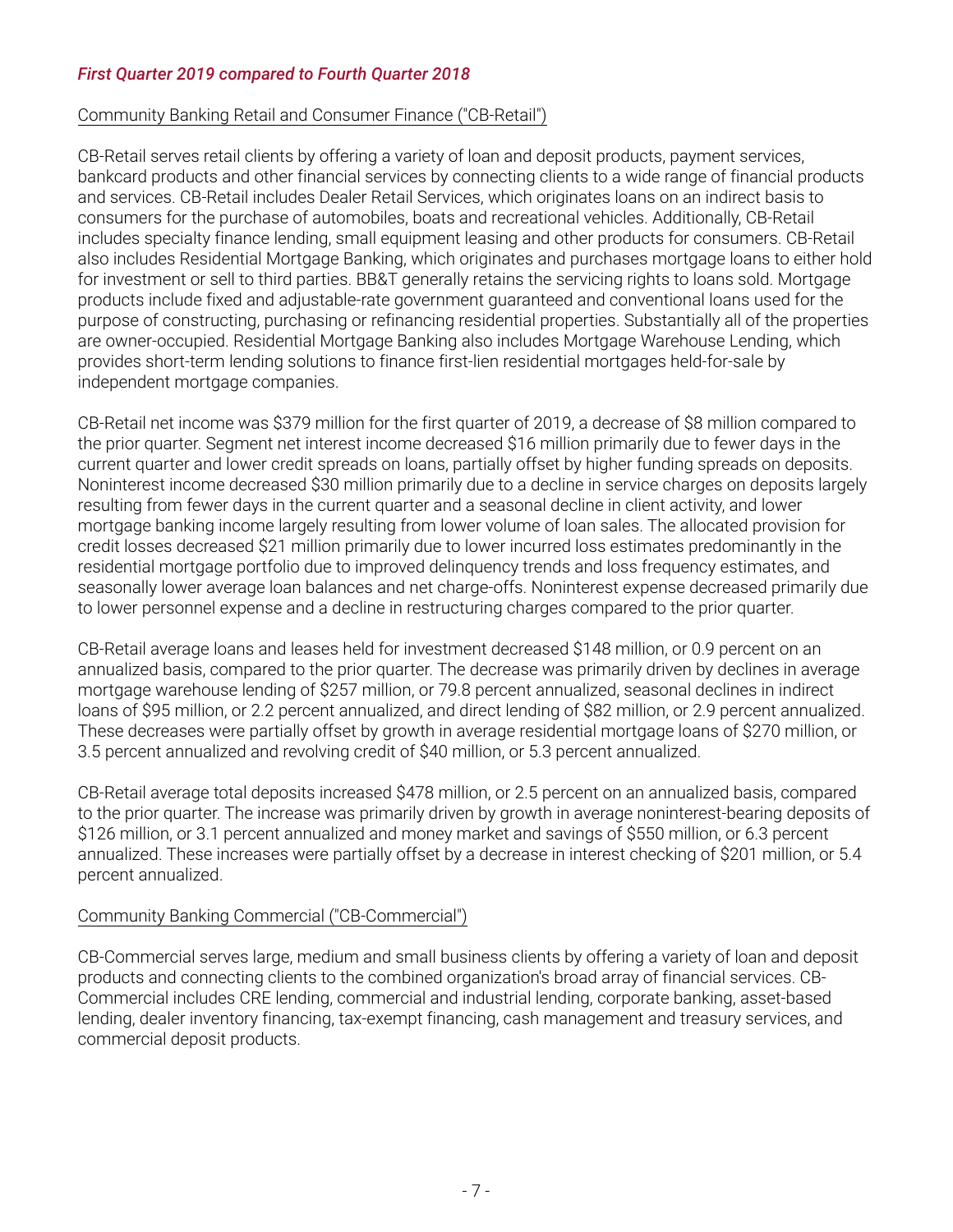CB-Commercial net income was \$328 million for the first quarter of 2019, a decrease of \$1 million compared to the prior quarter. Segment net interest income decreased \$11 million primarily due to fewer days in the current quarter. The allocated provision for credit losses increased slightly due to an increase in incurred loss estimates primarily due to higher loss frequency estimates and specific reserves in the income producing properties segment of the portfolio, offset by loan growth in the prior quarter. Noninterest expense decreased primarily due to lower allocated corporate expenses compared to the prior quarter.

CB-Commercial average loans and leases held for investment decreased \$30 million, or 0.2 percent on an annualized basis, compared to the prior quarter. Average commercial real estate loans declined \$305 million, or 6.4 percent annualized and average PCI loans declined \$10 million, or 20.3 percent annualized, while average commercial and industrial loans increased \$286 million, or 3.5 percent annualized. Average total deposits decreased \$1.1 billion, or 7.3 percent on an annualized basis, compared to the prior quarter driven by declines in average noninterest bearing deposits of \$1.4 billion, or 16.5 percent annualized, and average money market and savings of \$71 million, or 1.9 percent annualized, partially offset by an increase in interest checking of \$378 million, or 17.7 percent annualized, and time deposits of \$24 million, or 10.0 percent annualized.

# Financial Services and Commercial Finance ("FS&CF")

FS&CF provides personal trust administration, estate planning, investment counseling, wealth management, asset management, corporate retirement services, capital markets and corporate banking services, specialty finance and corporate trust services to individuals, corporations, institutions, foundations and government entities. In addition, the segment includes BB&T Securities, a full-service brokerage and investment banking firm, which offers clients a variety of investment services, including discount brokerage services, equities, annuities, mutual funds and government bonds. The Corporate Banking Division originates and services large corporate relationships, syndicated lending relationships and client derivatives while the specialty finance products offered by FS&CF include equipment finance, taxexempt financing for local governments and special-purpose entities, and full-service commercial mortgage banking lending.

FS&CF net income was \$156 million for the first quarter of 2019, an increase of \$1 million compared to the prior quarter. Noninterest income decreased \$39 million primarily due to record investment banking and brokerage fees and commissions experienced in the prior quarter and a seasonal decline in commercial mortgage banking income. Noninterest expense decreased \$37 million primarily due to performancebased incentives and restructuring charges experienced in the prior quarter.

FS&CF average loans and leases held for investment increased \$827 million, or 11.9 percent on an annualized basis, compared to the prior quarter. The increase was primarily driven by higher loans held for investment for Corporate Banking of \$858 million, or 21.4 percent annualized, and Wealth and Retirement Services of \$37 million, or 7.4 percent annualized; partially offset by a decline in loans held for investment for Grandbridge of \$71 million, or 15.9 percent annualized.

FS&CF average total deposits increased \$887 million, or 12.9 percent on an annualized basis, compared to the prior quarter primarily driven by growth in average total deposits for Wealth and Retirement Services of \$402 million, or 10.1 percent annualized, and Corporate Banking of \$317 million, or 16.2 percent annualized.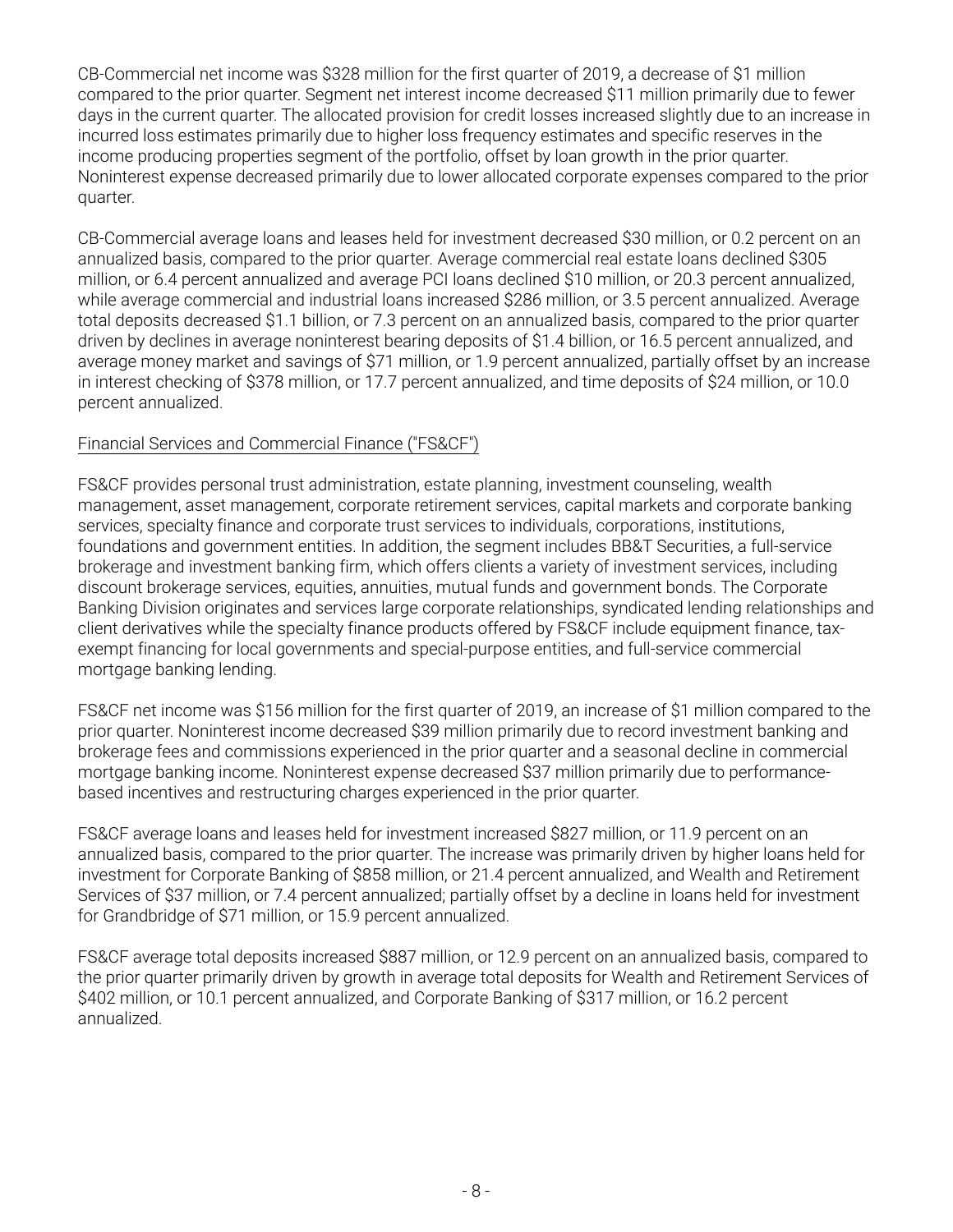# Insurance Holdings ("IH")

BB&T's insurance agency / brokerage network is the fifth largest in the world. IH provides property and casualty, employee benefits and life insurance to businesses and individuals. It also provides small business and corporate services, such as workers compensation and professional liability, as well as surety coverage and title insurance. In addition, IH includes commercial and retail insurance premium finance.

IH net income was \$88 million for the first quarter of 2019, an increase of \$11 million compared to the prior quarter. Noninterest income increased \$19 million primarily due to seasonality. Noninterest expense was essentially flat compared to the prior quarter.

#### Other, Treasury & Corporate ("OT&C")

Net income in OT&C can vary due to the changing needs of the Corporation, including the size of the investment portfolio, the need for wholesale funding and income received from derivatives used to hedge the balance sheet.

OT&C generated a net loss of \$153 million for the first quarter of 2019, compared to a net loss of \$143 million for the prior quarter. Segment net interest income increased \$18 million primarily due to an increase in dividends related to certain post-employment benefits. Noninterest income increased \$20 million primarily due to higher income related to assets for certain post-employment benefits and other smaller sundry items. The allocated provision for credit losses increased primarily due to the provision for unfunded commitments. Noninterest expense increased \$48 million primarily due to higher merger-related charges and higher expense related to assets for certain post-employment benefits. The benefit for income taxes increased primarily due to a higher tax benefit from discrete items compared to the prior quarter.

# *First Quarter 2019 compared to First Quarter 2018*

#### Community Banking Retail and Consumer Finance

CB-Retail net income was \$379 million for the first quarter of 2019, an increase of \$45 million compared to the earlier quarter. Segment net interest income increased \$67 million primarily due to higher funding spreads on deposits and average loan growth, partially offset by lower credit spreads on loans. Noninterest income decreased primarily due to a decline in mortgage banking income due to a lower volume of loan sales. Noninterest expense decreased primarily due to lower personnel expense.

#### Community Banking Commercial

CB-Commercial net income was \$328 million for the first quarter of 2019, an increase of \$57 million compared to the earlier quarter. Segment net interest income increased \$46 million primarily driven by higher funding spreads, partially offset by lower credit spreads on loans. Noninterest income was essentially flat compared to the earlier quarter. The allocated provision for credit losses decreased primarily due the impact of average loan growth in the earlier quarter and lower net charge offs. Noninterest expense was essentially flat compared to the earlier quarter.

# Financial Services and Commercial Finance

FS&CF net income was \$156 million for the first quarter of 2019, an increase of \$12 million compared to the earlier quarter. Segment net interest income increased \$33 million primarily driven by average loan growth and higher funding spreads, partially offset by lower credit spreads on loans. Noninterest income decreased primarily due to a decline in commercial mortgage banking income.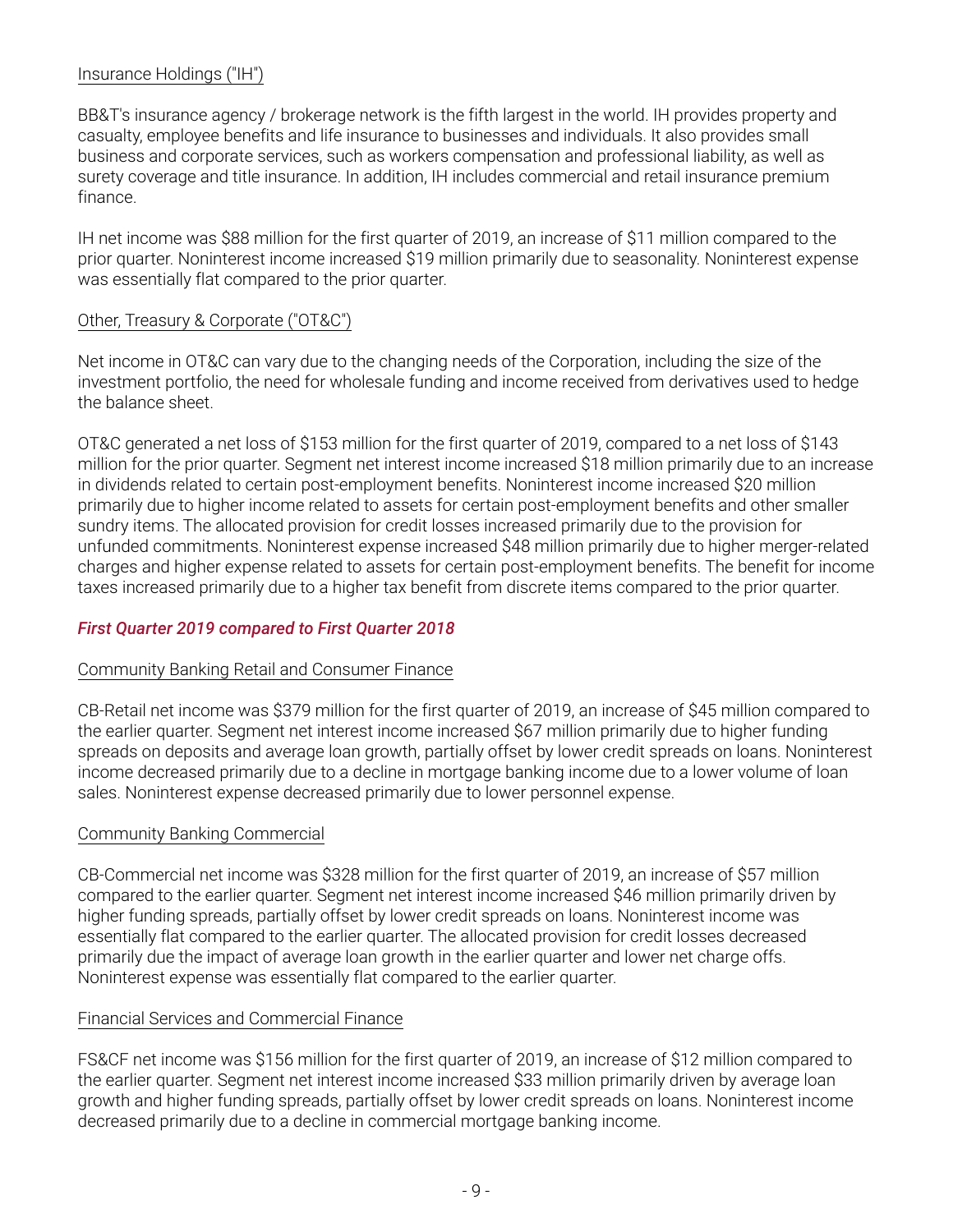# Insurance Holdings

IH net income was \$88 million for the first quarter of 2019, an increase of \$26 million compared to the earlier quarter. Noninterest income increased \$76 million, primarily due to higher production and the acquisition of Regions Insurance, which contributed \$46 million. Noninterest expense increased \$42 million primarily due to the acquisition of Regions Insurance.

# Other, Treasury & Corporate

OT&C generated a net loss of \$153 million in the first quarter of 2019, compared to a net loss of \$20 million in the earlier quarter. Segment net interest income decreased \$86 million primarily due to an increase in the rates on long-term debt, and an increase in the net credit for funds provided to other operating segments. Noninterest income decreased \$22 million primarily due to sundry items. Noninterest expense increased \$61 million primarily due to merger-related charges in the current quarter. The benefit for income taxes increased \$43 million primarily due to a higher pre-tax loss and a higher tax benefit from discrete items compared to the earlier quarter.

| <b>CAPITAL RATIOS</b> | 1019          | 4018  | 3018  | 2018  | 1018  |
|-----------------------|---------------|-------|-------|-------|-------|
| Risk-based:           | (preliminary) |       |       |       |       |
| Common equity Tier 1  | 10.3%         | 10.2% | 10.2% | 10.2% | 10.2% |
| Tier 1                | 119           | 11.8  | 11 Q  | 11 9  | 12.0  |
| Total                 | 14.2          | 13.8  | 13.9  | 13.9  | 14.0  |
| Leverage              | 101           | 9 9   | 10.0  | 10.0  | 9.9   |

Capital levels remained strong at March 31, 2019. BB&T declared common dividends of \$0.405 per share during the first quarter of 2019, which resulted in dividend and total payout ratios of 41.3 percent. As previously communicated, BB&T has suspended its share repurchase program until after the completion of the merger of equals.

BB&T's average modified liquidity coverage ratio was approximately 130 percent for the three months ended March 31, 2019, compared to the regulatory minimum of 100 percent. In addition, the liquid asset buffer, which is defined as high quality unencumbered liquid assets as a percentage of total assets, was 14.8 percent at March 31, 2019.

| <b>ASSET QUALITY</b>                                                                                  |           |           |          |             |           |
|-------------------------------------------------------------------------------------------------------|-----------|-----------|----------|-------------|-----------|
| (dollars in millions)                                                                                 | 1019      | 4Q18      | 3Q18     | <b>2018</b> | 1018      |
| Total nonperforming assets                                                                            | Ŝ.<br>584 | S.<br>585 | Ŝ<br>601 | 624<br>Ŝ.   | Ŝ.<br>669 |
| <b>Total performing TDRs</b>                                                                          | 1,130     | 1,119     | 1,090    | 1,073       | 1,042     |
| Total loans 90 days past due and still accruing                                                       | 431       | 462       | 431      | 435         | 490       |
| Total loans 30-89 days past due                                                                       | 948       | 1,044     | 1,075    | 905         | 814       |
| Nonperforming loans and leases as a percentage of<br>loans and leases held for investment             | 0.35%     | 0.35%     | 0.37%    | 0.38%       | 0.42%     |
| Nonperforming assets as a percentage of total assets                                                  | 0.26      | 0.26      | 0.27     | 0.28        | 0.30      |
| Allowance for loan and lease losses as a percentage of<br>loans and leases held for investment        | 1.05      | 1.05      | 1.05     | 1.05        | 1.05      |
| Net charge-offs as a percentage of average loans and<br>leases, annualized                            | 0.40      | 0.38      | 0.35     | 0.30        | 0.41      |
| Ratio of allowance for loan and lease losses to net<br>charge-offs, annualized                        | 2.62x     | 2.76x     | 3.05x    | 3.49x       | 2.55x     |
| Ratio of allowance for loan and lease losses to<br>nonperforming loans and leases held for investment | 2.97x     | 2.99x     | 2.86x    | 2.74x       | 2.49x     |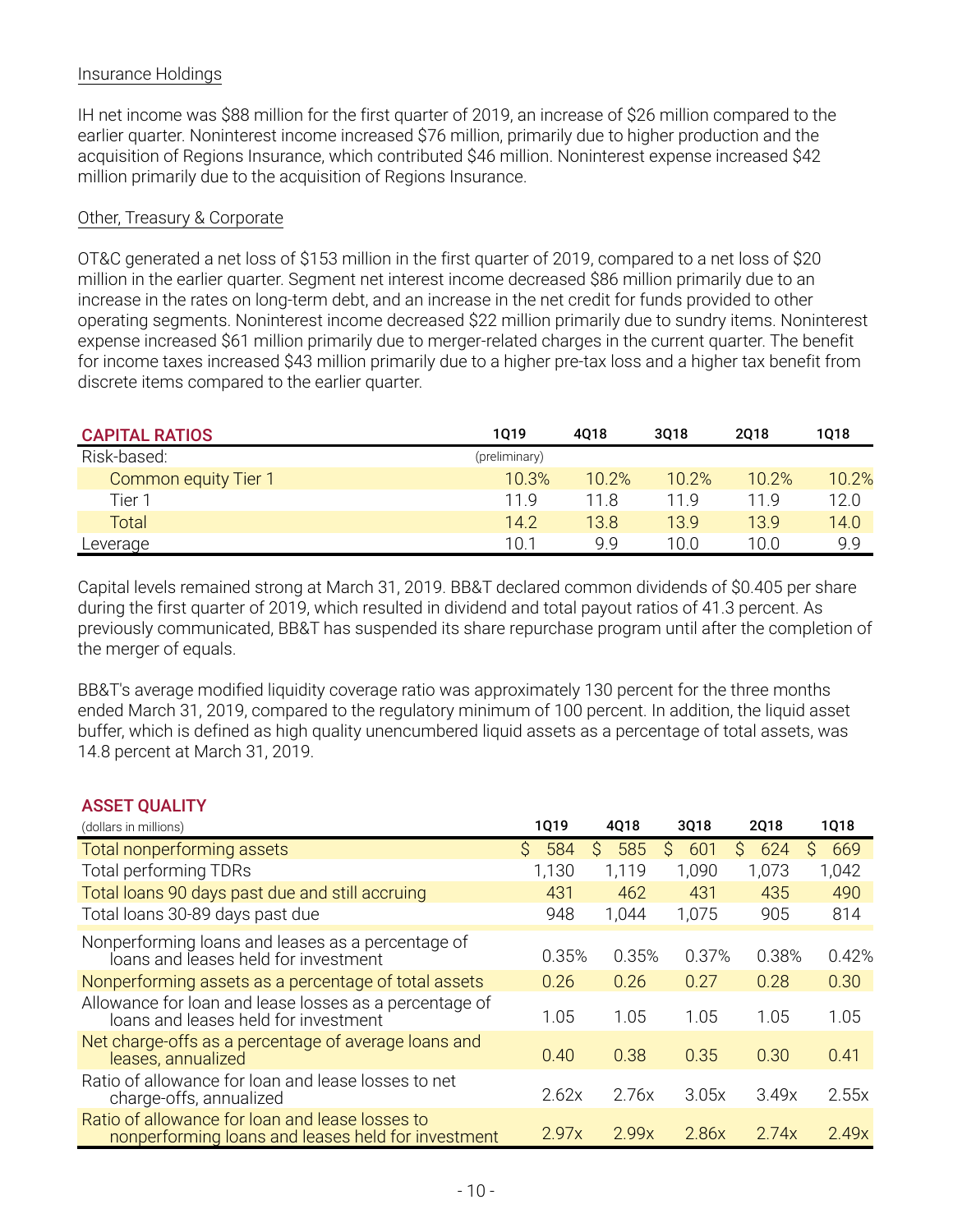Nonperforming assets totaled \$584 million at March 31, 2019, essentially flat compared to December 31, 2018. Nonperforming loans and leases represented 0.35 percent of loans and leases held for investment, unchanged compared to December 31, 2018.

Performing TDRs were up \$11 million during the first quarter primarily in residential mortgage loans.

Loans 90 days or more past due and still accruing totaled \$431 million at March 31, 2019, down \$31 million compared to the prior quarter. The ratio of loans 90 days or more past due and still accruing as a percentage of loans and leases was 0.29 percent at March 31, 2019, compared to 0.31 percent for the prior quarter. Excluding government guaranteed and PCI loans, the ratio of loans 90 days or more past due and still accruing as a percentage of loans and leases was 0.04 percent at March 31, 2019, unchanged from the prior quarter.

Loans 30-89 days past due and still accruing totaled \$948 million at March 31, 2019, down \$96 million compared to the prior quarter, primarily due to an expected seasonal decline in indirect automobile lending.

Net charge-offs during the first quarter totaled \$147 million, essentially flat compared to the prior quarter. As a percentage of average loans and leases, annualized net charge-offs were 0.40 percent, up two basis points compared to the prior quarter.

The allowance for loan and lease losses, excluding the allowance for PCI loans, was \$1.6 billion, up slightly compared to the prior quarter. As of March 31, 2019, the total allowance for loan and lease losses was 1.05 percent of loans and leases held for investment, unchanged compared to December 31, 2018.

The allowance for loan and lease losses was 2.97 times nonperforming loans and leases held for investment, compared to 2.99 times at December 31, 2018. At March 31, 2019, the allowance for loan and lease losses was 2.62 times annualized net charge-offs, compared to 2.76 times at December 31, 2018.

# **Earnings Presentation and Quarterly Performance Summary**

To listen to BB&T's live first quarter 2019 earnings conference call at 8 a.m. ET today, please call 866-519-2796 and enter the participant code 892418. A presentation will be used during the earnings conference call and is available on our website at https://bbt.investorroom.com/webcasts-andpresentations. Replays of the conference call will be available for 30 days by dialing 888-203-1112 (access code 6759252).

The presentation, including an appendix reconciling non-GAAP disclosures, is available at https:// bbt.investorroom.com/webcasts-and-presentations. BB&T's First Quarter 2019 Quarterly Performance Summary, which contains detailed financial schedules, is available on BB&T's website at https:// bbt.investorroom.com/quarterly-earnings.

#### **About BB&T**

BB&T is one of the largest financial services holding companies in the U.S. with \$227.7 billion in assets and market capitalization of approximately \$35.6 billion as of March 31, 2019. Building on a long tradition of excellence in community banking, BB&T offers a wide range of financial services including retail and commercial banking, investments, insurance, wealth management, asset management, mortgage, corporate banking, capital markets and specialized lending. Based in Winston-Salem, N.C., BB&T operates more than 1,800 financial centers in 15 states and Washington, D.C. and is consistently recognized for outstanding client service by Greenwich Associates for small business and middle market banking. More information about BB&T and its full line of products and services is available at BBT.com.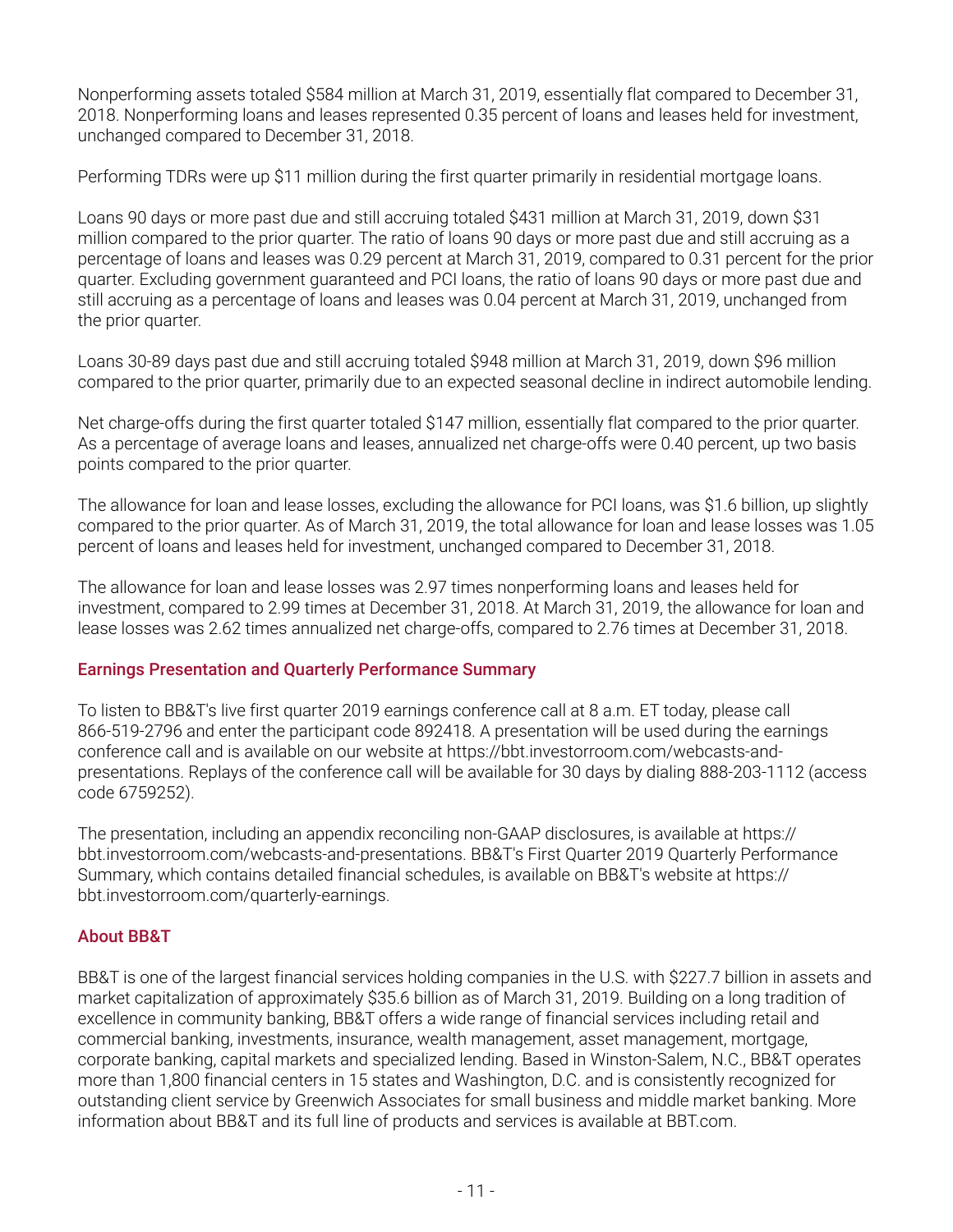# *Capital ratios are preliminary.*

*This news release contains financial information and performance measures determined by methods other than in accordance with accounting principles generally accepted in the United States of America ("GAAP"). BB&T's management uses these "non-GAAP" measures in their analysis of the Corporation's performance and the efficiency of its operations. Management believes these non-GAAP measures provide a greater understanding of ongoing operations, enhance comparability of results with prior periods and demonstrate the effects of significant items in the current period. The Corporation believes a meaningful analysis of its financial performance requires an understanding of the factors underlying that performance. BB&T's management believes investors may find these non-GAAP financial measures useful. These disclosures should not be viewed as a substitute for financial measures determined in accordance with GAAP, nor are they necessarily comparable to non-GAAP performance measures that may be presented by other companies. Below is a listing of the types of non-GAAP measures used in this news release:*

- <sup>=</sup> *The adjusted efficiency ratio is non-GAAP in that it excludes securities gains (losses), amortization of intangible assets, merger-related and restructuring charges and other selected items. BB&T's management uses this measure in their analysis of the Corporation's performance. BB&T's management believes this measure provides a greater understanding of ongoing operations and enhances comparability of results with prior periods, as well as demonstrates the effects of significant gains and charges.*
- Tangible common equity and related measures are non-GAAP measures that exclude the impact of *intangible assets, net of deferred taxes, and their related amortization. These measures are useful for evaluating the performance of a business consistently, whether acquired or developed internally. BB&T's management uses these measures to assess the quality of capital and returns relative to balance sheet risk and believes investors may find them useful in their analysis of the Corporation. In 1Q19, the calculation of tangible common shareholder's equity was updated to include the impact of deferred taxes on intangible assets. Prior periods have been adjusted to conform to the new presentation.*
- Core net interest margin is a non-GAAP measure that adjusts net interest margin to exclude the impact *of purchase accounting. The interest income and average balances for PCI loans are excluded in their entirety as the accounting for these loans can result in significant and unusual trends in yields. The purchase accounting marks and related amortization for a) securities acquired from the FDIC in the Colonial Bank acquisition and b) non-PCI loans, deposits and long-term debt acquired from Susquehanna and National Penn are excluded to approximate their yields at the pre-acquisition rates. BB&T's management believes the adjustments to the calculation of net interest margin for certain assets and liabilities acquired provide investors with useful information related to the performance of BB&T's earning assets.*
- The adjusted diluted earnings per share is non-GAAP in that it excludes merger-related and restructuring *charges and other selected items, net of tax. BB&T's management uses this measure in their analysis of the Corporation's performance. BB&T's management believes this measure provides a greater understanding of ongoing operations and enhances comparability of results with prior periods, as well as demonstrates the effects of significant gains and charges.*
- <sup>=</sup> *The adjusted operating leverage ratio is non-GAAP in that it excludes securities gains (losses), amortization of intangible assets, merger-related and restructuring charges and other selected items. BB&T's management uses this measure in their analysis of the Corporation's performance. BB&T's management believes this measure provides a greater understanding of ongoing operations and enhances comparability of results with prior periods, as well as demonstrates the effects of significant gains and charges.*
- The adjusted performance ratios are non-GAAP in that they exclude merger-related and restructuring *charges and, in the case of return on average tangible common shareholders' equity, amortization of intangible assets. BB&T's management uses these measures in their analysis of the Corporation's performance. BB&T's management believes these measures provide a greater understanding of ongoing operations and enhances comparability of results with prior periods, as well as demonstrates the effects of significant gains and charges.*

*A reconciliation of these non-GAAP measures to the most directly comparable GAAP measure is included in BB&T's First Quarter 2019 Quarterly Performance Summary, which is available at* https:// bbt.investorroom.com/quarterly-earnings*.*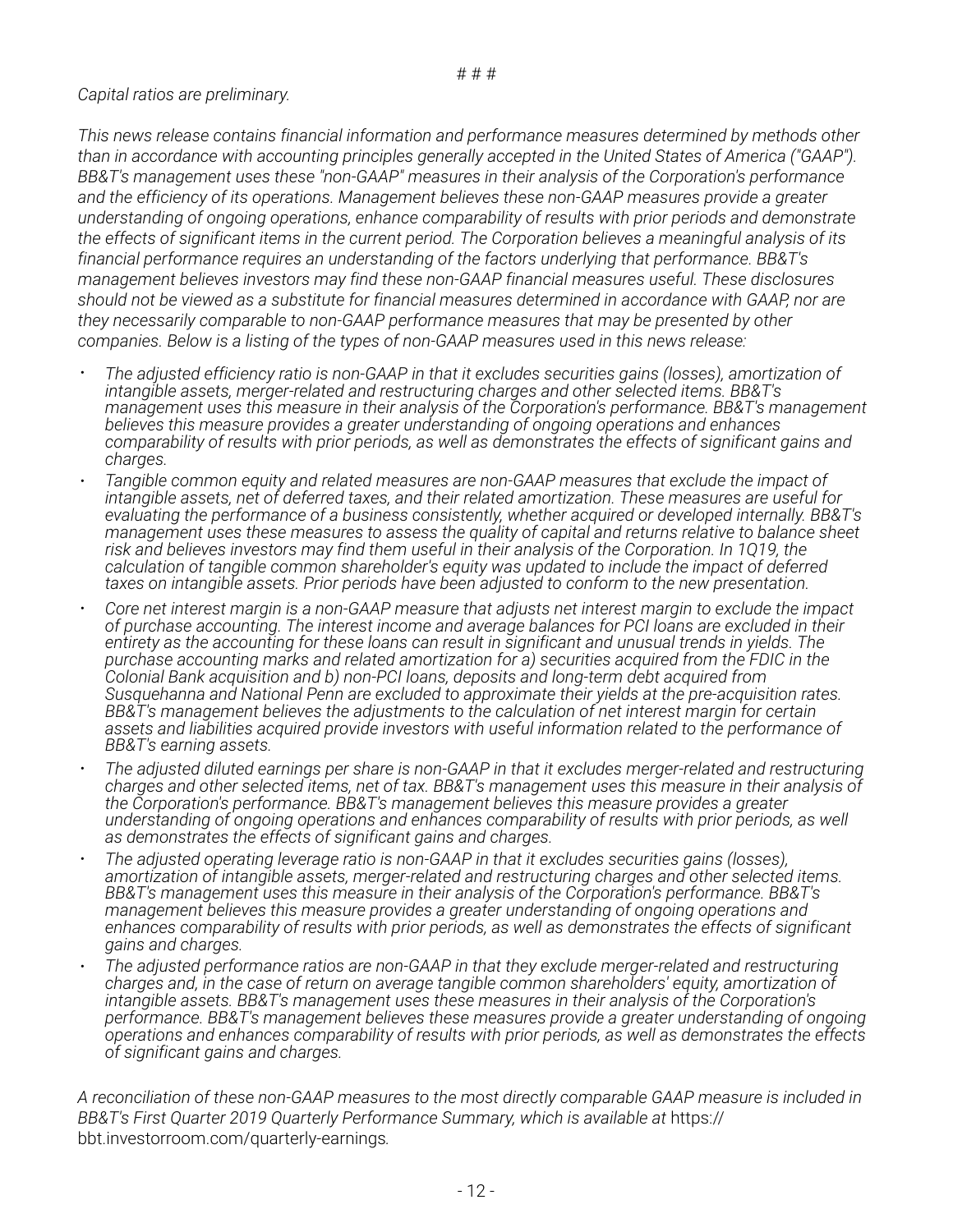*This news release contains "forward-looking statements" within the meaning of the Private Securities Litigation Reform Act of 1995, regarding the financial condition, results of operations, business plans and the future performance of BB&T. Forward-looking statements are not based on historical facts but instead represent management's expectations and assumptions regarding BB&T's business, the economy and other future conditions. Because forward-looking statements relate to the future, they are subject to inherent uncertainties, risks and changes in circumstances difficult to predict. BB&T's actual results may differ materially from those contemplated by the forward-looking statements. Words such as "anticipates," "believes," "estimates," "expects," "forecasts," "intends," "plans," "projects," "may," "will," "should," "could" and other similar expressions are intended to identify these forward-looking statements. Such statements are subject to factors that could cause actual results to differ materially from anticipated results. While there is no assurance any list of risks and uncertainties or risk factors is complete, important factors that could cause actual results to differ materially from those in the forward-looking statements include the following, without limitation, as well as the risks and uncertainties more fully discussed under Item 1A-Risk Factors in our Annual Report on Form 10-K for the year ended December 31, 2018 and in any of BB&T's subsequent filings with the Securities and Exchange Commission:*

- = *risks, uncertainties and other factors relating to the merger of SunTrust with and into BB&T, including the ability to obtain regulatory approvals and meet other closing conditions to the merger, including approval of the merger by BB&T shareholders and SunTrust shareholders and delay in closing the merger;*
- = *general economic or business conditions, either nationally or regionally, may be less favorable than expected, resulting in, among other things, slower deposit and/or asset growth, and a deterioration in credit quality and/or a reduced demand for credit, insurance or other services;*
- = *disruptions to the national or global financial markets, including the impact of a downgrade of U.S. government obligations by one of the credit ratings agencies, the economic instability and recessionary conditions in Europe;*
- = *changes in the interest rate environment, including interest rate changes made by the Federal Reserve, as well as cash flow reassessments may reduce net interest margin and/or the volumes and values of loans and deposits as well as the value of other financial assets and liabilities;*
- = *competitive pressures among depository and other financial institutions may increase significantly;*
- = *legislative, regulatory or accounting changes, including changes resulting from the adoption and implementation of the Dodd-Frank Act may adversely affect the businesses in which BB&T is engaged;*
- = *local, state or federal taxing authorities may take tax positions that are adverse to BB&T;*
- = *a reduction may occur in BB&T's credit ratings;*
- = *adverse changes may occur in the securities markets;*
- = *competitors of BB&T may have greater financial resources or develop products that enable them to compete more successfully than BB&T and may be subject to different regulatory standards than BB&T;*
- = *cybersecurity risks could adversely affect BB&T's business and financial performance or reputation, and BB&T could be liable for financial losses incurred by third parties due to breaches of data shared between financial institutions;*
- = *higher-than-expected costs related to information technology infrastructure or a failure to successfully implement future system enhancements could adversely impact BB&T's financial condition and results of operations and could result in significant additional costs to BB&T;*
- = *natural or other disasters, including acts of terrorism, could have an adverse effect on BB&T, materially disrupting BB&T's operations or the ability or willingness of customers to access BB&T's products and services;*
- = *costs related to the integration of the businesses of BB&T and its merger partners may be greater than expected;*
- = *failure to execute on strategic or operational plans, including the ability to successfully complete and/or integrate mergers and acquisitions or fully achieve expected cost savings or revenue growth associated with mergers and acquisitions within the expected time frames could adversely impact financial condition and results of operations;*
- = *significant litigation and regulatory proceedings could have a material adverse effect on BB&T;*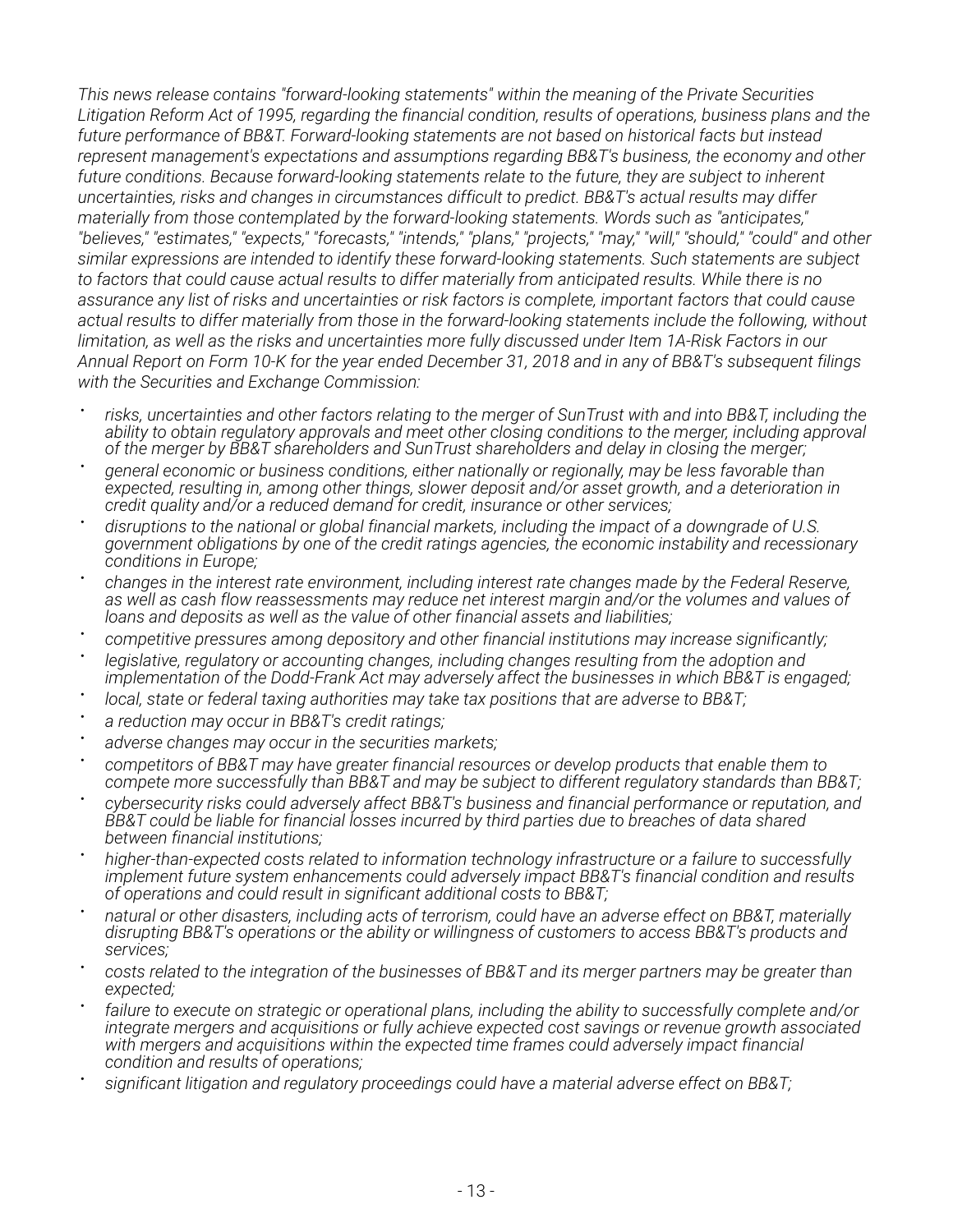- = *unfavorable resolution of legal proceedings or other claims and regulatory and other governmental investigations or other inquiries could result in negative publicity, protests, fines, penalties, restrictions on BB&T's operations or ability to expand its business and other negative consequences, all of which could cause reputational damage and adversely impact BB&T's financial conditions and results of operations;*
- = *risks resulting from the extensive use of models;*
- = *risk management measures may not be fully effective;*
- = *deposit attrition, customer loss and/or revenue loss following completed mergers/acquisitions may exceed expectations; and*
- <sup>=</sup> *widespread system outages, caused by the failure of critical internal systems or critical services provided by third parties, could adversely impact BB&T's financial condition and results of operations.*

*Readers are cautioned not to place undue reliance on these forward-looking statements, which speak only as of the date of this news release. Actual results may differ materially from those expressed in or implied by any forward-looking statement. Except to the extent required by applicable law or regulation, BB&T undertakes no obligation to revise or update publicly any forward-looking statements for any reason.*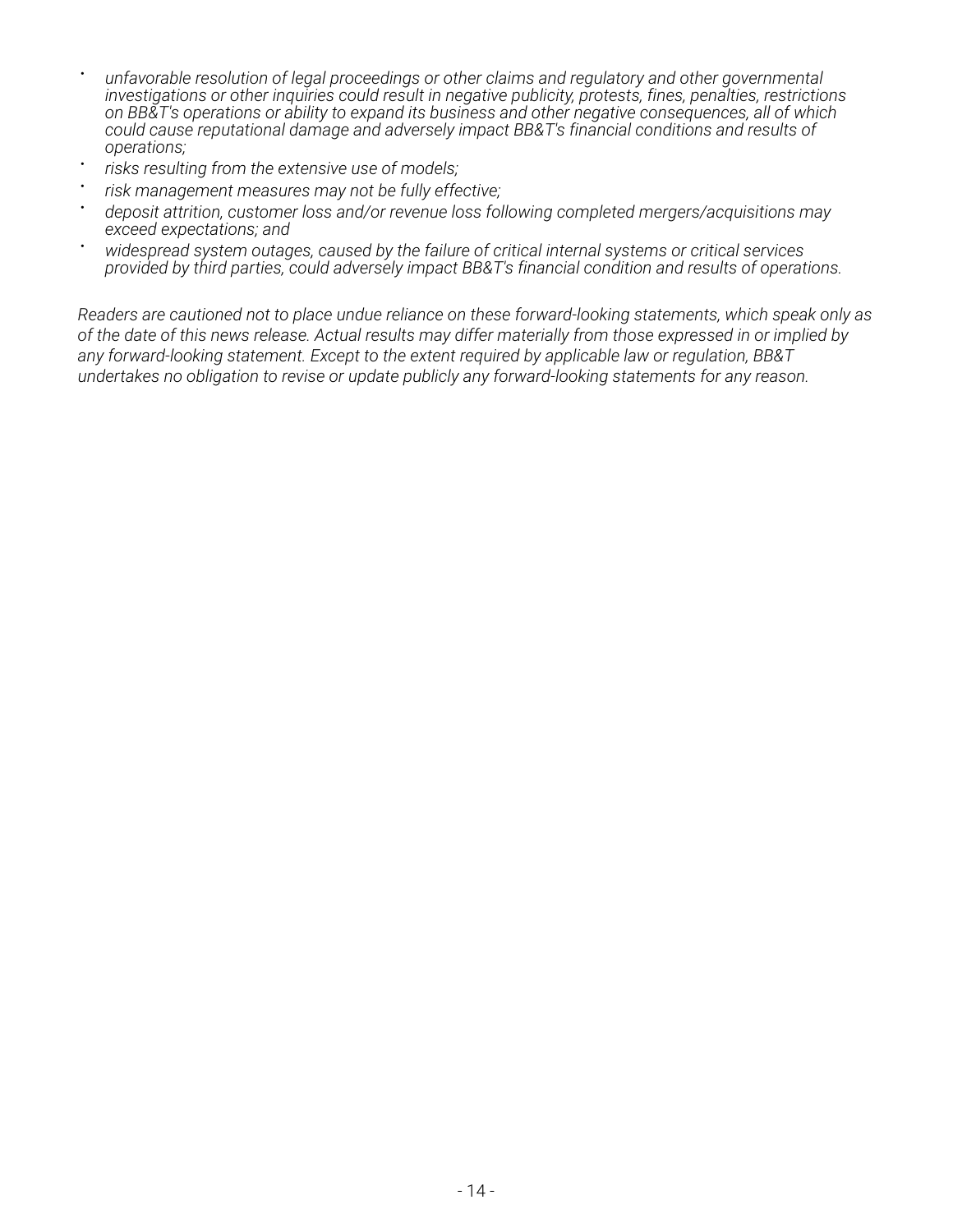

# BB&T All we see is you.

# **Quarterly Performance Summary** BB&T Corporation First Quarter 2019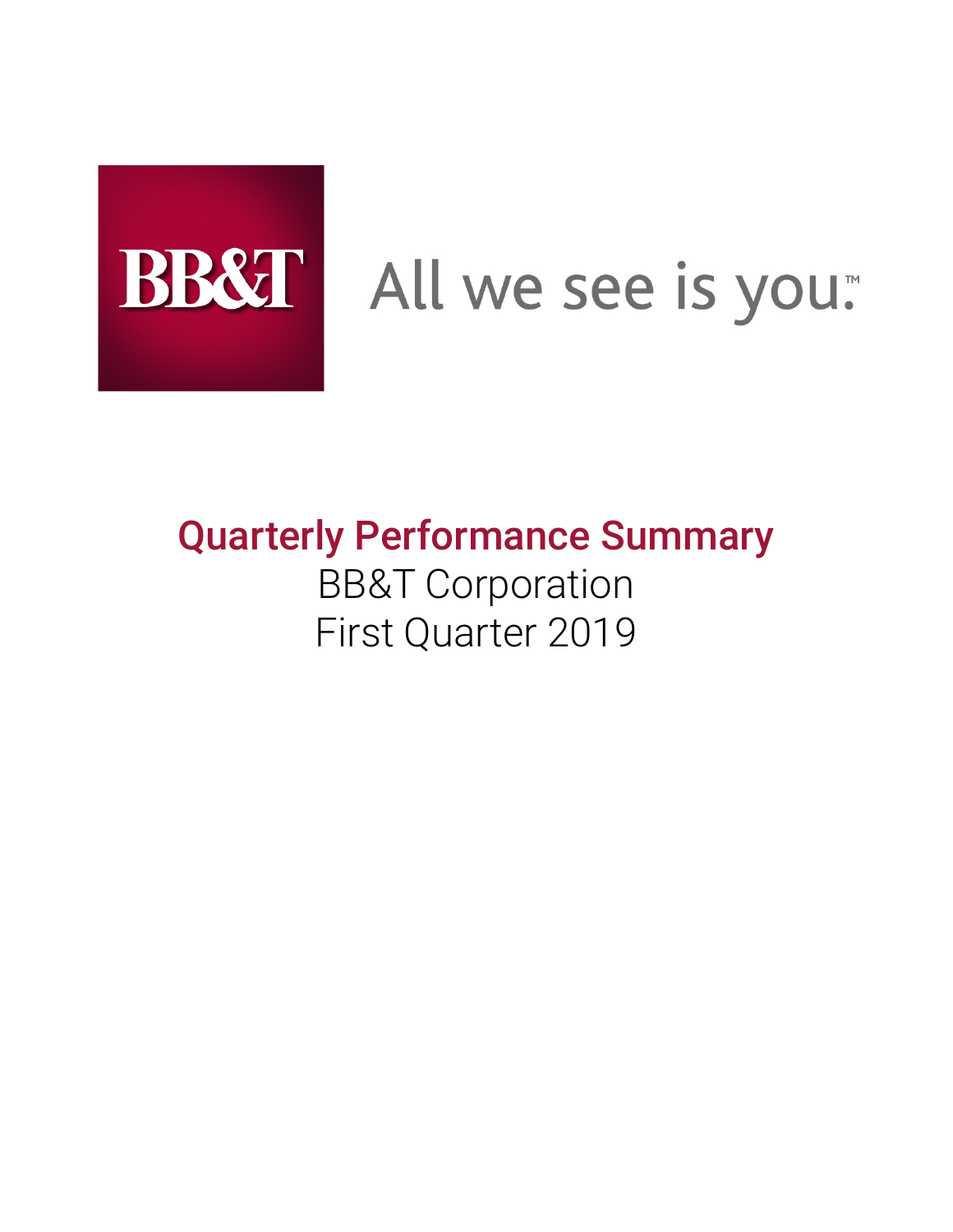# **Table of Contents**

Quarterly Performance Summary BB&T Corporation

|                                                                                | Page            |
|--------------------------------------------------------------------------------|-----------------|
| <b>Financial Highlights</b>                                                    |                 |
| Financial Highlights - Five Quarter Trend                                      | $\overline{2}$  |
| <b>Consolidated Statements of Income</b>                                       | $\overline{3}$  |
| Consolidated Statements of Income - Five Quarter Trend                         | $\overline{4}$  |
| Segment Financial Performance - Five Quarter Trend                             | $\overline{5}$  |
| Consolidated Ending Balance Sheets - Five Quarter Trend                        | $\underline{6}$ |
| <b>Average Balance Sheets</b>                                                  |                 |
| Average Balance Sheets - Five Quarter Trend                                    | $\overline{8}$  |
| <b>Average Balances and Rates - Quarters</b>                                   | $\overline{9}$  |
| <b>Credit Quality</b>                                                          | $\frac{11}{1}$  |
| Capital Information - Five Quarter Trend                                       | $\frac{14}{1}$  |
| Selected Items, Selected Mortgage Banking Information & Additional Information | 15              |
| <b>Non-GAAP Reconciliations</b>                                                | 16              |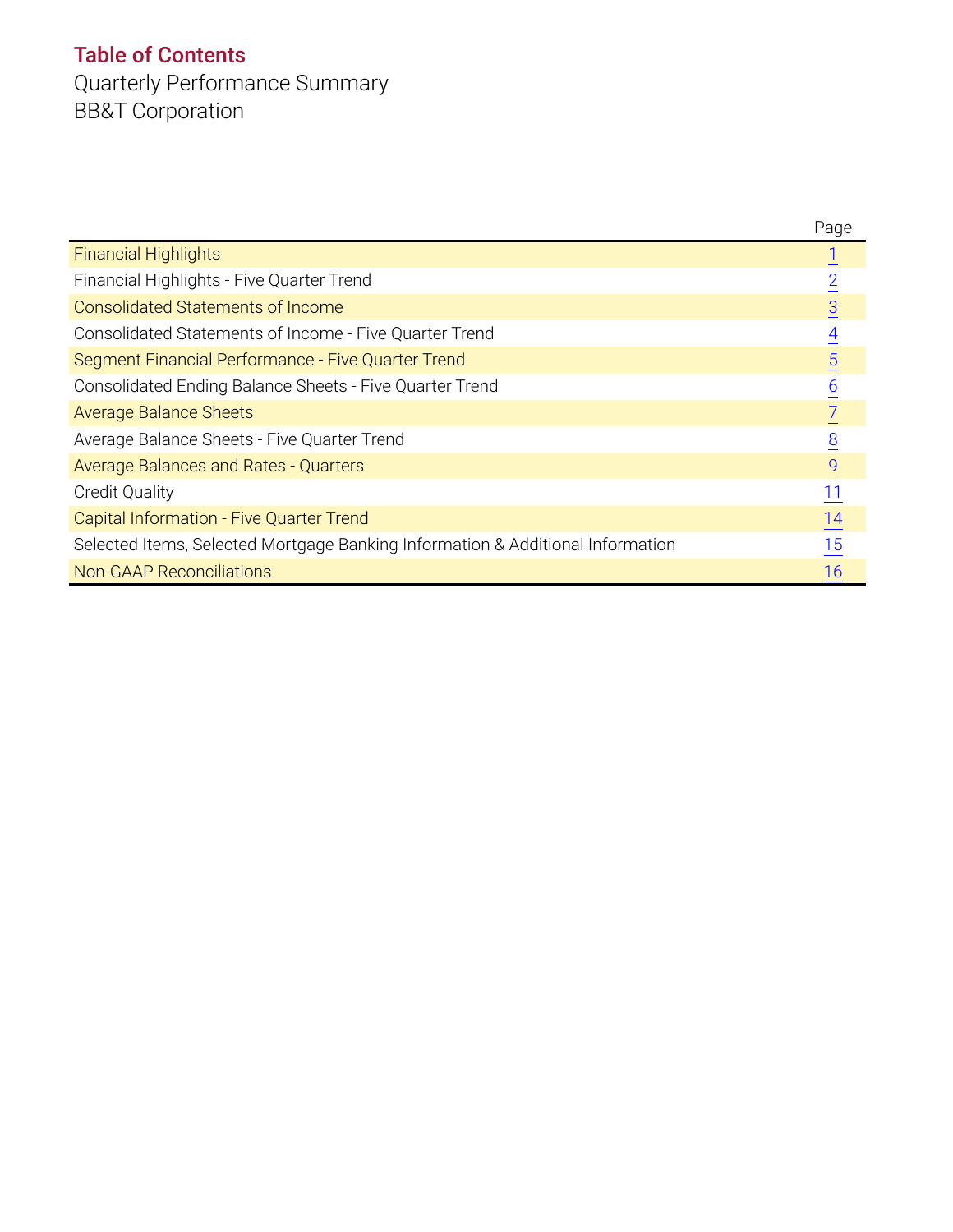#### <span id="page-16-0"></span>**Financial Highlights**

|                                                                                                    |                      | <b>Quarter Ended</b> |        |
|----------------------------------------------------------------------------------------------------|----------------------|----------------------|--------|
|                                                                                                    |                      | March 31             | %      |
| (Dollars in millions, except per share data, shares in thousands)                                  | 2019                 | 2018                 | Change |
| <b>Summary Income Statement</b>                                                                    |                      |                      |        |
| Interest income                                                                                    | \$<br>2,197          | \$<br>1,944          | 13.0%  |
| Interest expense                                                                                   | 477                  | 288                  | 65.6   |
| Net interest income - taxable equivalent                                                           | 1,720                | 1,656                | 3.9    |
| Less: Taxable-equivalent adjustment                                                                | 24                   | 23                   | 4.3    |
| Net interest income                                                                                | 1,696                | 1,633                | 3.9    |
| Provision for credit losses                                                                        | 155                  | 150                  | 3.3    |
| Net interest income after provision for credit losses                                              | 1,541                | 1,483                | 3.9    |
| Noninterest income                                                                                 | 1,202                | 1,180                | 1.9    |
| Noninterest expense                                                                                | 1,768                | 1,686                | 4.9    |
| Income before income taxes                                                                         | 975                  | 977                  | (0.2)  |
| Provision for income taxes                                                                         | 177                  | 186                  | (4.8)  |
| Net income                                                                                         | 798                  | 791                  | 0.9    |
| Noncontrolling interests                                                                           | 6                    | 3                    | 100.0  |
| Preferred stock dividends                                                                          | 43                   | 43                   |        |
| Net income available to common shareholders                                                        | 749                  | 745                  | 0.5    |
| Per Common Share Data                                                                              |                      |                      |        |
| Earnings per share-basic                                                                           | $\mathsf{S}$<br>0.98 | S.<br>0.96           | 2.1%   |
| Earnings per share-diluted                                                                         | 0.97                 | 0.94                 | 3.2    |
| Cash dividends declared                                                                            | 0.405                | 0.375                | 8.0    |
| Common equity                                                                                      | 36.26                | 34.06                | 6.5    |
| Tangible common equity (1)                                                                         | 22.78                | 21.13                | 7.8    |
| End of period shares outstanding                                                                   | 765,920              | 779,752              | (1.8)  |
| Weighted average shares outstanding-basic                                                          | 764,135              | 779,617              | (2.0)  |
| Weighted average shares outstanding-diluted                                                        | 774,071              | 791,005              | (2.1)  |
| <b>Performance Ratios</b>                                                                          |                      |                      |        |
|                                                                                                    |                      |                      |        |
| Return on average assets                                                                           | 1.43%                | 1.45%                |        |
| Return on average risk-weighted assets                                                             | 1.77                 | 1.81                 |        |
| Return on average common shareholders' equity                                                      | 11.08                | 11.43                |        |
| Return on average tangible common shareholders' equity (2)                                         | 18.36                | 19.11                |        |
| Net interest margin - taxable equivalent                                                           | 3.51                 | 3.44                 |        |
| Fee income ratio                                                                                   | 41.5                 | 41.9                 |        |
| Efficiency ratio-GAAP                                                                              | 61.0                 | 60.0                 |        |
| Efficiency ratio-adjusted (2)                                                                      | 56.6                 | 57.3                 |        |
| <b>Credit Quality</b>                                                                              |                      |                      |        |
| Nonperforming assets as a percentage of:                                                           |                      |                      |        |
| Assets                                                                                             | 0.26%                | 0.30%                |        |
| Loans and leases plus foreclosed property                                                          | 0.39                 | 0.47                 |        |
| Net charge-offs as a percentage of average loans and leases                                        | 0.40                 | 0.41                 |        |
| Allowance for loan and lease losses as a percentage of loans and leases held for investment        | 1.05                 | 1.05                 |        |
| Ratio of allowance for loan and lease losses to nonperforming loans and leases held for investment | 2.97x                | 2.49x                |        |
| <b>Average Balances</b>                                                                            |                      |                      |        |
| Assets                                                                                             | \$225,573            | \$221,419            | 1.9%   |
| Securities (3)                                                                                     | 46,734               | 48,374               | (3.4)  |
| Loans and leases                                                                                   | 148,790              | 143,906              | 3.4    |
| <b>Deposits</b>                                                                                    | 160,045              | 157,138              | 1.8    |
| Common shareholders' equity                                                                        | 27,432               | 26,428               | 3.8    |
| Shareholders' equity                                                                               | 30,541               | 29,528               | 3.4    |
| <b>Period-End Balances</b>                                                                         |                      |                      |        |
| <b>Assets</b>                                                                                      | \$227,683            | \$220,729            | 3.2%   |
| Securities (3)                                                                                     | 46,410               | 47,407               | (2.1)  |
| Loans and leases                                                                                   | 149,891              | 144,206              | 3.9    |
| Deposits                                                                                           | 159,766              | 158,196              | 1.0    |
| Common shareholders' equity                                                                        | 27,770               | 26,559               | 4.6    |
|                                                                                                    |                      |                      |        |
| Shareholders' equity                                                                               | 30,883               | 29,662               | 4.1    |
| <b>Capital Ratios (current quarter is preliminary)</b>                                             |                      |                      |        |
| Risk-based:                                                                                        |                      |                      |        |
| Common equity Tier 1                                                                               | 10.3%                | 10.2%                |        |
| Tier 1                                                                                             | 11.9                 | 12.0                 |        |
| Total                                                                                              | 14.2                 | 14.0                 |        |
| Leverage                                                                                           | 10.1                 | 9.9                  |        |

Applicable ratios are annualized.

(1) Represents a non-GAAP measure. See the calculations and management's reasons for using this measure in the Preliminary Capital Information - Five Quarter Trend section of this supplement.

(2) Represents a non-GAAP measure. See the calculation and management's reasons for using this measure in the Non-GAAP Reconciliations section of this supplement.

(3) Includes AFS and HTM securities. Average balances reflect both AFS and HTM securities at amortized cost. Period-end balances reflect AFS securities at fair value and HTM securities at amortized cost.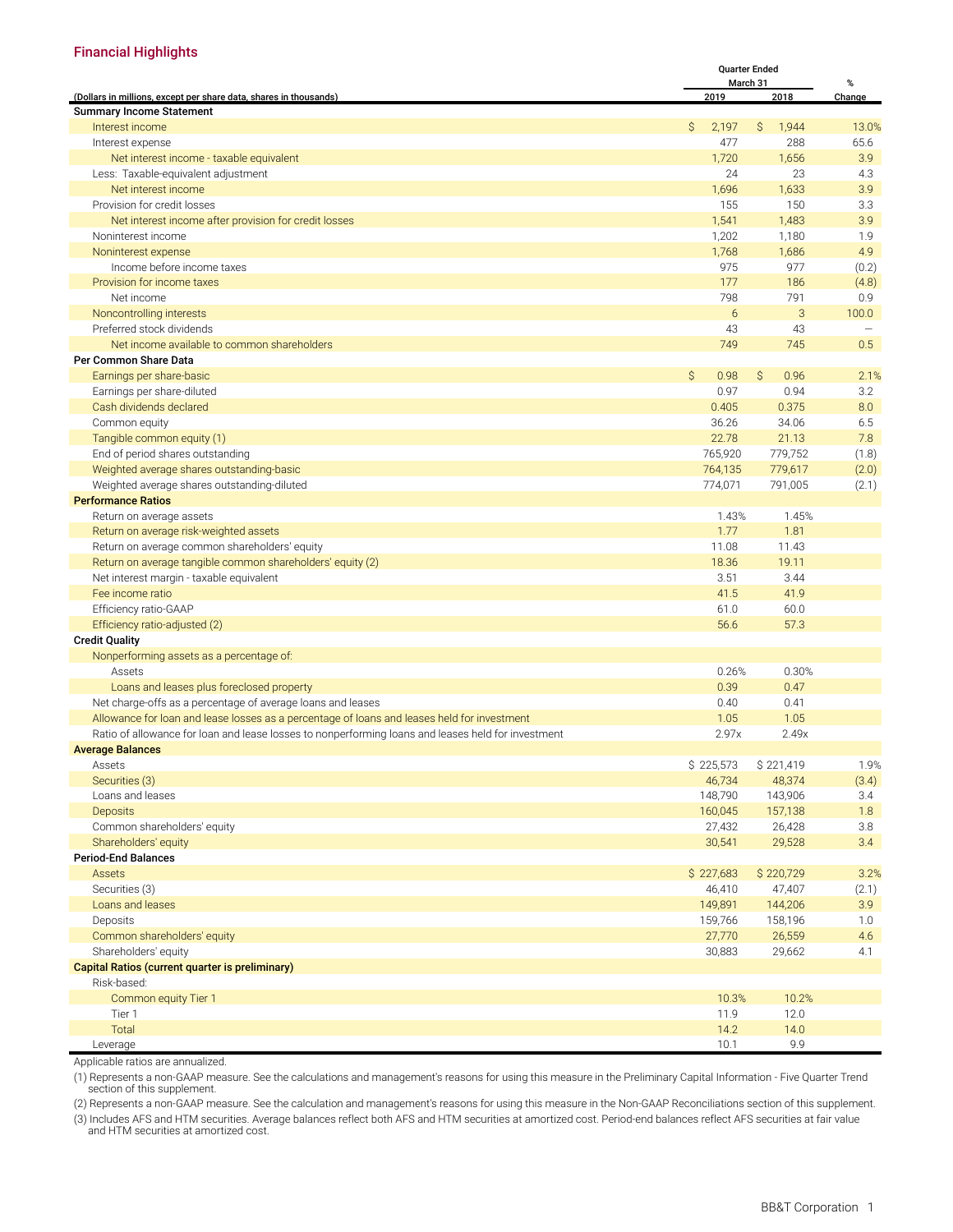#### <span id="page-17-0"></span>**Financial Highlights - Five Quarter Trend**

| March 31<br>Dec. 31<br>Sept. 30<br>June 30<br>March 31<br>2019<br>2018<br>2018<br>2018<br>2018<br>(Dollars in millions, except per share data, shares in thousands)<br><b>Summary Income Statement</b><br>$\mathsf{S}$<br>$\mathsf{S}$<br>$\mathsf{S}$<br>$\mathsf{S}$<br>2,197<br>2,160<br>2,096<br>Ŝ.<br>2,016<br>1,944<br>Interest income<br>477<br>431<br>382<br>337<br>288<br>Interest expense<br>Net interest income - taxable equivalent<br>1,720<br>1,729<br>1,714<br>1,679<br>1,656<br>24<br>24<br>27<br>22<br>23<br>Less: Taxable-equivalent adjustment<br>1,696<br>1,657<br>1,705<br>1,687<br>1,633<br>Net interest income<br>Provision for credit losses<br>155<br>146<br>135<br>135<br>150<br>Net interest income after provision for credit losses<br>1,541<br>1,559<br>1,552<br>1,522<br>1,483<br>1,202<br>Noninterest income<br>1,235<br>1,239<br>1,222<br>1,180<br>1,768<br>1,720<br>1,784<br>1,742<br>1,686<br>Noninterest expense<br>Income before income taxes<br>975<br>1,010<br>1,049<br>1,024<br>977<br>202<br>177<br>205<br>210<br>186<br>Provision for income taxes<br>Net income<br>798<br>805<br>839<br>822<br>791<br>7<br>$7\overline{ }$<br>3<br>3<br>Noncontrolling interests<br>6<br>44<br>44<br>43<br>Preferred stock dividends<br>43<br>43<br>749<br>754<br>789<br>775<br>745<br>Net income available to common shareholders<br>Per Common Share Data<br>$\mathsf{S}$<br>$\mathsf{S}$<br>$\mathsf{S}$<br>0.98<br>0.99<br>Ŝ.<br>1.02<br>Ŝ<br>1.00<br>0.96<br>Earnings per share-basic<br>Earnings per share-diluted<br>0.97<br>0.97<br>1.01<br>0.99<br>0.94<br>Cash dividends declared<br>0.405<br>0.405<br>0.405<br>0.375<br>0.375<br>36.26<br>35.46<br>34.90<br>34.51<br>34.06<br>Common equity<br>22.78<br>21.89<br>21.53<br>21.13<br>Tangible common equity (1)<br>21.40<br>End of period shares outstanding<br>765,920<br>763,326<br>770,620<br>774,447<br>779,752<br>764,135<br>765,013<br>771,562<br>775,836<br>779,617<br>Weighted average shares outstanding-basic<br>Weighted average shares outstanding-diluted<br>774,071<br>775,402<br>785,750<br>791,005<br>781,867<br><b>Performance Ratios</b><br>1.43%<br>1.43%<br>1.49%<br>1.49%<br>1.45%<br>Return on average assets<br>1.77<br>1.77<br>1.85<br>1.85<br>1.81<br>Return on average risk-weighted assets<br>Return on average common shareholders' equity<br>11.08<br>11.14<br>11.69<br>11.74<br>11.43<br>19.74<br>19.52<br>18.36<br>18.77<br>19.11<br>Return on average tangible common shareholders' equity (2)<br>3.51<br>3.47<br>3.45<br>3.44<br>Net interest margin - taxable equivalent<br>3.49<br>Fee income ratio<br>41.5<br>42.0<br>42.3<br>42.5<br>41.9<br>Efficiency ratio-GAAP<br>61.0<br>60.7<br>59.5<br>59.7<br>60.0<br>56.6<br>56.5<br>57.4<br>57.3<br>Efficiency ratio-adjusted (2)<br>57.3<br><b>Credit Quality</b><br>Nonperforming assets as a percentage of:<br>0.26%<br>0.27%<br>0.28%<br>0.30%<br>Assets<br>0.26%<br>0.39<br>0.39<br>0.41<br>0.43<br>0.47<br>Loans and leases plus foreclosed property<br>Net charge-offs as a percentage of average loans and leases<br>0.40<br>0.38<br>0.35<br>0.30<br>0.41<br>Allowance for loan and lease losses as a percentage of loans and leases<br>1.05<br>1.05<br>1.05<br>1.05<br>1.05<br>held for investment<br>Ratio of allowance for loan and lease losses to nonperforming loans and<br>2.97x<br>2.99x<br>2.86x<br>2.74x<br>2.49x<br>leases held for investment<br><b>Average Balances</b><br>\$<br>Ŝ.<br>221,419<br>225,573<br>\$<br>223,625<br>\$<br>222,674<br>\$<br>221,344<br>Assets<br>46,734<br>46,610<br>46,299<br>47,145<br>48,374<br>Securities (3)<br>Loans and leases<br>148,790<br>148,457<br>147,489<br>145,752<br>143,906<br><b>Deposits</b><br>160,045<br>157,842<br>157,271<br>157,676<br>157,138<br>26,860<br>26,782<br>Common shareholders' equity<br>27,432<br>26,483<br>26,428<br>30,541<br>29,965<br>29,887<br>29,585<br>29,528<br>Shareholders' equity<br><b>Period-End Balances</b><br>227,683<br>222,681<br>220,729<br>Assets<br>\$<br>\$<br>225,697<br>222,885<br>$\mathsf{S}$<br>S.<br>S.<br>47,407<br>Securities (3)<br>46,410<br>45,590<br>45,368<br>45,668<br>Loans and leases<br>149,891<br>150,001<br>147,712<br>147,798<br>144,206<br>Deposits<br>159,766<br>161,199<br>154,556<br>159,475<br>158,196<br>27,770<br>Common shareholders' equity<br>27,069<br>26,895<br>26,727<br>26,559<br>Shareholders' equity<br>30,883<br>30,178<br>30,007<br>29,832<br>29,662<br>Capital Ratios (current quarter is preliminary)<br>Risk-based:<br>10.3%<br>10.2%<br>10.2%<br>10.2%<br>10.2%<br>Common equity Tier 1<br>11.9<br>11.8<br>11.9<br>11.9<br>12.0<br>Tier 1<br>Total<br>14.2<br>13.9<br>13.9<br>13.8<br>14.0 |          |  |      |  |     | <b>Quarter Ended</b> |      |  |     |
|------------------------------------------------------------------------------------------------------------------------------------------------------------------------------------------------------------------------------------------------------------------------------------------------------------------------------------------------------------------------------------------------------------------------------------------------------------------------------------------------------------------------------------------------------------------------------------------------------------------------------------------------------------------------------------------------------------------------------------------------------------------------------------------------------------------------------------------------------------------------------------------------------------------------------------------------------------------------------------------------------------------------------------------------------------------------------------------------------------------------------------------------------------------------------------------------------------------------------------------------------------------------------------------------------------------------------------------------------------------------------------------------------------------------------------------------------------------------------------------------------------------------------------------------------------------------------------------------------------------------------------------------------------------------------------------------------------------------------------------------------------------------------------------------------------------------------------------------------------------------------------------------------------------------------------------------------------------------------------------------------------------------------------------------------------------------------------------------------------------------------------------------------------------------------------------------------------------------------------------------------------------------------------------------------------------------------------------------------------------------------------------------------------------------------------------------------------------------------------------------------------------------------------------------------------------------------------------------------------------------------------------------------------------------------------------------------------------------------------------------------------------------------------------------------------------------------------------------------------------------------------------------------------------------------------------------------------------------------------------------------------------------------------------------------------------------------------------------------------------------------------------------------------------------------------------------------------------------------------------------------------------------------------------------------------------------------------------------------------------------------------------------------------------------------------------------------------------------------------------------------------------------------------------------------------------------------------------------------------------------------------------------------------------------------------------------------------------------------------------------------------------------------------------------------------------------------------------------------------------------------------------------------------------------------------------------------------------------------------------------------------------------------------------------------------------------------------------------------------------------------------------------------------------------------------------------------------------------------------------------------------------------------------------------------------------------------------------------------------------------------------------------------------------------------------------------------------------------------------------------------------------------------------------------------------------------------------------------------------------------------------------------------------------------------------------------------------------|----------|--|------|--|-----|----------------------|------|--|-----|
|                                                                                                                                                                                                                                                                                                                                                                                                                                                                                                                                                                                                                                                                                                                                                                                                                                                                                                                                                                                                                                                                                                                                                                                                                                                                                                                                                                                                                                                                                                                                                                                                                                                                                                                                                                                                                                                                                                                                                                                                                                                                                                                                                                                                                                                                                                                                                                                                                                                                                                                                                                                                                                                                                                                                                                                                                                                                                                                                                                                                                                                                                                                                                                                                                                                                                                                                                                                                                                                                                                                                                                                                                                                                                                                                                                                                                                                                                                                                                                                                                                                                                                                                                                                                                                                                                                                                                                                                                                                                                                                                                                                                                                                                                                                  |          |  |      |  |     |                      |      |  |     |
|                                                                                                                                                                                                                                                                                                                                                                                                                                                                                                                                                                                                                                                                                                                                                                                                                                                                                                                                                                                                                                                                                                                                                                                                                                                                                                                                                                                                                                                                                                                                                                                                                                                                                                                                                                                                                                                                                                                                                                                                                                                                                                                                                                                                                                                                                                                                                                                                                                                                                                                                                                                                                                                                                                                                                                                                                                                                                                                                                                                                                                                                                                                                                                                                                                                                                                                                                                                                                                                                                                                                                                                                                                                                                                                                                                                                                                                                                                                                                                                                                                                                                                                                                                                                                                                                                                                                                                                                                                                                                                                                                                                                                                                                                                                  |          |  |      |  |     |                      |      |  |     |
|                                                                                                                                                                                                                                                                                                                                                                                                                                                                                                                                                                                                                                                                                                                                                                                                                                                                                                                                                                                                                                                                                                                                                                                                                                                                                                                                                                                                                                                                                                                                                                                                                                                                                                                                                                                                                                                                                                                                                                                                                                                                                                                                                                                                                                                                                                                                                                                                                                                                                                                                                                                                                                                                                                                                                                                                                                                                                                                                                                                                                                                                                                                                                                                                                                                                                                                                                                                                                                                                                                                                                                                                                                                                                                                                                                                                                                                                                                                                                                                                                                                                                                                                                                                                                                                                                                                                                                                                                                                                                                                                                                                                                                                                                                                  |          |  |      |  |     |                      |      |  |     |
|                                                                                                                                                                                                                                                                                                                                                                                                                                                                                                                                                                                                                                                                                                                                                                                                                                                                                                                                                                                                                                                                                                                                                                                                                                                                                                                                                                                                                                                                                                                                                                                                                                                                                                                                                                                                                                                                                                                                                                                                                                                                                                                                                                                                                                                                                                                                                                                                                                                                                                                                                                                                                                                                                                                                                                                                                                                                                                                                                                                                                                                                                                                                                                                                                                                                                                                                                                                                                                                                                                                                                                                                                                                                                                                                                                                                                                                                                                                                                                                                                                                                                                                                                                                                                                                                                                                                                                                                                                                                                                                                                                                                                                                                                                                  |          |  |      |  |     |                      |      |  |     |
|                                                                                                                                                                                                                                                                                                                                                                                                                                                                                                                                                                                                                                                                                                                                                                                                                                                                                                                                                                                                                                                                                                                                                                                                                                                                                                                                                                                                                                                                                                                                                                                                                                                                                                                                                                                                                                                                                                                                                                                                                                                                                                                                                                                                                                                                                                                                                                                                                                                                                                                                                                                                                                                                                                                                                                                                                                                                                                                                                                                                                                                                                                                                                                                                                                                                                                                                                                                                                                                                                                                                                                                                                                                                                                                                                                                                                                                                                                                                                                                                                                                                                                                                                                                                                                                                                                                                                                                                                                                                                                                                                                                                                                                                                                                  |          |  |      |  |     |                      |      |  |     |
|                                                                                                                                                                                                                                                                                                                                                                                                                                                                                                                                                                                                                                                                                                                                                                                                                                                                                                                                                                                                                                                                                                                                                                                                                                                                                                                                                                                                                                                                                                                                                                                                                                                                                                                                                                                                                                                                                                                                                                                                                                                                                                                                                                                                                                                                                                                                                                                                                                                                                                                                                                                                                                                                                                                                                                                                                                                                                                                                                                                                                                                                                                                                                                                                                                                                                                                                                                                                                                                                                                                                                                                                                                                                                                                                                                                                                                                                                                                                                                                                                                                                                                                                                                                                                                                                                                                                                                                                                                                                                                                                                                                                                                                                                                                  |          |  |      |  |     |                      |      |  |     |
|                                                                                                                                                                                                                                                                                                                                                                                                                                                                                                                                                                                                                                                                                                                                                                                                                                                                                                                                                                                                                                                                                                                                                                                                                                                                                                                                                                                                                                                                                                                                                                                                                                                                                                                                                                                                                                                                                                                                                                                                                                                                                                                                                                                                                                                                                                                                                                                                                                                                                                                                                                                                                                                                                                                                                                                                                                                                                                                                                                                                                                                                                                                                                                                                                                                                                                                                                                                                                                                                                                                                                                                                                                                                                                                                                                                                                                                                                                                                                                                                                                                                                                                                                                                                                                                                                                                                                                                                                                                                                                                                                                                                                                                                                                                  |          |  |      |  |     |                      |      |  |     |
|                                                                                                                                                                                                                                                                                                                                                                                                                                                                                                                                                                                                                                                                                                                                                                                                                                                                                                                                                                                                                                                                                                                                                                                                                                                                                                                                                                                                                                                                                                                                                                                                                                                                                                                                                                                                                                                                                                                                                                                                                                                                                                                                                                                                                                                                                                                                                                                                                                                                                                                                                                                                                                                                                                                                                                                                                                                                                                                                                                                                                                                                                                                                                                                                                                                                                                                                                                                                                                                                                                                                                                                                                                                                                                                                                                                                                                                                                                                                                                                                                                                                                                                                                                                                                                                                                                                                                                                                                                                                                                                                                                                                                                                                                                                  |          |  |      |  |     |                      |      |  |     |
|                                                                                                                                                                                                                                                                                                                                                                                                                                                                                                                                                                                                                                                                                                                                                                                                                                                                                                                                                                                                                                                                                                                                                                                                                                                                                                                                                                                                                                                                                                                                                                                                                                                                                                                                                                                                                                                                                                                                                                                                                                                                                                                                                                                                                                                                                                                                                                                                                                                                                                                                                                                                                                                                                                                                                                                                                                                                                                                                                                                                                                                                                                                                                                                                                                                                                                                                                                                                                                                                                                                                                                                                                                                                                                                                                                                                                                                                                                                                                                                                                                                                                                                                                                                                                                                                                                                                                                                                                                                                                                                                                                                                                                                                                                                  |          |  |      |  |     |                      |      |  |     |
|                                                                                                                                                                                                                                                                                                                                                                                                                                                                                                                                                                                                                                                                                                                                                                                                                                                                                                                                                                                                                                                                                                                                                                                                                                                                                                                                                                                                                                                                                                                                                                                                                                                                                                                                                                                                                                                                                                                                                                                                                                                                                                                                                                                                                                                                                                                                                                                                                                                                                                                                                                                                                                                                                                                                                                                                                                                                                                                                                                                                                                                                                                                                                                                                                                                                                                                                                                                                                                                                                                                                                                                                                                                                                                                                                                                                                                                                                                                                                                                                                                                                                                                                                                                                                                                                                                                                                                                                                                                                                                                                                                                                                                                                                                                  |          |  |      |  |     |                      |      |  |     |
|                                                                                                                                                                                                                                                                                                                                                                                                                                                                                                                                                                                                                                                                                                                                                                                                                                                                                                                                                                                                                                                                                                                                                                                                                                                                                                                                                                                                                                                                                                                                                                                                                                                                                                                                                                                                                                                                                                                                                                                                                                                                                                                                                                                                                                                                                                                                                                                                                                                                                                                                                                                                                                                                                                                                                                                                                                                                                                                                                                                                                                                                                                                                                                                                                                                                                                                                                                                                                                                                                                                                                                                                                                                                                                                                                                                                                                                                                                                                                                                                                                                                                                                                                                                                                                                                                                                                                                                                                                                                                                                                                                                                                                                                                                                  |          |  |      |  |     |                      |      |  |     |
|                                                                                                                                                                                                                                                                                                                                                                                                                                                                                                                                                                                                                                                                                                                                                                                                                                                                                                                                                                                                                                                                                                                                                                                                                                                                                                                                                                                                                                                                                                                                                                                                                                                                                                                                                                                                                                                                                                                                                                                                                                                                                                                                                                                                                                                                                                                                                                                                                                                                                                                                                                                                                                                                                                                                                                                                                                                                                                                                                                                                                                                                                                                                                                                                                                                                                                                                                                                                                                                                                                                                                                                                                                                                                                                                                                                                                                                                                                                                                                                                                                                                                                                                                                                                                                                                                                                                                                                                                                                                                                                                                                                                                                                                                                                  |          |  |      |  |     |                      |      |  |     |
|                                                                                                                                                                                                                                                                                                                                                                                                                                                                                                                                                                                                                                                                                                                                                                                                                                                                                                                                                                                                                                                                                                                                                                                                                                                                                                                                                                                                                                                                                                                                                                                                                                                                                                                                                                                                                                                                                                                                                                                                                                                                                                                                                                                                                                                                                                                                                                                                                                                                                                                                                                                                                                                                                                                                                                                                                                                                                                                                                                                                                                                                                                                                                                                                                                                                                                                                                                                                                                                                                                                                                                                                                                                                                                                                                                                                                                                                                                                                                                                                                                                                                                                                                                                                                                                                                                                                                                                                                                                                                                                                                                                                                                                                                                                  |          |  |      |  |     |                      |      |  |     |
|                                                                                                                                                                                                                                                                                                                                                                                                                                                                                                                                                                                                                                                                                                                                                                                                                                                                                                                                                                                                                                                                                                                                                                                                                                                                                                                                                                                                                                                                                                                                                                                                                                                                                                                                                                                                                                                                                                                                                                                                                                                                                                                                                                                                                                                                                                                                                                                                                                                                                                                                                                                                                                                                                                                                                                                                                                                                                                                                                                                                                                                                                                                                                                                                                                                                                                                                                                                                                                                                                                                                                                                                                                                                                                                                                                                                                                                                                                                                                                                                                                                                                                                                                                                                                                                                                                                                                                                                                                                                                                                                                                                                                                                                                                                  |          |  |      |  |     |                      |      |  |     |
|                                                                                                                                                                                                                                                                                                                                                                                                                                                                                                                                                                                                                                                                                                                                                                                                                                                                                                                                                                                                                                                                                                                                                                                                                                                                                                                                                                                                                                                                                                                                                                                                                                                                                                                                                                                                                                                                                                                                                                                                                                                                                                                                                                                                                                                                                                                                                                                                                                                                                                                                                                                                                                                                                                                                                                                                                                                                                                                                                                                                                                                                                                                                                                                                                                                                                                                                                                                                                                                                                                                                                                                                                                                                                                                                                                                                                                                                                                                                                                                                                                                                                                                                                                                                                                                                                                                                                                                                                                                                                                                                                                                                                                                                                                                  |          |  |      |  |     |                      |      |  |     |
|                                                                                                                                                                                                                                                                                                                                                                                                                                                                                                                                                                                                                                                                                                                                                                                                                                                                                                                                                                                                                                                                                                                                                                                                                                                                                                                                                                                                                                                                                                                                                                                                                                                                                                                                                                                                                                                                                                                                                                                                                                                                                                                                                                                                                                                                                                                                                                                                                                                                                                                                                                                                                                                                                                                                                                                                                                                                                                                                                                                                                                                                                                                                                                                                                                                                                                                                                                                                                                                                                                                                                                                                                                                                                                                                                                                                                                                                                                                                                                                                                                                                                                                                                                                                                                                                                                                                                                                                                                                                                                                                                                                                                                                                                                                  |          |  |      |  |     |                      |      |  |     |
|                                                                                                                                                                                                                                                                                                                                                                                                                                                                                                                                                                                                                                                                                                                                                                                                                                                                                                                                                                                                                                                                                                                                                                                                                                                                                                                                                                                                                                                                                                                                                                                                                                                                                                                                                                                                                                                                                                                                                                                                                                                                                                                                                                                                                                                                                                                                                                                                                                                                                                                                                                                                                                                                                                                                                                                                                                                                                                                                                                                                                                                                                                                                                                                                                                                                                                                                                                                                                                                                                                                                                                                                                                                                                                                                                                                                                                                                                                                                                                                                                                                                                                                                                                                                                                                                                                                                                                                                                                                                                                                                                                                                                                                                                                                  |          |  |      |  |     |                      |      |  |     |
|                                                                                                                                                                                                                                                                                                                                                                                                                                                                                                                                                                                                                                                                                                                                                                                                                                                                                                                                                                                                                                                                                                                                                                                                                                                                                                                                                                                                                                                                                                                                                                                                                                                                                                                                                                                                                                                                                                                                                                                                                                                                                                                                                                                                                                                                                                                                                                                                                                                                                                                                                                                                                                                                                                                                                                                                                                                                                                                                                                                                                                                                                                                                                                                                                                                                                                                                                                                                                                                                                                                                                                                                                                                                                                                                                                                                                                                                                                                                                                                                                                                                                                                                                                                                                                                                                                                                                                                                                                                                                                                                                                                                                                                                                                                  |          |  |      |  |     |                      |      |  |     |
|                                                                                                                                                                                                                                                                                                                                                                                                                                                                                                                                                                                                                                                                                                                                                                                                                                                                                                                                                                                                                                                                                                                                                                                                                                                                                                                                                                                                                                                                                                                                                                                                                                                                                                                                                                                                                                                                                                                                                                                                                                                                                                                                                                                                                                                                                                                                                                                                                                                                                                                                                                                                                                                                                                                                                                                                                                                                                                                                                                                                                                                                                                                                                                                                                                                                                                                                                                                                                                                                                                                                                                                                                                                                                                                                                                                                                                                                                                                                                                                                                                                                                                                                                                                                                                                                                                                                                                                                                                                                                                                                                                                                                                                                                                                  |          |  |      |  |     |                      |      |  |     |
|                                                                                                                                                                                                                                                                                                                                                                                                                                                                                                                                                                                                                                                                                                                                                                                                                                                                                                                                                                                                                                                                                                                                                                                                                                                                                                                                                                                                                                                                                                                                                                                                                                                                                                                                                                                                                                                                                                                                                                                                                                                                                                                                                                                                                                                                                                                                                                                                                                                                                                                                                                                                                                                                                                                                                                                                                                                                                                                                                                                                                                                                                                                                                                                                                                                                                                                                                                                                                                                                                                                                                                                                                                                                                                                                                                                                                                                                                                                                                                                                                                                                                                                                                                                                                                                                                                                                                                                                                                                                                                                                                                                                                                                                                                                  |          |  |      |  |     |                      |      |  |     |
|                                                                                                                                                                                                                                                                                                                                                                                                                                                                                                                                                                                                                                                                                                                                                                                                                                                                                                                                                                                                                                                                                                                                                                                                                                                                                                                                                                                                                                                                                                                                                                                                                                                                                                                                                                                                                                                                                                                                                                                                                                                                                                                                                                                                                                                                                                                                                                                                                                                                                                                                                                                                                                                                                                                                                                                                                                                                                                                                                                                                                                                                                                                                                                                                                                                                                                                                                                                                                                                                                                                                                                                                                                                                                                                                                                                                                                                                                                                                                                                                                                                                                                                                                                                                                                                                                                                                                                                                                                                                                                                                                                                                                                                                                                                  |          |  |      |  |     |                      |      |  |     |
|                                                                                                                                                                                                                                                                                                                                                                                                                                                                                                                                                                                                                                                                                                                                                                                                                                                                                                                                                                                                                                                                                                                                                                                                                                                                                                                                                                                                                                                                                                                                                                                                                                                                                                                                                                                                                                                                                                                                                                                                                                                                                                                                                                                                                                                                                                                                                                                                                                                                                                                                                                                                                                                                                                                                                                                                                                                                                                                                                                                                                                                                                                                                                                                                                                                                                                                                                                                                                                                                                                                                                                                                                                                                                                                                                                                                                                                                                                                                                                                                                                                                                                                                                                                                                                                                                                                                                                                                                                                                                                                                                                                                                                                                                                                  |          |  |      |  |     |                      |      |  |     |
|                                                                                                                                                                                                                                                                                                                                                                                                                                                                                                                                                                                                                                                                                                                                                                                                                                                                                                                                                                                                                                                                                                                                                                                                                                                                                                                                                                                                                                                                                                                                                                                                                                                                                                                                                                                                                                                                                                                                                                                                                                                                                                                                                                                                                                                                                                                                                                                                                                                                                                                                                                                                                                                                                                                                                                                                                                                                                                                                                                                                                                                                                                                                                                                                                                                                                                                                                                                                                                                                                                                                                                                                                                                                                                                                                                                                                                                                                                                                                                                                                                                                                                                                                                                                                                                                                                                                                                                                                                                                                                                                                                                                                                                                                                                  |          |  |      |  |     |                      |      |  |     |
|                                                                                                                                                                                                                                                                                                                                                                                                                                                                                                                                                                                                                                                                                                                                                                                                                                                                                                                                                                                                                                                                                                                                                                                                                                                                                                                                                                                                                                                                                                                                                                                                                                                                                                                                                                                                                                                                                                                                                                                                                                                                                                                                                                                                                                                                                                                                                                                                                                                                                                                                                                                                                                                                                                                                                                                                                                                                                                                                                                                                                                                                                                                                                                                                                                                                                                                                                                                                                                                                                                                                                                                                                                                                                                                                                                                                                                                                                                                                                                                                                                                                                                                                                                                                                                                                                                                                                                                                                                                                                                                                                                                                                                                                                                                  |          |  |      |  |     |                      |      |  |     |
|                                                                                                                                                                                                                                                                                                                                                                                                                                                                                                                                                                                                                                                                                                                                                                                                                                                                                                                                                                                                                                                                                                                                                                                                                                                                                                                                                                                                                                                                                                                                                                                                                                                                                                                                                                                                                                                                                                                                                                                                                                                                                                                                                                                                                                                                                                                                                                                                                                                                                                                                                                                                                                                                                                                                                                                                                                                                                                                                                                                                                                                                                                                                                                                                                                                                                                                                                                                                                                                                                                                                                                                                                                                                                                                                                                                                                                                                                                                                                                                                                                                                                                                                                                                                                                                                                                                                                                                                                                                                                                                                                                                                                                                                                                                  |          |  |      |  |     |                      |      |  |     |
|                                                                                                                                                                                                                                                                                                                                                                                                                                                                                                                                                                                                                                                                                                                                                                                                                                                                                                                                                                                                                                                                                                                                                                                                                                                                                                                                                                                                                                                                                                                                                                                                                                                                                                                                                                                                                                                                                                                                                                                                                                                                                                                                                                                                                                                                                                                                                                                                                                                                                                                                                                                                                                                                                                                                                                                                                                                                                                                                                                                                                                                                                                                                                                                                                                                                                                                                                                                                                                                                                                                                                                                                                                                                                                                                                                                                                                                                                                                                                                                                                                                                                                                                                                                                                                                                                                                                                                                                                                                                                                                                                                                                                                                                                                                  |          |  |      |  |     |                      |      |  |     |
|                                                                                                                                                                                                                                                                                                                                                                                                                                                                                                                                                                                                                                                                                                                                                                                                                                                                                                                                                                                                                                                                                                                                                                                                                                                                                                                                                                                                                                                                                                                                                                                                                                                                                                                                                                                                                                                                                                                                                                                                                                                                                                                                                                                                                                                                                                                                                                                                                                                                                                                                                                                                                                                                                                                                                                                                                                                                                                                                                                                                                                                                                                                                                                                                                                                                                                                                                                                                                                                                                                                                                                                                                                                                                                                                                                                                                                                                                                                                                                                                                                                                                                                                                                                                                                                                                                                                                                                                                                                                                                                                                                                                                                                                                                                  |          |  |      |  |     |                      |      |  |     |
|                                                                                                                                                                                                                                                                                                                                                                                                                                                                                                                                                                                                                                                                                                                                                                                                                                                                                                                                                                                                                                                                                                                                                                                                                                                                                                                                                                                                                                                                                                                                                                                                                                                                                                                                                                                                                                                                                                                                                                                                                                                                                                                                                                                                                                                                                                                                                                                                                                                                                                                                                                                                                                                                                                                                                                                                                                                                                                                                                                                                                                                                                                                                                                                                                                                                                                                                                                                                                                                                                                                                                                                                                                                                                                                                                                                                                                                                                                                                                                                                                                                                                                                                                                                                                                                                                                                                                                                                                                                                                                                                                                                                                                                                                                                  |          |  |      |  |     |                      |      |  |     |
|                                                                                                                                                                                                                                                                                                                                                                                                                                                                                                                                                                                                                                                                                                                                                                                                                                                                                                                                                                                                                                                                                                                                                                                                                                                                                                                                                                                                                                                                                                                                                                                                                                                                                                                                                                                                                                                                                                                                                                                                                                                                                                                                                                                                                                                                                                                                                                                                                                                                                                                                                                                                                                                                                                                                                                                                                                                                                                                                                                                                                                                                                                                                                                                                                                                                                                                                                                                                                                                                                                                                                                                                                                                                                                                                                                                                                                                                                                                                                                                                                                                                                                                                                                                                                                                                                                                                                                                                                                                                                                                                                                                                                                                                                                                  |          |  |      |  |     |                      |      |  |     |
|                                                                                                                                                                                                                                                                                                                                                                                                                                                                                                                                                                                                                                                                                                                                                                                                                                                                                                                                                                                                                                                                                                                                                                                                                                                                                                                                                                                                                                                                                                                                                                                                                                                                                                                                                                                                                                                                                                                                                                                                                                                                                                                                                                                                                                                                                                                                                                                                                                                                                                                                                                                                                                                                                                                                                                                                                                                                                                                                                                                                                                                                                                                                                                                                                                                                                                                                                                                                                                                                                                                                                                                                                                                                                                                                                                                                                                                                                                                                                                                                                                                                                                                                                                                                                                                                                                                                                                                                                                                                                                                                                                                                                                                                                                                  |          |  |      |  |     |                      |      |  |     |
|                                                                                                                                                                                                                                                                                                                                                                                                                                                                                                                                                                                                                                                                                                                                                                                                                                                                                                                                                                                                                                                                                                                                                                                                                                                                                                                                                                                                                                                                                                                                                                                                                                                                                                                                                                                                                                                                                                                                                                                                                                                                                                                                                                                                                                                                                                                                                                                                                                                                                                                                                                                                                                                                                                                                                                                                                                                                                                                                                                                                                                                                                                                                                                                                                                                                                                                                                                                                                                                                                                                                                                                                                                                                                                                                                                                                                                                                                                                                                                                                                                                                                                                                                                                                                                                                                                                                                                                                                                                                                                                                                                                                                                                                                                                  |          |  |      |  |     |                      |      |  |     |
|                                                                                                                                                                                                                                                                                                                                                                                                                                                                                                                                                                                                                                                                                                                                                                                                                                                                                                                                                                                                                                                                                                                                                                                                                                                                                                                                                                                                                                                                                                                                                                                                                                                                                                                                                                                                                                                                                                                                                                                                                                                                                                                                                                                                                                                                                                                                                                                                                                                                                                                                                                                                                                                                                                                                                                                                                                                                                                                                                                                                                                                                                                                                                                                                                                                                                                                                                                                                                                                                                                                                                                                                                                                                                                                                                                                                                                                                                                                                                                                                                                                                                                                                                                                                                                                                                                                                                                                                                                                                                                                                                                                                                                                                                                                  |          |  |      |  |     |                      |      |  |     |
|                                                                                                                                                                                                                                                                                                                                                                                                                                                                                                                                                                                                                                                                                                                                                                                                                                                                                                                                                                                                                                                                                                                                                                                                                                                                                                                                                                                                                                                                                                                                                                                                                                                                                                                                                                                                                                                                                                                                                                                                                                                                                                                                                                                                                                                                                                                                                                                                                                                                                                                                                                                                                                                                                                                                                                                                                                                                                                                                                                                                                                                                                                                                                                                                                                                                                                                                                                                                                                                                                                                                                                                                                                                                                                                                                                                                                                                                                                                                                                                                                                                                                                                                                                                                                                                                                                                                                                                                                                                                                                                                                                                                                                                                                                                  |          |  |      |  |     |                      |      |  |     |
|                                                                                                                                                                                                                                                                                                                                                                                                                                                                                                                                                                                                                                                                                                                                                                                                                                                                                                                                                                                                                                                                                                                                                                                                                                                                                                                                                                                                                                                                                                                                                                                                                                                                                                                                                                                                                                                                                                                                                                                                                                                                                                                                                                                                                                                                                                                                                                                                                                                                                                                                                                                                                                                                                                                                                                                                                                                                                                                                                                                                                                                                                                                                                                                                                                                                                                                                                                                                                                                                                                                                                                                                                                                                                                                                                                                                                                                                                                                                                                                                                                                                                                                                                                                                                                                                                                                                                                                                                                                                                                                                                                                                                                                                                                                  |          |  |      |  |     |                      |      |  |     |
|                                                                                                                                                                                                                                                                                                                                                                                                                                                                                                                                                                                                                                                                                                                                                                                                                                                                                                                                                                                                                                                                                                                                                                                                                                                                                                                                                                                                                                                                                                                                                                                                                                                                                                                                                                                                                                                                                                                                                                                                                                                                                                                                                                                                                                                                                                                                                                                                                                                                                                                                                                                                                                                                                                                                                                                                                                                                                                                                                                                                                                                                                                                                                                                                                                                                                                                                                                                                                                                                                                                                                                                                                                                                                                                                                                                                                                                                                                                                                                                                                                                                                                                                                                                                                                                                                                                                                                                                                                                                                                                                                                                                                                                                                                                  |          |  |      |  |     |                      |      |  |     |
|                                                                                                                                                                                                                                                                                                                                                                                                                                                                                                                                                                                                                                                                                                                                                                                                                                                                                                                                                                                                                                                                                                                                                                                                                                                                                                                                                                                                                                                                                                                                                                                                                                                                                                                                                                                                                                                                                                                                                                                                                                                                                                                                                                                                                                                                                                                                                                                                                                                                                                                                                                                                                                                                                                                                                                                                                                                                                                                                                                                                                                                                                                                                                                                                                                                                                                                                                                                                                                                                                                                                                                                                                                                                                                                                                                                                                                                                                                                                                                                                                                                                                                                                                                                                                                                                                                                                                                                                                                                                                                                                                                                                                                                                                                                  |          |  |      |  |     |                      |      |  |     |
|                                                                                                                                                                                                                                                                                                                                                                                                                                                                                                                                                                                                                                                                                                                                                                                                                                                                                                                                                                                                                                                                                                                                                                                                                                                                                                                                                                                                                                                                                                                                                                                                                                                                                                                                                                                                                                                                                                                                                                                                                                                                                                                                                                                                                                                                                                                                                                                                                                                                                                                                                                                                                                                                                                                                                                                                                                                                                                                                                                                                                                                                                                                                                                                                                                                                                                                                                                                                                                                                                                                                                                                                                                                                                                                                                                                                                                                                                                                                                                                                                                                                                                                                                                                                                                                                                                                                                                                                                                                                                                                                                                                                                                                                                                                  |          |  |      |  |     |                      |      |  |     |
|                                                                                                                                                                                                                                                                                                                                                                                                                                                                                                                                                                                                                                                                                                                                                                                                                                                                                                                                                                                                                                                                                                                                                                                                                                                                                                                                                                                                                                                                                                                                                                                                                                                                                                                                                                                                                                                                                                                                                                                                                                                                                                                                                                                                                                                                                                                                                                                                                                                                                                                                                                                                                                                                                                                                                                                                                                                                                                                                                                                                                                                                                                                                                                                                                                                                                                                                                                                                                                                                                                                                                                                                                                                                                                                                                                                                                                                                                                                                                                                                                                                                                                                                                                                                                                                                                                                                                                                                                                                                                                                                                                                                                                                                                                                  |          |  |      |  |     |                      |      |  |     |
|                                                                                                                                                                                                                                                                                                                                                                                                                                                                                                                                                                                                                                                                                                                                                                                                                                                                                                                                                                                                                                                                                                                                                                                                                                                                                                                                                                                                                                                                                                                                                                                                                                                                                                                                                                                                                                                                                                                                                                                                                                                                                                                                                                                                                                                                                                                                                                                                                                                                                                                                                                                                                                                                                                                                                                                                                                                                                                                                                                                                                                                                                                                                                                                                                                                                                                                                                                                                                                                                                                                                                                                                                                                                                                                                                                                                                                                                                                                                                                                                                                                                                                                                                                                                                                                                                                                                                                                                                                                                                                                                                                                                                                                                                                                  |          |  |      |  |     |                      |      |  |     |
|                                                                                                                                                                                                                                                                                                                                                                                                                                                                                                                                                                                                                                                                                                                                                                                                                                                                                                                                                                                                                                                                                                                                                                                                                                                                                                                                                                                                                                                                                                                                                                                                                                                                                                                                                                                                                                                                                                                                                                                                                                                                                                                                                                                                                                                                                                                                                                                                                                                                                                                                                                                                                                                                                                                                                                                                                                                                                                                                                                                                                                                                                                                                                                                                                                                                                                                                                                                                                                                                                                                                                                                                                                                                                                                                                                                                                                                                                                                                                                                                                                                                                                                                                                                                                                                                                                                                                                                                                                                                                                                                                                                                                                                                                                                  |          |  |      |  |     |                      |      |  |     |
|                                                                                                                                                                                                                                                                                                                                                                                                                                                                                                                                                                                                                                                                                                                                                                                                                                                                                                                                                                                                                                                                                                                                                                                                                                                                                                                                                                                                                                                                                                                                                                                                                                                                                                                                                                                                                                                                                                                                                                                                                                                                                                                                                                                                                                                                                                                                                                                                                                                                                                                                                                                                                                                                                                                                                                                                                                                                                                                                                                                                                                                                                                                                                                                                                                                                                                                                                                                                                                                                                                                                                                                                                                                                                                                                                                                                                                                                                                                                                                                                                                                                                                                                                                                                                                                                                                                                                                                                                                                                                                                                                                                                                                                                                                                  |          |  |      |  |     |                      |      |  |     |
|                                                                                                                                                                                                                                                                                                                                                                                                                                                                                                                                                                                                                                                                                                                                                                                                                                                                                                                                                                                                                                                                                                                                                                                                                                                                                                                                                                                                                                                                                                                                                                                                                                                                                                                                                                                                                                                                                                                                                                                                                                                                                                                                                                                                                                                                                                                                                                                                                                                                                                                                                                                                                                                                                                                                                                                                                                                                                                                                                                                                                                                                                                                                                                                                                                                                                                                                                                                                                                                                                                                                                                                                                                                                                                                                                                                                                                                                                                                                                                                                                                                                                                                                                                                                                                                                                                                                                                                                                                                                                                                                                                                                                                                                                                                  |          |  |      |  |     |                      |      |  |     |
|                                                                                                                                                                                                                                                                                                                                                                                                                                                                                                                                                                                                                                                                                                                                                                                                                                                                                                                                                                                                                                                                                                                                                                                                                                                                                                                                                                                                                                                                                                                                                                                                                                                                                                                                                                                                                                                                                                                                                                                                                                                                                                                                                                                                                                                                                                                                                                                                                                                                                                                                                                                                                                                                                                                                                                                                                                                                                                                                                                                                                                                                                                                                                                                                                                                                                                                                                                                                                                                                                                                                                                                                                                                                                                                                                                                                                                                                                                                                                                                                                                                                                                                                                                                                                                                                                                                                                                                                                                                                                                                                                                                                                                                                                                                  |          |  |      |  |     |                      |      |  |     |
|                                                                                                                                                                                                                                                                                                                                                                                                                                                                                                                                                                                                                                                                                                                                                                                                                                                                                                                                                                                                                                                                                                                                                                                                                                                                                                                                                                                                                                                                                                                                                                                                                                                                                                                                                                                                                                                                                                                                                                                                                                                                                                                                                                                                                                                                                                                                                                                                                                                                                                                                                                                                                                                                                                                                                                                                                                                                                                                                                                                                                                                                                                                                                                                                                                                                                                                                                                                                                                                                                                                                                                                                                                                                                                                                                                                                                                                                                                                                                                                                                                                                                                                                                                                                                                                                                                                                                                                                                                                                                                                                                                                                                                                                                                                  |          |  |      |  |     |                      |      |  |     |
|                                                                                                                                                                                                                                                                                                                                                                                                                                                                                                                                                                                                                                                                                                                                                                                                                                                                                                                                                                                                                                                                                                                                                                                                                                                                                                                                                                                                                                                                                                                                                                                                                                                                                                                                                                                                                                                                                                                                                                                                                                                                                                                                                                                                                                                                                                                                                                                                                                                                                                                                                                                                                                                                                                                                                                                                                                                                                                                                                                                                                                                                                                                                                                                                                                                                                                                                                                                                                                                                                                                                                                                                                                                                                                                                                                                                                                                                                                                                                                                                                                                                                                                                                                                                                                                                                                                                                                                                                                                                                                                                                                                                                                                                                                                  |          |  |      |  |     |                      |      |  |     |
|                                                                                                                                                                                                                                                                                                                                                                                                                                                                                                                                                                                                                                                                                                                                                                                                                                                                                                                                                                                                                                                                                                                                                                                                                                                                                                                                                                                                                                                                                                                                                                                                                                                                                                                                                                                                                                                                                                                                                                                                                                                                                                                                                                                                                                                                                                                                                                                                                                                                                                                                                                                                                                                                                                                                                                                                                                                                                                                                                                                                                                                                                                                                                                                                                                                                                                                                                                                                                                                                                                                                                                                                                                                                                                                                                                                                                                                                                                                                                                                                                                                                                                                                                                                                                                                                                                                                                                                                                                                                                                                                                                                                                                                                                                                  |          |  |      |  |     |                      |      |  |     |
|                                                                                                                                                                                                                                                                                                                                                                                                                                                                                                                                                                                                                                                                                                                                                                                                                                                                                                                                                                                                                                                                                                                                                                                                                                                                                                                                                                                                                                                                                                                                                                                                                                                                                                                                                                                                                                                                                                                                                                                                                                                                                                                                                                                                                                                                                                                                                                                                                                                                                                                                                                                                                                                                                                                                                                                                                                                                                                                                                                                                                                                                                                                                                                                                                                                                                                                                                                                                                                                                                                                                                                                                                                                                                                                                                                                                                                                                                                                                                                                                                                                                                                                                                                                                                                                                                                                                                                                                                                                                                                                                                                                                                                                                                                                  |          |  |      |  |     |                      |      |  |     |
|                                                                                                                                                                                                                                                                                                                                                                                                                                                                                                                                                                                                                                                                                                                                                                                                                                                                                                                                                                                                                                                                                                                                                                                                                                                                                                                                                                                                                                                                                                                                                                                                                                                                                                                                                                                                                                                                                                                                                                                                                                                                                                                                                                                                                                                                                                                                                                                                                                                                                                                                                                                                                                                                                                                                                                                                                                                                                                                                                                                                                                                                                                                                                                                                                                                                                                                                                                                                                                                                                                                                                                                                                                                                                                                                                                                                                                                                                                                                                                                                                                                                                                                                                                                                                                                                                                                                                                                                                                                                                                                                                                                                                                                                                                                  |          |  |      |  |     |                      |      |  |     |
|                                                                                                                                                                                                                                                                                                                                                                                                                                                                                                                                                                                                                                                                                                                                                                                                                                                                                                                                                                                                                                                                                                                                                                                                                                                                                                                                                                                                                                                                                                                                                                                                                                                                                                                                                                                                                                                                                                                                                                                                                                                                                                                                                                                                                                                                                                                                                                                                                                                                                                                                                                                                                                                                                                                                                                                                                                                                                                                                                                                                                                                                                                                                                                                                                                                                                                                                                                                                                                                                                                                                                                                                                                                                                                                                                                                                                                                                                                                                                                                                                                                                                                                                                                                                                                                                                                                                                                                                                                                                                                                                                                                                                                                                                                                  |          |  |      |  |     |                      |      |  |     |
|                                                                                                                                                                                                                                                                                                                                                                                                                                                                                                                                                                                                                                                                                                                                                                                                                                                                                                                                                                                                                                                                                                                                                                                                                                                                                                                                                                                                                                                                                                                                                                                                                                                                                                                                                                                                                                                                                                                                                                                                                                                                                                                                                                                                                                                                                                                                                                                                                                                                                                                                                                                                                                                                                                                                                                                                                                                                                                                                                                                                                                                                                                                                                                                                                                                                                                                                                                                                                                                                                                                                                                                                                                                                                                                                                                                                                                                                                                                                                                                                                                                                                                                                                                                                                                                                                                                                                                                                                                                                                                                                                                                                                                                                                                                  |          |  |      |  |     |                      |      |  |     |
|                                                                                                                                                                                                                                                                                                                                                                                                                                                                                                                                                                                                                                                                                                                                                                                                                                                                                                                                                                                                                                                                                                                                                                                                                                                                                                                                                                                                                                                                                                                                                                                                                                                                                                                                                                                                                                                                                                                                                                                                                                                                                                                                                                                                                                                                                                                                                                                                                                                                                                                                                                                                                                                                                                                                                                                                                                                                                                                                                                                                                                                                                                                                                                                                                                                                                                                                                                                                                                                                                                                                                                                                                                                                                                                                                                                                                                                                                                                                                                                                                                                                                                                                                                                                                                                                                                                                                                                                                                                                                                                                                                                                                                                                                                                  |          |  |      |  |     |                      |      |  |     |
|                                                                                                                                                                                                                                                                                                                                                                                                                                                                                                                                                                                                                                                                                                                                                                                                                                                                                                                                                                                                                                                                                                                                                                                                                                                                                                                                                                                                                                                                                                                                                                                                                                                                                                                                                                                                                                                                                                                                                                                                                                                                                                                                                                                                                                                                                                                                                                                                                                                                                                                                                                                                                                                                                                                                                                                                                                                                                                                                                                                                                                                                                                                                                                                                                                                                                                                                                                                                                                                                                                                                                                                                                                                                                                                                                                                                                                                                                                                                                                                                                                                                                                                                                                                                                                                                                                                                                                                                                                                                                                                                                                                                                                                                                                                  |          |  |      |  |     |                      |      |  |     |
|                                                                                                                                                                                                                                                                                                                                                                                                                                                                                                                                                                                                                                                                                                                                                                                                                                                                                                                                                                                                                                                                                                                                                                                                                                                                                                                                                                                                                                                                                                                                                                                                                                                                                                                                                                                                                                                                                                                                                                                                                                                                                                                                                                                                                                                                                                                                                                                                                                                                                                                                                                                                                                                                                                                                                                                                                                                                                                                                                                                                                                                                                                                                                                                                                                                                                                                                                                                                                                                                                                                                                                                                                                                                                                                                                                                                                                                                                                                                                                                                                                                                                                                                                                                                                                                                                                                                                                                                                                                                                                                                                                                                                                                                                                                  |          |  |      |  |     |                      |      |  |     |
|                                                                                                                                                                                                                                                                                                                                                                                                                                                                                                                                                                                                                                                                                                                                                                                                                                                                                                                                                                                                                                                                                                                                                                                                                                                                                                                                                                                                                                                                                                                                                                                                                                                                                                                                                                                                                                                                                                                                                                                                                                                                                                                                                                                                                                                                                                                                                                                                                                                                                                                                                                                                                                                                                                                                                                                                                                                                                                                                                                                                                                                                                                                                                                                                                                                                                                                                                                                                                                                                                                                                                                                                                                                                                                                                                                                                                                                                                                                                                                                                                                                                                                                                                                                                                                                                                                                                                                                                                                                                                                                                                                                                                                                                                                                  |          |  |      |  |     |                      |      |  |     |
|                                                                                                                                                                                                                                                                                                                                                                                                                                                                                                                                                                                                                                                                                                                                                                                                                                                                                                                                                                                                                                                                                                                                                                                                                                                                                                                                                                                                                                                                                                                                                                                                                                                                                                                                                                                                                                                                                                                                                                                                                                                                                                                                                                                                                                                                                                                                                                                                                                                                                                                                                                                                                                                                                                                                                                                                                                                                                                                                                                                                                                                                                                                                                                                                                                                                                                                                                                                                                                                                                                                                                                                                                                                                                                                                                                                                                                                                                                                                                                                                                                                                                                                                                                                                                                                                                                                                                                                                                                                                                                                                                                                                                                                                                                                  |          |  |      |  |     |                      |      |  |     |
|                                                                                                                                                                                                                                                                                                                                                                                                                                                                                                                                                                                                                                                                                                                                                                                                                                                                                                                                                                                                                                                                                                                                                                                                                                                                                                                                                                                                                                                                                                                                                                                                                                                                                                                                                                                                                                                                                                                                                                                                                                                                                                                                                                                                                                                                                                                                                                                                                                                                                                                                                                                                                                                                                                                                                                                                                                                                                                                                                                                                                                                                                                                                                                                                                                                                                                                                                                                                                                                                                                                                                                                                                                                                                                                                                                                                                                                                                                                                                                                                                                                                                                                                                                                                                                                                                                                                                                                                                                                                                                                                                                                                                                                                                                                  |          |  |      |  |     |                      |      |  |     |
|                                                                                                                                                                                                                                                                                                                                                                                                                                                                                                                                                                                                                                                                                                                                                                                                                                                                                                                                                                                                                                                                                                                                                                                                                                                                                                                                                                                                                                                                                                                                                                                                                                                                                                                                                                                                                                                                                                                                                                                                                                                                                                                                                                                                                                                                                                                                                                                                                                                                                                                                                                                                                                                                                                                                                                                                                                                                                                                                                                                                                                                                                                                                                                                                                                                                                                                                                                                                                                                                                                                                                                                                                                                                                                                                                                                                                                                                                                                                                                                                                                                                                                                                                                                                                                                                                                                                                                                                                                                                                                                                                                                                                                                                                                                  |          |  |      |  |     |                      |      |  |     |
|                                                                                                                                                                                                                                                                                                                                                                                                                                                                                                                                                                                                                                                                                                                                                                                                                                                                                                                                                                                                                                                                                                                                                                                                                                                                                                                                                                                                                                                                                                                                                                                                                                                                                                                                                                                                                                                                                                                                                                                                                                                                                                                                                                                                                                                                                                                                                                                                                                                                                                                                                                                                                                                                                                                                                                                                                                                                                                                                                                                                                                                                                                                                                                                                                                                                                                                                                                                                                                                                                                                                                                                                                                                                                                                                                                                                                                                                                                                                                                                                                                                                                                                                                                                                                                                                                                                                                                                                                                                                                                                                                                                                                                                                                                                  |          |  |      |  |     |                      |      |  |     |
|                                                                                                                                                                                                                                                                                                                                                                                                                                                                                                                                                                                                                                                                                                                                                                                                                                                                                                                                                                                                                                                                                                                                                                                                                                                                                                                                                                                                                                                                                                                                                                                                                                                                                                                                                                                                                                                                                                                                                                                                                                                                                                                                                                                                                                                                                                                                                                                                                                                                                                                                                                                                                                                                                                                                                                                                                                                                                                                                                                                                                                                                                                                                                                                                                                                                                                                                                                                                                                                                                                                                                                                                                                                                                                                                                                                                                                                                                                                                                                                                                                                                                                                                                                                                                                                                                                                                                                                                                                                                                                                                                                                                                                                                                                                  |          |  |      |  |     |                      |      |  |     |
|                                                                                                                                                                                                                                                                                                                                                                                                                                                                                                                                                                                                                                                                                                                                                                                                                                                                                                                                                                                                                                                                                                                                                                                                                                                                                                                                                                                                                                                                                                                                                                                                                                                                                                                                                                                                                                                                                                                                                                                                                                                                                                                                                                                                                                                                                                                                                                                                                                                                                                                                                                                                                                                                                                                                                                                                                                                                                                                                                                                                                                                                                                                                                                                                                                                                                                                                                                                                                                                                                                                                                                                                                                                                                                                                                                                                                                                                                                                                                                                                                                                                                                                                                                                                                                                                                                                                                                                                                                                                                                                                                                                                                                                                                                                  |          |  |      |  |     |                      |      |  |     |
|                                                                                                                                                                                                                                                                                                                                                                                                                                                                                                                                                                                                                                                                                                                                                                                                                                                                                                                                                                                                                                                                                                                                                                                                                                                                                                                                                                                                                                                                                                                                                                                                                                                                                                                                                                                                                                                                                                                                                                                                                                                                                                                                                                                                                                                                                                                                                                                                                                                                                                                                                                                                                                                                                                                                                                                                                                                                                                                                                                                                                                                                                                                                                                                                                                                                                                                                                                                                                                                                                                                                                                                                                                                                                                                                                                                                                                                                                                                                                                                                                                                                                                                                                                                                                                                                                                                                                                                                                                                                                                                                                                                                                                                                                                                  |          |  |      |  |     |                      |      |  |     |
|                                                                                                                                                                                                                                                                                                                                                                                                                                                                                                                                                                                                                                                                                                                                                                                                                                                                                                                                                                                                                                                                                                                                                                                                                                                                                                                                                                                                                                                                                                                                                                                                                                                                                                                                                                                                                                                                                                                                                                                                                                                                                                                                                                                                                                                                                                                                                                                                                                                                                                                                                                                                                                                                                                                                                                                                                                                                                                                                                                                                                                                                                                                                                                                                                                                                                                                                                                                                                                                                                                                                                                                                                                                                                                                                                                                                                                                                                                                                                                                                                                                                                                                                                                                                                                                                                                                                                                                                                                                                                                                                                                                                                                                                                                                  |          |  |      |  |     |                      |      |  |     |
|                                                                                                                                                                                                                                                                                                                                                                                                                                                                                                                                                                                                                                                                                                                                                                                                                                                                                                                                                                                                                                                                                                                                                                                                                                                                                                                                                                                                                                                                                                                                                                                                                                                                                                                                                                                                                                                                                                                                                                                                                                                                                                                                                                                                                                                                                                                                                                                                                                                                                                                                                                                                                                                                                                                                                                                                                                                                                                                                                                                                                                                                                                                                                                                                                                                                                                                                                                                                                                                                                                                                                                                                                                                                                                                                                                                                                                                                                                                                                                                                                                                                                                                                                                                                                                                                                                                                                                                                                                                                                                                                                                                                                                                                                                                  |          |  |      |  |     |                      |      |  |     |
|                                                                                                                                                                                                                                                                                                                                                                                                                                                                                                                                                                                                                                                                                                                                                                                                                                                                                                                                                                                                                                                                                                                                                                                                                                                                                                                                                                                                                                                                                                                                                                                                                                                                                                                                                                                                                                                                                                                                                                                                                                                                                                                                                                                                                                                                                                                                                                                                                                                                                                                                                                                                                                                                                                                                                                                                                                                                                                                                                                                                                                                                                                                                                                                                                                                                                                                                                                                                                                                                                                                                                                                                                                                                                                                                                                                                                                                                                                                                                                                                                                                                                                                                                                                                                                                                                                                                                                                                                                                                                                                                                                                                                                                                                                                  |          |  |      |  |     |                      |      |  |     |
|                                                                                                                                                                                                                                                                                                                                                                                                                                                                                                                                                                                                                                                                                                                                                                                                                                                                                                                                                                                                                                                                                                                                                                                                                                                                                                                                                                                                                                                                                                                                                                                                                                                                                                                                                                                                                                                                                                                                                                                                                                                                                                                                                                                                                                                                                                                                                                                                                                                                                                                                                                                                                                                                                                                                                                                                                                                                                                                                                                                                                                                                                                                                                                                                                                                                                                                                                                                                                                                                                                                                                                                                                                                                                                                                                                                                                                                                                                                                                                                                                                                                                                                                                                                                                                                                                                                                                                                                                                                                                                                                                                                                                                                                                                                  |          |  |      |  |     |                      |      |  |     |
|                                                                                                                                                                                                                                                                                                                                                                                                                                                                                                                                                                                                                                                                                                                                                                                                                                                                                                                                                                                                                                                                                                                                                                                                                                                                                                                                                                                                                                                                                                                                                                                                                                                                                                                                                                                                                                                                                                                                                                                                                                                                                                                                                                                                                                                                                                                                                                                                                                                                                                                                                                                                                                                                                                                                                                                                                                                                                                                                                                                                                                                                                                                                                                                                                                                                                                                                                                                                                                                                                                                                                                                                                                                                                                                                                                                                                                                                                                                                                                                                                                                                                                                                                                                                                                                                                                                                                                                                                                                                                                                                                                                                                                                                                                                  |          |  |      |  |     |                      |      |  |     |
|                                                                                                                                                                                                                                                                                                                                                                                                                                                                                                                                                                                                                                                                                                                                                                                                                                                                                                                                                                                                                                                                                                                                                                                                                                                                                                                                                                                                                                                                                                                                                                                                                                                                                                                                                                                                                                                                                                                                                                                                                                                                                                                                                                                                                                                                                                                                                                                                                                                                                                                                                                                                                                                                                                                                                                                                                                                                                                                                                                                                                                                                                                                                                                                                                                                                                                                                                                                                                                                                                                                                                                                                                                                                                                                                                                                                                                                                                                                                                                                                                                                                                                                                                                                                                                                                                                                                                                                                                                                                                                                                                                                                                                                                                                                  |          |  |      |  |     |                      |      |  |     |
|                                                                                                                                                                                                                                                                                                                                                                                                                                                                                                                                                                                                                                                                                                                                                                                                                                                                                                                                                                                                                                                                                                                                                                                                                                                                                                                                                                                                                                                                                                                                                                                                                                                                                                                                                                                                                                                                                                                                                                                                                                                                                                                                                                                                                                                                                                                                                                                                                                                                                                                                                                                                                                                                                                                                                                                                                                                                                                                                                                                                                                                                                                                                                                                                                                                                                                                                                                                                                                                                                                                                                                                                                                                                                                                                                                                                                                                                                                                                                                                                                                                                                                                                                                                                                                                                                                                                                                                                                                                                                                                                                                                                                                                                                                                  |          |  |      |  |     |                      |      |  |     |
|                                                                                                                                                                                                                                                                                                                                                                                                                                                                                                                                                                                                                                                                                                                                                                                                                                                                                                                                                                                                                                                                                                                                                                                                                                                                                                                                                                                                                                                                                                                                                                                                                                                                                                                                                                                                                                                                                                                                                                                                                                                                                                                                                                                                                                                                                                                                                                                                                                                                                                                                                                                                                                                                                                                                                                                                                                                                                                                                                                                                                                                                                                                                                                                                                                                                                                                                                                                                                                                                                                                                                                                                                                                                                                                                                                                                                                                                                                                                                                                                                                                                                                                                                                                                                                                                                                                                                                                                                                                                                                                                                                                                                                                                                                                  | Leverage |  | 10.1 |  | 9.9 | 10.0                 | 10.0 |  | 9.9 |

Applicable ratios are annualized.

(1) Represents a non-GAAP measure. See the calculations and management's reasons for using this measure in the Preliminary Capital Information - Five Quarter Trend section of this supplement.

(2) Represents a non-GAAP measure. See the calculation and management's reasons for using this measure in the Non-GAAP Reconciliations section of this supplement. (3) Includes AFS and HTM securities. Average balances reflect both AFS and HTM securities at amortized cost. Period-end balances reflect AFS securities at fair value and HTM securities at amortized cost.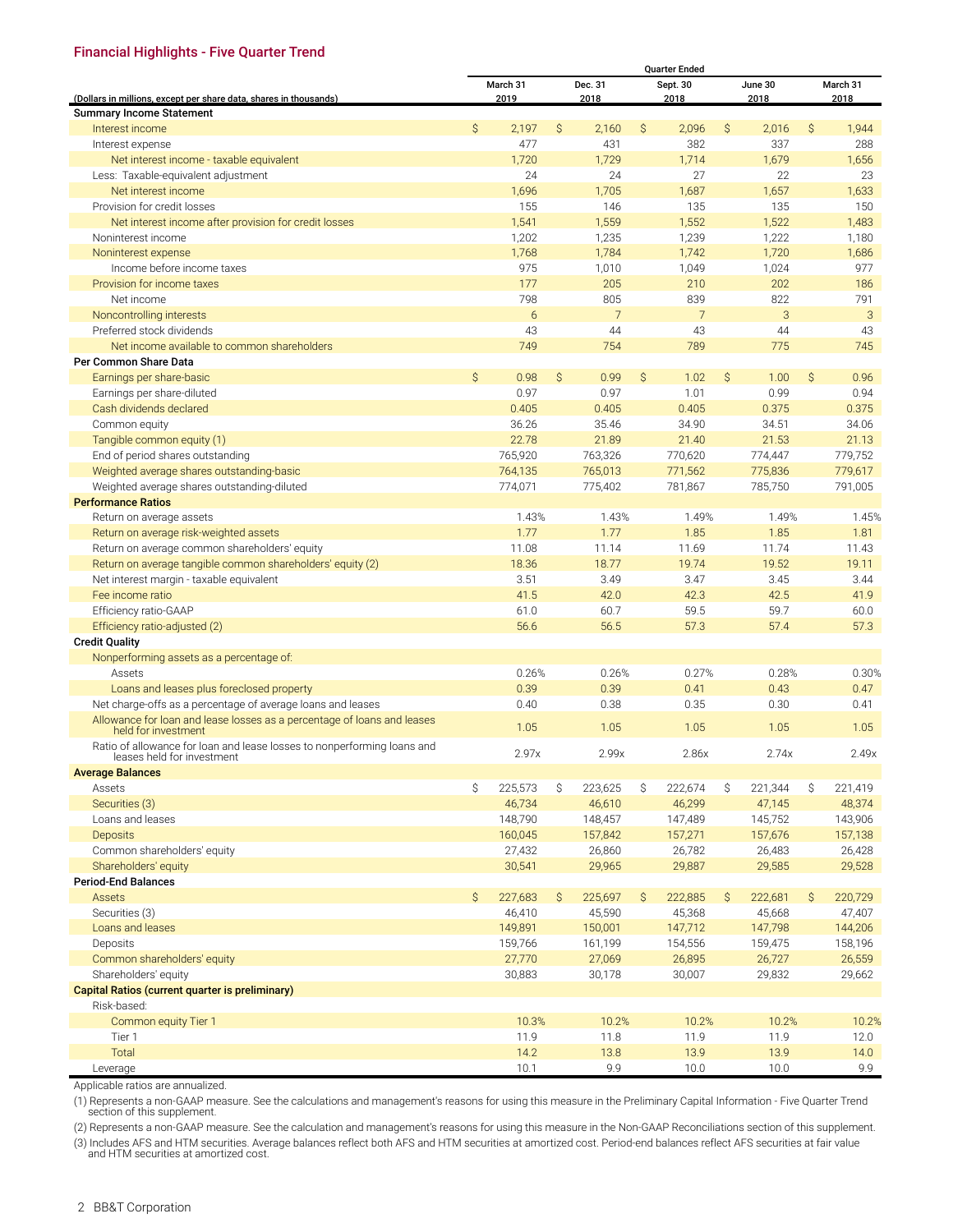#### <span id="page-18-0"></span>**Consolidated Statements of Income**

|                                                                   |              | <b>Quarter Ended</b> |                       |                                 | Change |  |  |  |
|-------------------------------------------------------------------|--------------|----------------------|-----------------------|---------------------------------|--------|--|--|--|
| (Dollars in millions, except per share data, shares in thousands) |              | March 31<br>2019     | 2018                  | Ś.                              | %      |  |  |  |
| Interest Income                                                   |              |                      |                       |                                 |        |  |  |  |
| Interest and fees on loans and leases                             | $\mathsf{S}$ | 1,839                | Ŝ.<br>1,605           | Ŝ.<br>234                       | 14.6%  |  |  |  |
| Interest and dividends on securities                              |              | 302                  | 291                   | 11                              | 3.8    |  |  |  |
| Interest on other earning assets                                  |              | 32                   | 25                    | $\overline{7}$                  | 28.0   |  |  |  |
| Total interest income                                             |              | 2,173                | 1,921                 | 252                             | 13.1   |  |  |  |
| <b>Interest Expense</b>                                           |              |                      |                       |                                 |        |  |  |  |
| Interest on deposits                                              |              | 253                  | 118                   | 135                             | 114.4  |  |  |  |
| Interest on short-term borrowings                                 |              | 32                   | 20                    | 12                              | 60.0   |  |  |  |
| Interest on long-term debt                                        |              | 192                  | 150                   | 42                              | 28.0   |  |  |  |
| Total interest expense                                            |              | 477                  | 288                   | 189                             | 65.6   |  |  |  |
| Net Interest Income                                               |              | 1,696                | 1,633                 | 63                              | 3.9    |  |  |  |
| Provision for credit losses                                       |              | 155                  | 150                   | 5                               | 3.3    |  |  |  |
| Net Interest Income After Provision for Credit Losses             |              | 1,541                | 1,483                 | 58                              | 3.9    |  |  |  |
| <b>Noninterest Income</b>                                         |              |                      |                       |                                 |        |  |  |  |
| Insurance income                                                  |              | 510                  | 436                   | 74                              | 17.0   |  |  |  |
| Service charges on deposits                                       |              | 171                  | 165                   | 6                               | 3.6    |  |  |  |
| Investment banking and brokerage fees and commissions             |              | 111                  | 113                   | (2)                             | (1.8)  |  |  |  |
| Mortgage banking income                                           |              | 63                   | 99                    | (36)                            | (36.4) |  |  |  |
| Trust and investment advisory revenues                            |              | 68                   | 72                    | (4)                             | (5.6)  |  |  |  |
| Bankcard fees and merchant discounts                              |              | 70                   | 69                    | $\mathbf{1}$                    | 1.4    |  |  |  |
| Checkcard fees                                                    |              | 55                   | 52                    | 3                               | 5.8    |  |  |  |
| Operating lease income                                            |              | 35                   | 37                    | (2)                             | (5.4)  |  |  |  |
| Income from bank-owned life insurance                             |              | 28                   | 31                    | (3)                             | (9.7)  |  |  |  |
| Other income                                                      |              | 91                   | 106                   | (15)                            | (14.2) |  |  |  |
| Total noninterest income                                          |              | 1,202                | 1,180                 | 22                              | 1.9    |  |  |  |
| <b>Noninterest Expense</b>                                        |              |                      |                       |                                 |        |  |  |  |
| Personnel expense                                                 |              | 1,087                | 1,039                 | 48                              | 4.6    |  |  |  |
| Occupancy and equipment expense                                   |              | 187                  | 194                   | (7)                             | (3.6)  |  |  |  |
| Software expense                                                  |              | 72                   | 65                    | 7                               | 10.8   |  |  |  |
| Outside IT services                                               |              | 30                   | 32                    | (2)                             | (6.3)  |  |  |  |
| Regulatory charges                                                |              | 18                   | 40                    | (22)                            | (55.0) |  |  |  |
| Amortization of intangibles                                       |              | 32                   | 33                    | (1)                             | (3.0)  |  |  |  |
| Loan-related expense                                              |              | 25                   | 29                    | (4)                             | (13.8) |  |  |  |
| Professional services                                             |              | 31                   | 30                    | $\mathbf{1}$                    | 3.3    |  |  |  |
| Merger-related and restructuring charges, net                     |              | 80                   | 28                    | 52                              | 185.7  |  |  |  |
| Other expense                                                     |              | 206                  | 196                   | 10                              | 5.1    |  |  |  |
| Total noninterest expense                                         |              | 1,768                | 1,686                 | 82                              | 4.9    |  |  |  |
| <b>Earnings</b>                                                   |              |                      |                       |                                 |        |  |  |  |
| Income before income taxes                                        |              | 975                  | 977                   | (2)                             | (0.2)  |  |  |  |
| Provision for income taxes                                        |              | 177                  | 186                   | (9)                             | (4.8)  |  |  |  |
| Net income                                                        |              | 798                  | 791                   | $\overline{7}$                  | 0.9    |  |  |  |
| Noncontrolling interests                                          |              | 6                    | 3                     | 3                               | 100.0  |  |  |  |
| Preferred stock dividends                                         |              | 43                   | 43                    | $\overline{\phantom{0}}$        |        |  |  |  |
| Net income available to common shareholders                       | S.           | 749                  | 745<br>Ŝ.             | $\mathcal{S}$<br>$\overline{4}$ | 0.5%   |  |  |  |
| <b>Earnings Per Common Share</b>                                  |              |                      |                       |                                 |        |  |  |  |
| <b>Basic</b>                                                      | $\mathsf{S}$ | 0.98                 | $\mathcal{S}$<br>0.96 | $\mathsf{S}$<br>0.02            | 2.1%   |  |  |  |
| Diluted                                                           |              | 0.97                 | 0.94                  | 0.03                            | 3.2    |  |  |  |
| <b>Weighted Average Shares Outstanding</b>                        |              |                      |                       |                                 |        |  |  |  |
| Basic                                                             |              | 764,135              | 779,617               | (15, 482)                       | (2.0)  |  |  |  |
| <b>Diluted</b>                                                    |              | 774,071              | 791,005               | (16,934)                        | (2.1)  |  |  |  |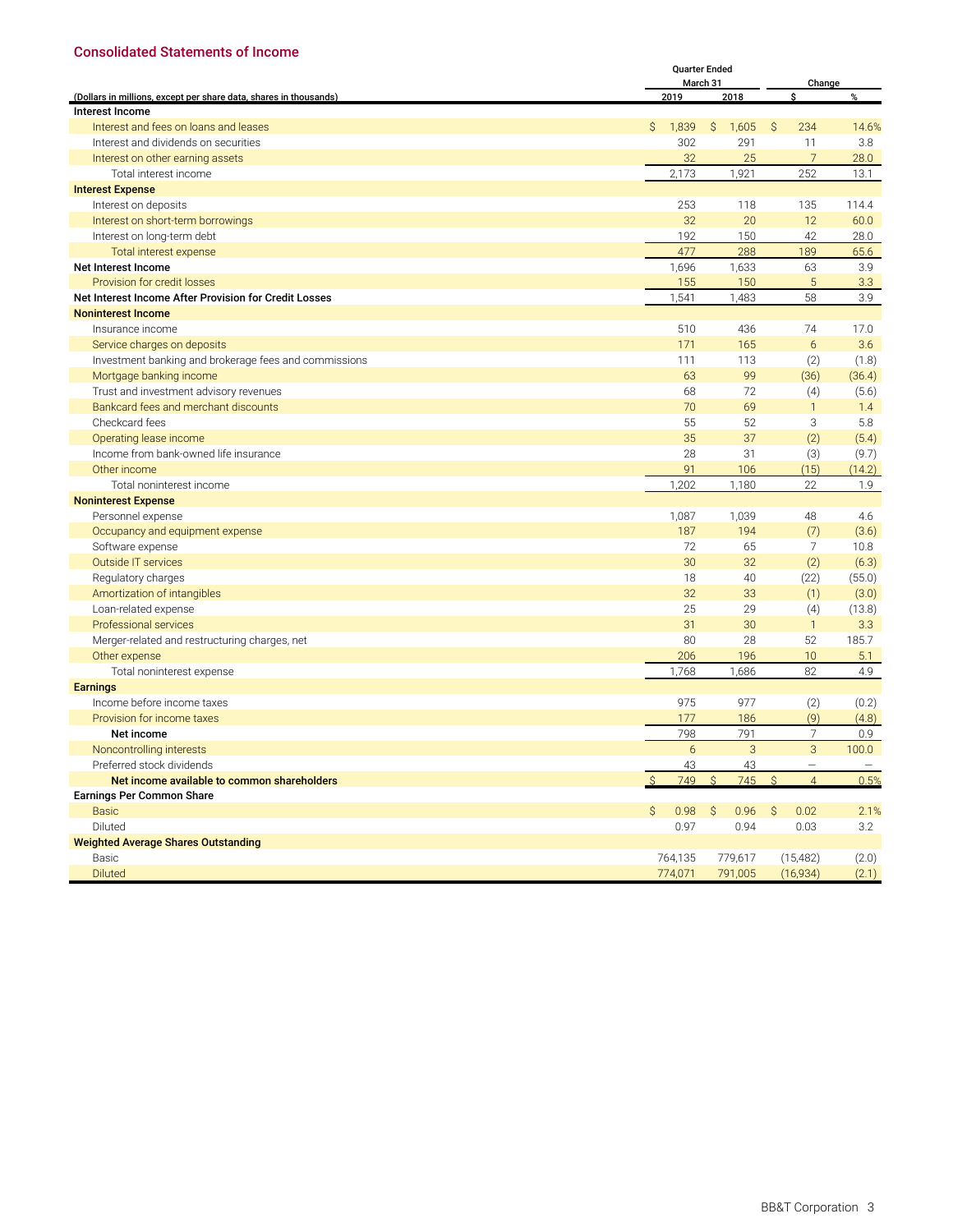#### <span id="page-19-0"></span>**Consolidated Statements of Income - Five Quarter Trend**

|                                                                   | <b>Quarter Ended</b> |                   |              |                 |               |                          |    |                 |    |                  |
|-------------------------------------------------------------------|----------------------|-------------------|--------------|-----------------|---------------|--------------------------|----|-----------------|----|------------------|
| (Dollars in millions, except per share data, shares in thousands) |                      | March 31<br>2019  |              | Dec. 31<br>2018 |               | Sept. 30<br>2018         |    | June 30<br>2018 |    | March 31<br>2018 |
| Interest Income                                                   |                      |                   |              |                 |               |                          |    |                 |    |                  |
| Interest and fees on loans and leases                             | $\mathsf{S}$         | 1,839             | $\mathsf{S}$ | 1,830           | Ŝ.            | 1,772                    | S. | 1,687           | Ŝ. | 1,605            |
| Interest and dividends on securities                              |                      | 302               |              | 292             |               | 283                      |    | 294             |    | 291              |
| Interest on other earning assets                                  |                      | 32                |              | 14              |               | 14                       |    | 13              |    | 25               |
| Total interest income                                             |                      | 2,173             |              | 2,136           |               | 2,069                    |    | 1,994           |    | 1,921            |
| <b>Interest Expense</b>                                           |                      |                   |              |                 |               |                          |    |                 |    |                  |
| Interest on deposits                                              |                      | 253               |              | 206             |               | 172                      |    | 148             |    | 118              |
| Interest on short-term borrowings                                 |                      | 32                |              | 39              |               | 29                       |    | 23              |    | 20               |
| Interest on long-term debt                                        |                      | 192               |              | 186             |               | 181                      |    | 166             |    | 150              |
| Total interest expense                                            |                      | 477               |              | 431             |               | 382                      |    | 337             |    | 288              |
| Net Interest Income                                               |                      | 1,696             |              | 1,705           |               | 1,687                    |    | 1,657           |    | 1,633            |
| Provision for credit losses                                       |                      | 155               |              | 146             |               | 135                      |    | 135             |    | 150              |
| Net Interest Income After Provision for Credit Losses             |                      | 1,541             |              | 1,559           |               | 1,552                    |    | 1,522           |    | 1,483            |
| <b>Noninterest Income</b>                                         |                      |                   |              |                 |               |                          |    |                 |    |                  |
| Insurance income                                                  |                      | 510               |              | 487             |               | 448                      |    | 481             |    | 436              |
| Service charges on deposits                                       |                      | 171               |              | 185             |               | 183                      |    | 179             |    | 165              |
| Investment banking and brokerage fees and commissions             |                      | 111               |              | 139             |               | 116                      |    | 109             |    | 113              |
| Mortgage banking income                                           |                      | 63                |              | 86              |               | 79                       |    | 94              |    | 99               |
| Trust and investment advisory revenues                            |                      | 68                |              | 70              |               | 71                       |    | 72              |    | 72               |
| Bankcard fees and merchant discounts                              |                      | 70                |              | 74              |               | 72                       |    | 72              |    | 69               |
| Checkcard fees                                                    |                      | 55                |              | 56              |               | 56                       |    | 57              |    | 52               |
| Operating lease income                                            |                      | 35                |              | 35              |               | 37                       |    | 36              |    | 37               |
| Income from bank-owned life insurance                             |                      | 28                |              | 28              |               | 27                       |    | 30              |    | 31               |
| Securities gains (losses), net                                    |                      | $\qquad \qquad -$ |              | $\overline{2}$  |               | $\overline{\phantom{m}}$ |    | $\mathbf{1}$    |    |                  |
| Other income                                                      |                      | 91                |              | 73              |               | 150                      |    | 91              |    | 106              |
| Total noninterest income                                          |                      | 1,202             |              | 1,235           |               | 1,239                    |    | 1,222           |    | 1,180            |
| <b>Noninterest Expense</b>                                        |                      |                   |              |                 |               |                          |    |                 |    |                  |
| Personnel expense                                                 |                      | 1,087             |              | 1,096           |               | 1,104                    |    | 1,074           |    | 1,039            |
| Occupancy and equipment expense                                   |                      | 187               |              | 188             |               | 189                      |    | 187             |    | 194              |
| Software expense                                                  |                      | 72                |              | 70              |               | 70                       |    | 67              |    | 65               |
| Outside IT services                                               |                      | 30                |              | 35              |               | 33                       |    | 32              |    | 32               |
| Regulatory charges                                                |                      | 18                |              | 18              |               | 37                       |    | 39              |    | 40               |
| Amortization of intangibles                                       |                      | 32                |              | 34              |               | 33                       |    | 31              |    | 33               |
| Loan-related expense                                              |                      | 25                |              | 25              |               | 28                       |    | 26              |    | 29               |
| Professional services                                             |                      | 31                |              | 43              |               | 33                       |    | 32              |    | 30               |
| Merger-related and restructuring charges, net                     |                      | 80                |              | 76              |               | 18                       |    | 24              |    | 28               |
| Other expense                                                     |                      | 206               |              | 199             |               | 197                      |    | 208             |    | 196              |
| Total noninterest expense                                         |                      | 1,768             |              | 1,784           |               | 1,742                    |    | 1,720           |    | 1,686            |
| Earnings                                                          |                      |                   |              |                 |               |                          |    |                 |    |                  |
| Income before income taxes                                        |                      | 975               |              | 1,010           |               | 1,049                    |    | 1,024           |    | 977              |
| Provision for income taxes                                        |                      | 177               |              | 205             |               | 210                      |    | 202             |    | 186              |
| <b>Net income</b>                                                 |                      | 798               |              | 805             |               | 839                      |    | 822             |    | 791              |
| Noncontrolling interests                                          |                      | 6                 |              | 7               |               |                          |    | З               |    | 3                |
| Preferred stock dividends                                         |                      | 43                |              | 44              |               | 43                       |    | 44              |    | 43               |
| Net income available to common shareholders                       | $\mathcal{S}$        | 749               | S.           | 754             | $\mathcal{S}$ | 789                      | Ŝ. | 775             | Ŝ. | 745              |
| <b>Earnings Per Common Share</b>                                  |                      |                   |              |                 |               |                          |    |                 |    |                  |
| Basic                                                             | \$                   | 0.98              | \$           | 0.99            | \$            | 1.02                     | \$ | 1.00            | \$ | 0.96             |
| <b>Diluted</b>                                                    |                      | 0.97              |              | 0.97            |               | 1.01                     |    | 0.99            |    | 0.94             |
| Weighted Average Shares Outstanding                               |                      |                   |              |                 |               |                          |    |                 |    |                  |
| <b>Basic</b>                                                      |                      | 764,135           |              | 765,013         |               | 771,562                  |    | 775,836         |    | 779,617          |
| Diluted                                                           |                      | 774,071           |              | 775,402         |               | 781,867                  |    | 785,750         |    | 791,005          |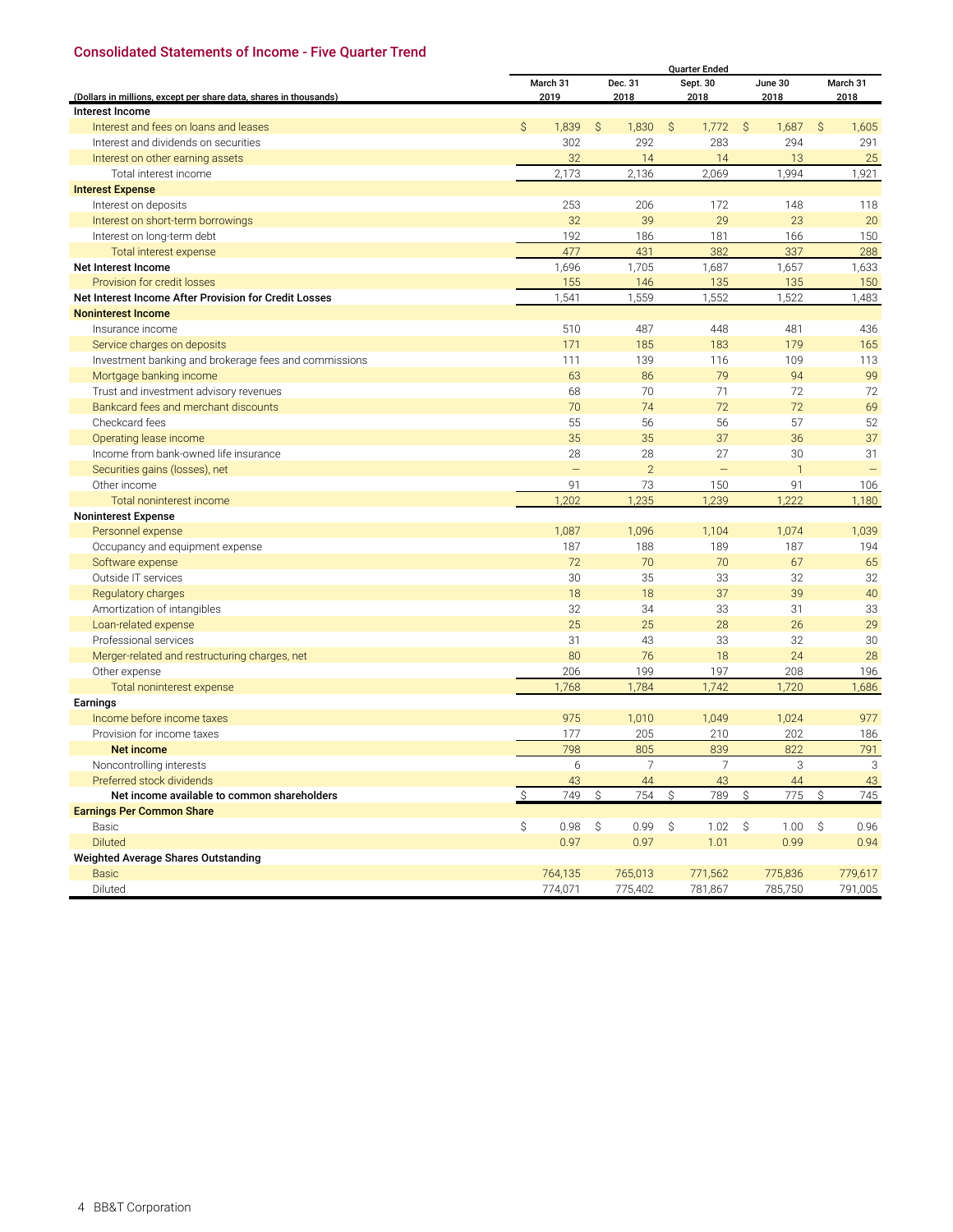# <span id="page-20-0"></span>**Segment Financial Performance - Preliminary**

|                                                      |                     |              |               |                   |               | <b>Ouarter Ended</b> |               |                   |               |              |
|------------------------------------------------------|---------------------|--------------|---------------|-------------------|---------------|----------------------|---------------|-------------------|---------------|--------------|
|                                                      |                     | March 31     |               | Dec. 31           |               | Sept. 30             |               | June 30           |               | March 31     |
| (Dollars in millions)                                |                     | 2019         |               | 2018              |               | 2018                 |               | 2018              |               | 2018         |
| <b>Community Banking Retail and Consumer Finance</b> |                     |              |               |                   |               |                      |               |                   |               |              |
| Net interest income (expense)                        | $\mathsf{S}$        | 843          | $\mathsf{S}$  | 881               | $\mathsf{S}$  | 880                  | $\mathcal{S}$ | 853               | $\mathsf{S}$  | 837          |
| Net intersegment interest income (expense)           |                     | 109          |               | 87                |               | 76                   |               | 69                |               | 48           |
| Segment net interest income                          |                     | 952          |               | 968               |               | 956                  |               | 922               |               | 885          |
| Allocated provision for credit losses                |                     | 130          |               | 151               |               | 121                  |               | 110               |               | 122          |
| Noninterest income                                   |                     | 322          |               | 352               |               | 347                  |               | 355               |               | 340          |
| Noninterest expense                                  |                     | 645          |               | 658               |               | 657                  |               | 659               |               | 660          |
| Income (loss) before income taxes                    |                     | 499          |               | 511               |               | 525                  |               | 508               |               | 443          |
| Provision (benefit) for income taxes                 |                     | 120          |               | 124               |               | 129                  |               | 125               |               | 109          |
| Segment net income (loss)                            | $\mathcal{S}$       | 379          | $\mathsf{S}$  | 387               | $\mathsf{S}$  | 396                  | $\mathsf{S}$  | 383               | $\mathcal{S}$ | 334          |
|                                                      |                     |              |               |                   |               |                      |               |                   |               |              |
| <b>Community Banking Commercial</b>                  |                     |              |               |                   |               |                      |               |                   |               |              |
| Net interest income (expense)                        | $\mathsf{S}$        | 536          | \$            | 532               | $\mathsf{S}$  | 513                  | $\mathsf{S}$  | 491               | $\mathsf{S}$  | 464          |
| Net intersegment interest income (expense)           |                     | 44           |               | 59                |               | 58                   |               | 54                |               | 70           |
| Segment net interest income                          |                     | 580          |               | 591               |               | 571                  |               | 545               |               | 534          |
| Allocated provision for credit losses                |                     | 19           |               | 14                |               | 18                   |               | 43                |               | 37           |
| Noninterest income                                   |                     | 109          |               | 112               |               | 110                  |               | 110               |               | 106          |
| Noninterest expense                                  |                     | 251          |               | 267               |               | 262                  |               | 254               |               | 253          |
| Income (loss) before income taxes                    |                     | 419          |               | 422               |               | 401                  |               | 358               |               | 350          |
| Provision (benefit) for income taxes                 |                     | 91           |               | 93                |               | 90                   |               | 80                |               | 79           |
| Segment net income (loss)                            | $\mathsf{S}$        | 328          | $\mathsf{S}$  | 329               | $\mathcal{S}$ | 311                  | $\mathsf{S}$  | 278               | $\mathsf{S}$  | 271          |
| <b>Financial Services and Commercial Finance</b>     |                     |              |               |                   |               |                      |               |                   |               |              |
| Net interest income (expense)                        | $\mathsf{S}$        | 189          | $\mathsf{S}$  | 190               | Ŝ.            | 171                  | $\mathsf{S}$  | 169               | $\mathsf{S}$  | 159          |
| Net intersegment interest income (expense)           |                     | 21           |               | 21                |               | 26                   |               | 19                |               | 18           |
| Segment net interest income                          |                     | 210          |               | 211               |               | 197                  |               | 188               |               | 177          |
| Allocated provision for credit losses                |                     | $\mathbf{1}$ |               | 5                 |               | 5                    |               | (4)               |               | (5)          |
| Noninterest income                                   |                     | 284          |               | 323               |               | 308                  |               | 303               |               | 301          |
| Noninterest expense                                  |                     | 297          |               | 334               |               | 312                  |               | 312               |               | 301          |
| Income (loss) before income taxes                    |                     | 196          |               | 195               |               | 188                  |               | 183               |               | 182          |
| Provision (benefit) for income taxes                 |                     | 40           |               | 40                |               | 39                   |               | 38                |               | 38           |
| Segment net income (loss)                            | $\mathcal{S}$       | 156          | $\mathsf{S}$  | 155               | $\mathsf{S}$  | 149                  | $\mathsf{S}$  | 145               | $\mathsf{S}$  | 144          |
|                                                      |                     |              |               |                   |               |                      |               |                   |               |              |
| <b>Insurance Holdings</b>                            |                     |              |               |                   |               |                      |               |                   |               |              |
| Net interest income (expense)                        | Ŝ                   | 34           | $\zeta$       | 32                | Ŝ.            | 32 <sup>2</sup>      | S.            | 29                | Ŝ             | 26           |
| Net intersegment interest income (expense)           |                     | (11)         |               | (10)              |               | (9)                  |               | (7)               |               | (6)          |
| Segment net interest income                          |                     | 23           |               | 22                |               | 23                   |               | 22                |               | 20           |
| Allocated provision for credit losses                |                     | 3            |               | $\qquad \qquad -$ |               | $\mathbf{1}$         |               | $\qquad \qquad -$ |               | $\mathbf{1}$ |
| Noninterest income                                   |                     | 515          |               | 496               |               | 452                  |               | 484               |               | 439          |
| Noninterest expense                                  |                     | 417          |               | 415               |               | 416                  |               | 408               |               | 375          |
| Income (loss) before income taxes                    |                     | 118          |               | 103               |               | 58                   |               | 98                |               | 83           |
| Provision (benefit) for income taxes                 |                     | 30           |               | 26                |               | 15                   |               | 25                |               | 21           |
| Segment net income (loss)                            | $\mathsf{S}$        | 88           | $\mathsf{S}$  | 77                | $\mathsf{S}$  | 43                   | $\mathsf{S}$  | 73                | $\mathcal{S}$ | 62           |
|                                                      |                     |              |               |                   |               |                      |               |                   |               |              |
| Other, Treasury & Corporate (1)                      |                     |              |               |                   |               |                      |               |                   |               |              |
| Net interest income (expense)                        | $\mathsf{S}$        | 94S          |               | 70S               |               | 91S                  |               | 115S              |               | 147          |
| Net intersegment interest income (expense)           |                     | (163)        |               | (157)             |               | (151)                |               | (135)             |               | (130)        |
| Segment net interest income                          |                     | (69)         |               | (87)              |               | (60)                 |               | (20)              |               | 17           |
| Allocated provision for credit losses                |                     | $\mathbf{2}$ |               | (24)              |               | (10)                 |               | (14)              |               | (5)          |
| Noninterest income                                   |                     | (28)         |               | (48)              |               | 22                   |               | (30)              |               | (6)          |
| Noninterest expense                                  |                     | 158          |               | 110               |               | 95                   |               | 87                |               | 97           |
| Income (loss) before income taxes                    |                     | (257)        |               | (221)             |               | (123)                |               | (123)             |               | (81)         |
| Provision (benefit) for income taxes                 |                     | (104)        |               | (78)              |               | (63)                 |               | (66)              |               | (61)         |
| Segment net income (loss)                            | $\mathcal{S}$       | (153)        | $\mathcal{S}$ | (143)             | $\mathcal{S}$ | $(60)$ \$            |               | (57)              | $\mathcal{S}$ | (20)         |
| <b>Total BB&amp;T Corporation</b>                    |                     |              |               |                   |               |                      |               |                   |               |              |
| Net interest income (expense)                        | Ŝ.                  | 1,696        | $\zeta$       | 1,705             | $\mathcal{S}$ | 1,687                | $\mathcal{S}$ | 1,657             | $\mathsf{S}$  | 1,633        |
| Net intersegment interest income (expense)           |                     |              |               |                   |               |                      |               |                   |               |              |
| Segment net interest income                          |                     | 1,696        |               | 1,705             |               | 1,687                |               | 1,657             |               | 1,633        |
| Allocated provision for credit losses                |                     | 155          |               | 146               |               | 135                  |               | 135               |               | 150          |
| Noninterest income                                   |                     | 1,202        |               | 1,235             |               | 1,239                |               | 1,222             |               | 1,180        |
| Noninterest expense                                  |                     | 1,768        |               | 1,784             |               | 1,742                |               | 1,720             |               | 1,686        |
| Income (loss) before income taxes                    |                     | 975          |               | 1,010             |               | 1,049                |               | 1,024             |               | 977          |
| Provision (benefit) for income taxes                 |                     | 177          |               | 205               |               | 210                  |               | 202               |               | 186          |
| Net income                                           | $\hat{\mathcal{S}}$ | 798          | $\hat{S}$     | 805               | $\hat{S}$     | 839                  | $\mathcal{S}$ | 822               | $\mathsf{S}$  | 791          |
|                                                      |                     |              |               |                   |               |                      |               |                   |               |              |

(1) Includes financial data from subsidiaries below the quantitative and qualitative thresholds requiring disclosure.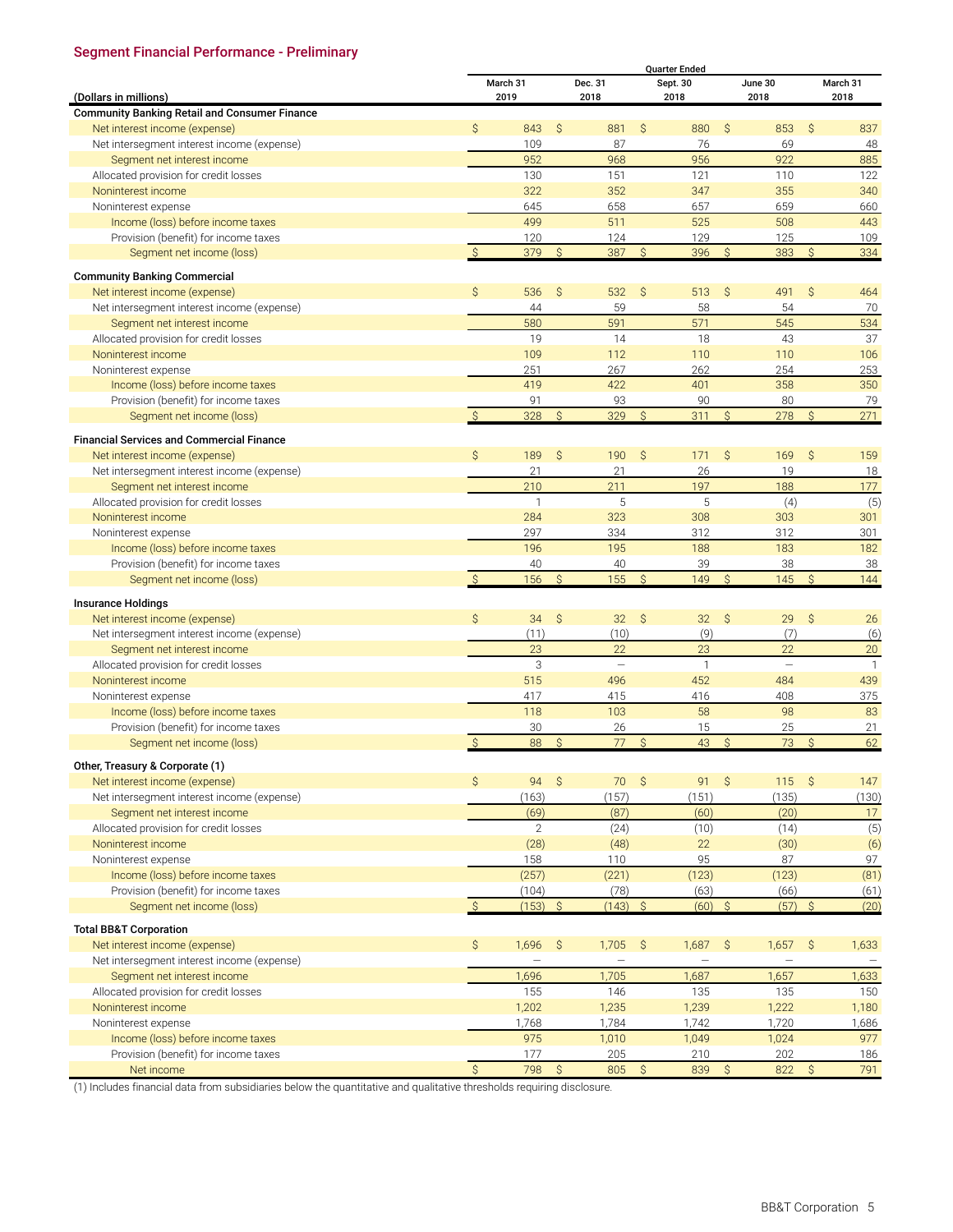#### <span id="page-21-0"></span>**Consolidated Ending Balance Sheets - Five Quarter Trend**

|                                               |              | March 31         |              | Dec. 31      |               | Sept. 30     |    | June 30          |               | March 31         |
|-----------------------------------------------|--------------|------------------|--------------|--------------|---------------|--------------|----|------------------|---------------|------------------|
| (Dollars in millions)<br>Assets               |              | 2019             |              | 2018         |               | 2018         |    | 2018             |               | 2018             |
|                                               |              |                  |              |              | S.            |              |    |                  |               |                  |
| Cash and due from banks                       | $\mathsf{S}$ | 1,873<br>751     | $\mathsf{S}$ | 2,753<br>984 |               | 2,123<br>748 | S. | 2,046<br>662     | $\mathcal{S}$ | 1,869<br>912     |
| Interest-bearing deposits with banks          |              | 252              |              |              |               | 135          |    | 213              |               |                  |
| Cash equivalents                              |              |                  |              | 143          |               |              |    |                  |               | 132              |
| Restricted cash                               |              | 96               |              | 107          |               | 147          |    | 132              |               | 198              |
| Securities available for sale at fair value   |              | 26,315<br>20,095 |              | 25,038       |               | 24,286       |    | 23,919<br>21,749 |               | 25,017<br>22,390 |
| Securities held to maturity at amortized cost |              |                  |              | 20,552       |               | 21,082       |    |                  |               |                  |
| Loans and leases:<br>Commercial:              |              |                  |              |              |               |              |    |                  |               |                  |
| Commercial and industrial                     |              |                  |              |              |               |              |    |                  |               |                  |
| CRE                                           |              | 61,978<br>20,829 |              | 61,935       |               | 59,722       |    | 60,474<br>21,610 |               | 59,132           |
|                                               |              |                  |              | 21,060       |               | 21,466       |    |                  |               | 21,497           |
| Lease financing                               |              | 2,098            |              | 2,018        |               | 2,028        |    | 1,924            |               | 1,886            |
| Retail:                                       |              |                  |              |              |               |              |    |                  |               |                  |
| Residential mortgage                          |              | 31,572           |              | 31,393       |               | 30,821       |    | 29,965           |               | 28,792           |
| Direct                                        |              | 11,464           |              | 11,584       |               | 11,618       |    | 11,661           |               | 11,675           |
| Indirect                                      |              | 17,523           |              | 17,425       |               | 17,468       |    | 17,140           |               | 16,680           |
| Revolving credit                              |              | 3,152            |              | 3,132        |               | 3,070        |    | 2,876            |               | 2,766            |
| PCI                                           |              | 441              |              | 466          |               | 497          |    | 533              |               | 589              |
| Total loans and leases held for investment    |              | 149,057          |              | 149,013      |               | 146,690      |    | 146,183          |               | 143,017          |
| Loans held for sale                           |              | 834              |              | 988          |               | 1,022        |    | 1,615            |               | 1,189            |
| Total loans and leases                        |              | 149,891          |              | 150,001      |               | 147,712      |    | 147,798          |               | 144,206          |
| Allowance for loan and lease losses           |              | (1, 561)         |              | (1,558)      |               | (1,538)      |    | (1,530)          |               | (1, 498)         |
| Premises and equipment                        |              | 2,078            |              | 2,118        |               | 2,154        |    | 2,154            |               | 2,078            |
| Goodwill                                      |              | 9,818            |              | 9,818        |               | 9,832        |    | 9,617            |               | 9,617            |
| Core deposit and other intangible assets      |              | 726              |              | 758          |               | 789          |    | 647              |               | 679              |
| Mortgage servicing rights at fair value       |              | 1,036            |              | 1,108        |               | 1,179        |    | 1,143            |               | 1,119            |
| Other assets                                  |              | 16,313           |              | 13,875       |               | 14,236       |    | 14,131           |               | 14,010           |
| <b>Total assets</b>                           | Ŝ.           | 227,683          | $\mathsf{S}$ | 225,697      | $\mathcal{S}$ | 222,885      | Ŝ  | 222,681          | Ŝ.            | 220,729          |
| <b>Liabilities</b>                            |              |                  |              |              |               |              |    |                  |               |                  |
| Deposits:                                     |              |                  |              |              |               |              |    |                  |               |                  |
| Noninterest-bearing deposits                  | $\mathsf{S}$ | 53,021           | $\mathsf{S}$ | 53,025       | <sub>S</sub>  | 53,646       | Ŝ. | 54,270           | <sub>S</sub>  | 55,085           |
| Interest checking                             |              | 28,028           |              | 28,130       |               | 26,590       |    | 27,257           |               | 27,217           |
| Money market and savings                      |              | 63,739           |              | 63,467       |               | 61,597       |    | 63,167           |               | 62,169           |
| Time deposits                                 |              | 14,978           |              | 16,577       |               | 12,723       |    | 14,781           |               | 13,725           |
| <b>Total deposits</b>                         |              | 159,766          |              | 161.199      |               | 154,556      |    | 159,475          |               | 158,196          |
| Short-term borrowings                         |              | 6,305            |              | 5,178        |               | 9,652        |    | 3,576            |               | 4,321            |
| Long-term debt                                |              | 24,729           |              | 23,709       |               | 23,236       |    | 24,081           |               | 23,410           |
| Accounts payable and other liabilities        |              | 6,000            |              | 5,433        |               | 5,434        |    | 5,717            |               | 5,140            |
| <b>Total liabilities</b>                      |              | 196,800          |              | 195,519      |               | 192,878      |    | 192,849          |               | 191,067          |
| Shareholders' Equity:                         |              |                  |              |              |               |              |    |                  |               |                  |
| Preferred stock                               |              | 3,053            |              | 3,053        |               | 3,053        |    | 3,053            |               | 3,053            |
| Common stock                                  |              | 3,830            |              | 3,817        |               | 3,853        |    | 3,872            |               | 3,899            |
| Additional paid-in capital                    |              | 6,843            |              | 6,849        |               | 7,221        |    | 7,364            |               | 7,593            |
| Retained earnings                             |              | 18,518           |              | 18,118       |               | 17,673       |    | 17,197           |               | 16,712           |
| Accumulated other comprehensive loss          |              | (1, 421)         |              | (1,715)      |               | (1,852)      |    | (1,706)          |               | (1,645)          |
| Noncontrolling interests                      |              | 60               |              | 56           |               | 59           |    | 52               |               | 50               |
| Total shareholders' equity                    |              | 30,883           |              | 30,178       |               | 30,007       |    | 29,832           |               | 29,662           |
| Total liabilities and shareholders' equity    | Ŝ.           | 227,683          | \$           | 225,697      | \$            | 222,885      | \$ | 222,681          | \$            | 220,729          |

New lease accounting guidance was adopted prospectively in 1Q19 that requires lessees to recognize assets and liabilities related to certain operating leases on the balance sheet.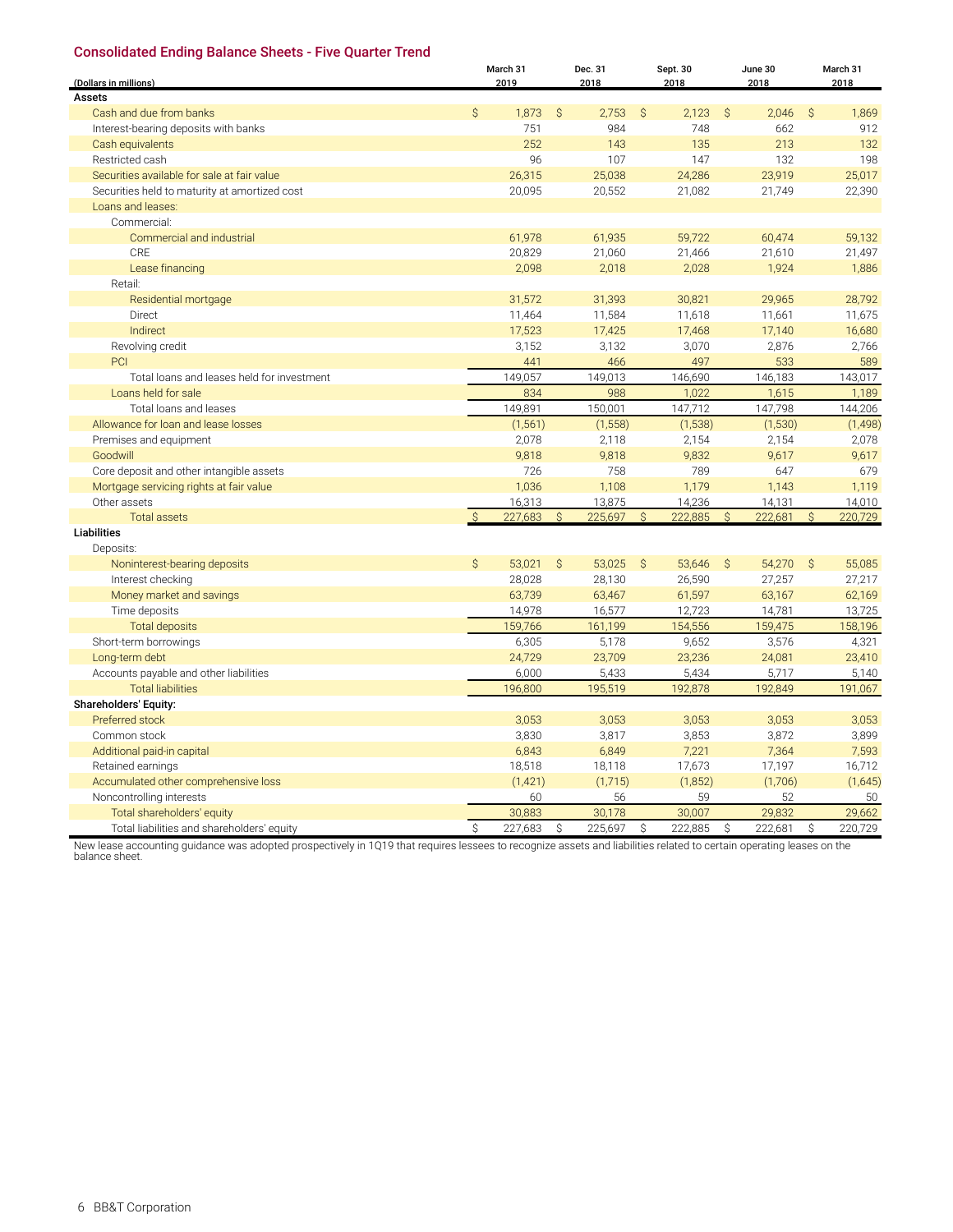#### <span id="page-22-0"></span>**Average Balance Sheets**

|                                            |              | <b>Ouarter Ended</b> |                    |        |
|--------------------------------------------|--------------|----------------------|--------------------|--------|
|                                            |              | March 31             |                    | Change |
| (Dollars in millions)                      | 2019         | 2018                 | \$.                | %      |
| Assets                                     |              |                      |                    |        |
| Securities at amortized cost (1):          |              |                      |                    |        |
| U.S. Treasury                              | S.<br>3,302  | S.<br>3,538          | S.<br>(236)        | (6.7)% |
| U.S. government-sponsored entities (GSE)   | 2,418        | 2,385                | 33                 | 1.4    |
| Mortgage-backed securities issued by GSE   | 40,044       | 40,813               | (769)              | (1.9)  |
| States and political subdivisions          | 620          | 1,215                | (595)              | (49.0) |
| Non-agency mortgage-backed                 | 315          | 375                  | (60)               | (16.0) |
| Other                                      | 35           | 48                   | (13)               | (27.1) |
| <b>Total securities</b>                    | 46,734       | 48,374               | (1,640)            | (3.4)  |
| Other earning assets                       | 2,197        | 2,250                | (53)               | (2.4)  |
| Loans and leases:                          |              |                      |                    |        |
| Commercial:                                |              |                      |                    |        |
| Commercial and industrial                  | 61,370       | 58,627               | 2,743              | 4.7    |
| <b>CRE</b>                                 | 20,905       | 21,398               | (493)              | (2.3)  |
| Lease financing                            | 2,021        | 1,872                | 149                | 8.0    |
| Retail:                                    |              |                      |                    |        |
| Residential mortgage                       | 31,370       | 28,824               | 2,546              | 8.8    |
| Direct                                     | 11,493       | 11,791               | (298)              | (2.5)  |
| Indirect                                   | 17,337       | 16,914               | 423                | 2.5    |
| Revolving credit                           | 3,110        | 2,798                | 312                | 11.2   |
| PCI                                        | 455          | 631                  | (176)              | (27.9) |
| Total loans and leases held for investment | 148,061      | 142,855              | 5,206              | 3.6    |
| Loans held for sale                        | 729          | 1,051                | (322)              | (30.6) |
| Total loans and leases                     | 148,790      | 143,906              | 4,884              | 3.4    |
| <b>Total earning assets</b>                | 197,721      | 194,530              | 3,191              | 1.6    |
| Nonearning assets                          | 27,852       | 26,889               | 963                | 3.6    |
| <b>Total assets</b>                        | \$225,573    | \$221,419            | $\hat{S}$<br>4,154 | 1.9 %  |
| Liabilities and Shareholders' Equity       |              |                      |                    |        |
| Deposits:                                  |              |                      |                    |        |
| Noninterest-bearing deposits               | 52,283<br>S. | Ŝ.<br>53,396         | Ŝ.<br>(1, 113)     | (2.1)% |
| Interest checking                          | 27,622       | 27,270               | 352                | 1.3    |
| Money market and savings                   | 63,325       | 61,690               | 1,635              | 2.7    |
| Time deposits                              | 16,393       | 13,847               | 2,546              | 18.4   |
| Foreign office deposits - interest-bearing | 422          | 935                  | (513)              | (54.9) |
| Total deposits                             | 160,045      | 157,138              | 2,907              | 1.8    |
| Short-term borrowings                      | 5,624        | 5,477                | 147                | 2.7    |
| Long-term debt                             | 23,247       | 23,677               | (430)              | (1.8)  |
| Accounts payable and other liabilities     | 6,116        | 5,599                | 517                | 9.2    |
| <b>Total liabilities</b>                   | 195,032      | 191,891              | 3,141              | 1.6    |
| Shareholders' equity                       | 30,541       | 29,528               | 1,013              | 3.4    |
| Total liabilities and shareholders' equity | \$225,573    | \$221,419            | Ś<br>4,154         | 1.9%   |

New lease accounting guidance was adopted prospectively in 1Q19 that requires lessees to recognize assets and liabilities related to certain operating leases on the balance sheet.

Average balances exclude basis adjustments for fair value hedges.

(1) Includes AFS and HTM securities.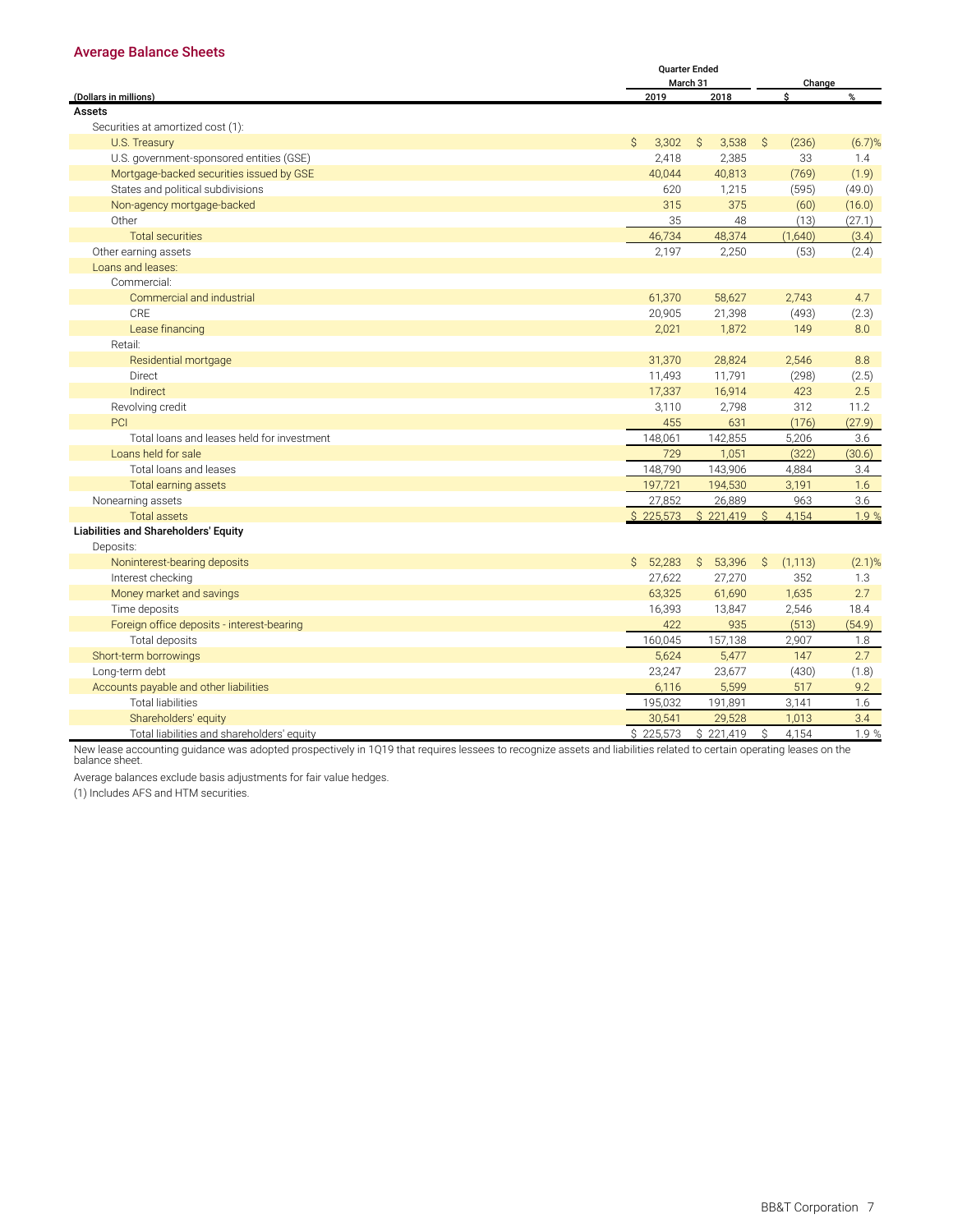#### <span id="page-23-0"></span>**Average Balance Sheets - Five Quarter Trend**

|                                            |              |                  |              |         | <b>Quarter Ended</b> |                  |              |         | 2018<br>3,538<br>2,385<br>40,813<br>1,215 |          |  |  |  |  |  |  |
|--------------------------------------------|--------------|------------------|--------------|---------|----------------------|------------------|--------------|---------|-------------------------------------------|----------|--|--|--|--|--|--|
|                                            |              | March 31         |              | Dec. 31 |                      | Sept. 30         |              | June 30 |                                           | March 31 |  |  |  |  |  |  |
| (Dollars in millions)                      |              | 2019             |              | 2018    |                      | 2018             |              | 2018    |                                           |          |  |  |  |  |  |  |
| <b>Assets</b>                              |              |                  |              |         |                      |                  |              |         |                                           |          |  |  |  |  |  |  |
| Securities at amortized cost (1):          |              |                  |              |         |                      |                  |              |         |                                           |          |  |  |  |  |  |  |
| U.S. Treasury                              | $\mathsf{S}$ | 3,302            | $\mathsf{S}$ | 4,555   | $\mathcal{S}$        | 3,561            | $\mathsf{S}$ | 3,537   | $\mathsf{S}$                              |          |  |  |  |  |  |  |
| U.S. government-sponsored entities (GSE)   |              | 2,418            |              | 2,408   |                      | 2,399            |              | 2,384   |                                           |          |  |  |  |  |  |  |
| Mortgage-backed securities issued by GSE   |              | 40,044           |              | 38,566  |                      | 39,111           |              | 39,777  |                                           |          |  |  |  |  |  |  |
| States and political subdivisions          |              | 620              |              | 725     |                      | 849              |              | 1,051   |                                           |          |  |  |  |  |  |  |
| Non-agency mortgage-backed                 |              | 315              |              | 326     |                      | 340              |              | 354     |                                           | 375      |  |  |  |  |  |  |
| Other                                      |              | 35               |              | 30      |                      | 39               |              | 42      |                                           | 48       |  |  |  |  |  |  |
| <b>Total securities</b>                    |              | 46,734           |              | 46,610  |                      | 46,299           |              | 47,145  |                                           | 48,374   |  |  |  |  |  |  |
| Other earning assets                       |              | 2,197            |              | 2,146   |                      | 2,412            |              | 2,197   |                                           | 2,250    |  |  |  |  |  |  |
| Loans and leases:                          |              |                  |              |         |                      |                  |              |         |                                           |          |  |  |  |  |  |  |
| Commercial:                                |              |                  |              |         |                      |                  |              |         |                                           |          |  |  |  |  |  |  |
| Commercial and industrial                  |              | 61,370           |              | 60,553  |                      | 59,900           |              | 59,548  |                                           | 58,627   |  |  |  |  |  |  |
| CRE                                        |              | 20,905           |              | 21,301  |                      | 21,496           |              | 21,546  |                                           | 21,398   |  |  |  |  |  |  |
| Lease financing                            |              | 2,021            |              | 1,990   |                      | 1,941            |              | 1,862   |                                           | 1,872    |  |  |  |  |  |  |
| Retail:                                    |              |                  |              |         |                      |                  |              |         |                                           |          |  |  |  |  |  |  |
| Residential mortgage                       |              | 31,370           |              | 31,103  |                      | 30,500           |              | 29,272  |                                           | 28,824   |  |  |  |  |  |  |
| <b>Direct</b>                              |              | 11,493           |              | 11,600  |                      | 11,613           |              | 11,680  |                                           | 11,791   |  |  |  |  |  |  |
| Indirect                                   |              | 17,337           |              | 17,436  |                      | 17,282           |              | 16,804  |                                           | 16,914   |  |  |  |  |  |  |
| Revolving credit                           |              | 3,110            |              | 3,070   |                      | 2,947            |              | 2,831   |                                           | 2,798    |  |  |  |  |  |  |
| PCI                                        |              | 455              |              | 486     |                      | 518              |              | 559     |                                           | 631      |  |  |  |  |  |  |
| Total loans and leases held for investment |              | 148,061          |              | 147,539 |                      | 146,197          |              | 144,102 |                                           | 142,855  |  |  |  |  |  |  |
| Loans held for sale                        |              | 729              |              | 918     |                      | 1,292            |              | 1,650   |                                           | 1,051    |  |  |  |  |  |  |
| Total loans and leases                     |              | 148,790          |              | 148,457 |                      | 147,489          |              | 145,752 |                                           | 143,906  |  |  |  |  |  |  |
| <b>Total earning assets</b>                |              | 197,721          |              | 197,213 |                      | 196,200          |              | 195,094 |                                           | 194,530  |  |  |  |  |  |  |
| Nonearning assets                          |              | 27,852           |              | 26,412  |                      | 26,474           |              | 26,250  |                                           | 26,889   |  |  |  |  |  |  |
| <b>Total assets</b>                        | $\mathsf{S}$ | 225,573          | $\mathsf{S}$ | 223,625 | $\mathsf{S}$         | 222,674          | $\mathsf{S}$ | 221.344 | $\mathsf{S}$                              | 221,419  |  |  |  |  |  |  |
| Liabilities and Shareholders' Equity       |              |                  |              |         |                      |                  |              |         |                                           |          |  |  |  |  |  |  |
| Deposits:                                  |              |                  |              |         |                      |                  |              |         |                                           |          |  |  |  |  |  |  |
| Noninterest-bearing deposits               | Ś.           | 52,283           | Ŝ            | 53,732  | Ŝ.                   | 54,174           | S.           | 53,963  | S.                                        | 53,396   |  |  |  |  |  |  |
| Interest checking                          |              | 27,622           |              | 26,921  |                      | 26,655           |              | 26,969  |                                           | 27,270   |  |  |  |  |  |  |
| Money market and savings                   |              | 63,325           |              | 62,261  |                      | 62,957           |              | 62,105  |                                           | 61,690   |  |  |  |  |  |  |
| Time deposits                              |              | 16,393           |              | 14,682  |                      | 13,353           |              | 13,966  |                                           | 13,847   |  |  |  |  |  |  |
| Foreign office deposits - interest-bearing |              | 422              |              | 246     |                      | 132              |              | 673     |                                           | 935      |  |  |  |  |  |  |
| Total deposits                             |              | 160,045          |              | 157,842 |                      | 157,271          |              | 157,676 |                                           | 157,138  |  |  |  |  |  |  |
| Short-term borrowings                      |              | 5,624            |              | 6,979   |                      | 6,023            |              | 5,323   |                                           | 5,477    |  |  |  |  |  |  |
|                                            |              |                  |              |         |                      |                  |              |         |                                           |          |  |  |  |  |  |  |
| Long-term debt                             |              | 23,247           |              | 23,488  |                      | 24,211           |              | 23,639  |                                           | 23,677   |  |  |  |  |  |  |
| Accounts payable and other liabilities     |              | 6,116<br>195,032 |              | 5,351   |                      | 5,282<br>192,787 |              | 5,121   |                                           | 5,599    |  |  |  |  |  |  |
| <b>Total liabilities</b>                   |              |                  |              | 193,660 |                      |                  |              | 191,759 |                                           | 191,891  |  |  |  |  |  |  |
| Shareholders' equity                       |              | 30,541           |              | 29,965  |                      | 29,887           |              | 29,585  |                                           | 29,528   |  |  |  |  |  |  |
| Total liabilities and shareholders' equity | \$           | 225,573          | \$           | 223,625 | \$                   | 222,674          | \$           | 221,344 | \$                                        | 221,419  |  |  |  |  |  |  |

New lease accounting guidance was adopted prospectively in 1Q19 that requires lessees to recognize assets and liabilities related to certain operating leases on the balance sheet.

Average balances exclude basis adjustments for fair value hedges.

(1) Includes AFS and HTM securities.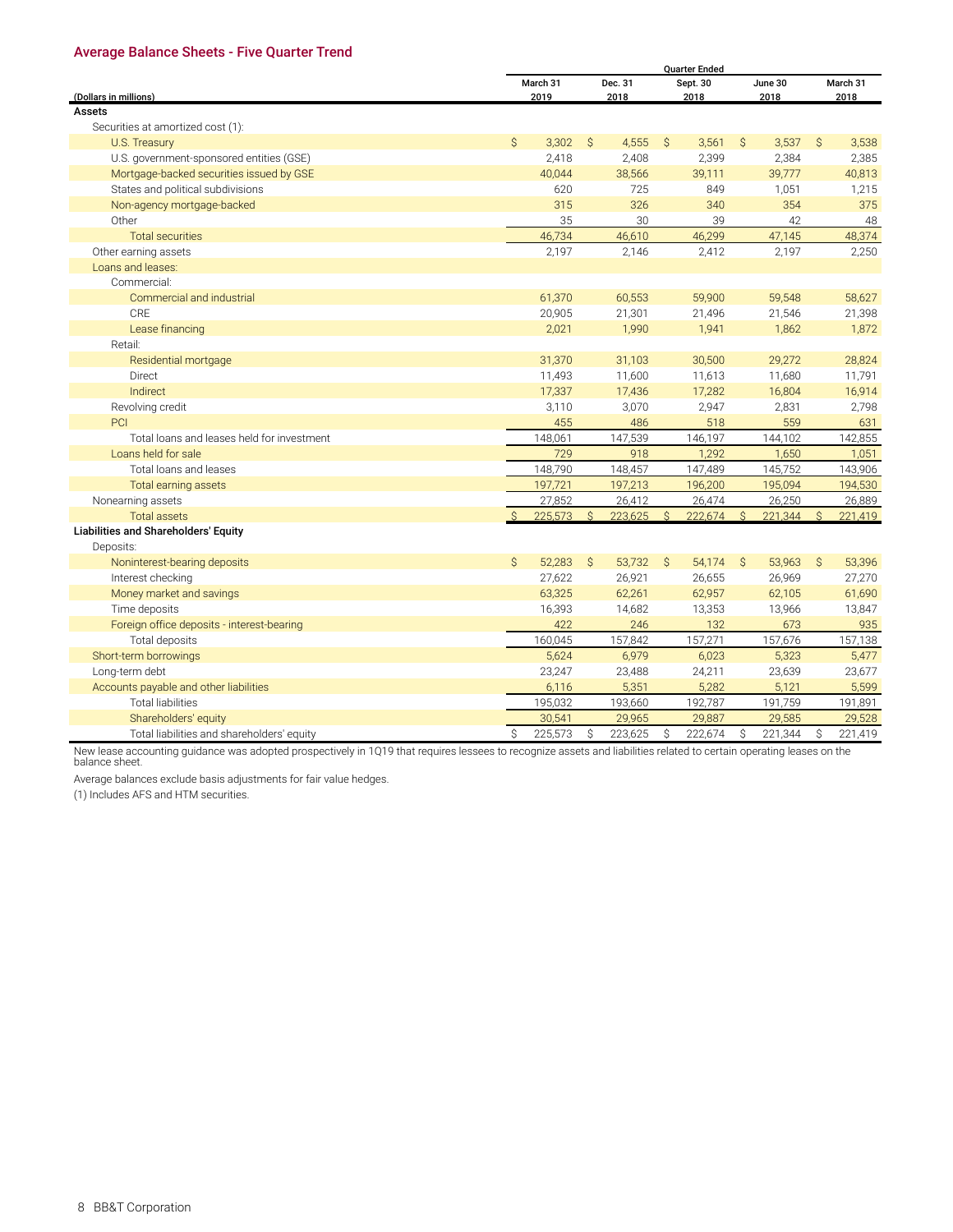#### <span id="page-24-0"></span>**Average Balances and Rates - Quarters**

|                                                                        |                       |          |             | <b>Quarter Ended</b>    |                          |         |  |
|------------------------------------------------------------------------|-----------------------|----------|-------------|-------------------------|--------------------------|---------|--|
|                                                                        | March 31, 2019        |          |             |                         | December 31, 2018        |         |  |
|                                                                        | (1)                   | Interest | (2)         | (1)                     | Interest                 | (2)     |  |
|                                                                        | Average               | Income/  | Yields/     | Average                 | Income/                  | Yields/ |  |
| (Dollars in millions)                                                  | <b>Balances</b>       | Expense  | Rates       | <b>Balances</b>         | <b>Expense</b>           | Rates   |  |
| Assets                                                                 |                       |          |             |                         |                          |         |  |
| Securities at amortized cost (3):                                      |                       |          |             |                         |                          |         |  |
| U.S. Treasury                                                          | $\mathsf{S}$<br>3,302 | Ŝ.<br>16 | $2.01\%$ \$ | 4,555                   | $\mathsf{S}$<br>25       | 2.11%   |  |
| U.S. government-sponsored entities (GSE)                               | 2,418                 | 14       | 2.24        | 2,408                   | 14                       | 2.24    |  |
| Mortgage-backed securities issued by GSE                               | 40,044                | 258      | 2.58        | 38,566                  | 241                      | 2.50    |  |
| States and political subdivisions                                      | 620                   | 6        | 3.73        | 725                     | 6                        | 3.53    |  |
| Non-agency mortgage-backed                                             | 315                   | 10       | 12.51       | 326                     | 10                       | 11.50   |  |
| Other                                                                  | 35                    |          | 3.96        | 30                      | $\overline{\phantom{0}}$ | 4.51    |  |
| <b>Total securities</b>                                                | 46,734                | 304      | 2.60        | 46,610                  | 296                      | 2.53    |  |
| Other earning assets                                                   | 2,197                 | 33       | 6.01        | 2,146                   | 14                       | 2.54    |  |
| Loans and leases:                                                      |                       |          |             |                         |                          |         |  |
| Commercial:                                                            |                       |          |             |                         |                          |         |  |
| Commercial and industrial                                              | 61,370                | 656      | 4.33        | 60,553                  | 645                      | 4.23    |  |
| CRE                                                                    | 20,905                | 261      | 5.06        | 21,301                  | 261                      | 4.88    |  |
| Lease financing                                                        | 2,021                 | 17       | 3.33        | 1,990                   | 18                       | 3.64    |  |
| Retail:                                                                |                       |          |             |                         |                          |         |  |
| Residential mortgage                                                   | 31,370                | 324      | 4.13        | 31,103                  | 319                      | 4.10    |  |
| Direct                                                                 | 11,493                | 163      | 5.75        | 11,600                  | 164                      | 5.56    |  |
| Indirect                                                               | 17,337                | 338      | 7.91        | 17,436                  | 335                      | 7.69    |  |
| Revolving credit                                                       | 3,110                 | 73       | 9.49        | 3,070                   | 72                       | 9.39    |  |
| PCI                                                                    | 455                   | 20       | 17.99       | 486                     | 26                       | 20.49   |  |
| Total loans and leases held for investment                             | 148,061               | 1,852    | 5.06        | 147,539                 | 1,840                    | 4.96    |  |
| Loans held for sale                                                    | 729                   | 8        | 4.38        | 918                     | 10                       | 4.66    |  |
| Total loans and leases                                                 | 148,790               | 1,860    | 5.06        | 148,457                 | 1,850                    | 4.96    |  |
| Total earning assets                                                   | 197,721               | 2,197    | 4.49        | 197,213                 | 2,160                    | 4.36    |  |
| Nonearning assets                                                      | 27,852                |          |             | 26,412                  |                          |         |  |
| <b>Total assets</b>                                                    | 225,573               |          |             | 223,625<br>$\mathsf{S}$ |                          |         |  |
| Liabilities and Shareholders' Equity                                   |                       |          |             |                         |                          |         |  |
| Interest-bearing deposits:                                             |                       |          |             |                         |                          |         |  |
| Interest checking                                                      | 27,622<br>Ś.          | 40       | 0.59        | Ŝ.<br>26,921            | 34                       | 0.49    |  |
| Money market and savings                                               | 63,325                | 150      | 0.96        | 62,261                  | 125                      | 0.80    |  |
| Time deposits                                                          | 16,393                | 60       | 1.50        | 14,682                  | 45                       | 1.22    |  |
| Foreign office deposits - interest-bearing                             | 422                   | 3        | 2.43        | 246                     | $\overline{2}$           | 2.22    |  |
| Total interest-bearing deposits                                        | 107,762               | 253      | 0.95        | 104,110                 | 206                      | 0.78    |  |
| Short-term borrowings                                                  | 5,624                 | 32       | 2.32        | 6,979                   | 39                       | 2.18    |  |
| Long-term debt                                                         | 23,247                | 192      | 3.30        | 23,488                  | 186                      | 3.19    |  |
| Total interest-bearing liabilities                                     | 136,633               | 477      | 1.41        | 134,577                 | 431                      | 1.28    |  |
|                                                                        | 52,283                |          |             | 53,732                  |                          |         |  |
| Noninterest-bearing deposits<br>Accounts payable and other liabilities | 6,116                 |          |             | 5,351                   |                          |         |  |
|                                                                        |                       |          |             |                         |                          |         |  |
| Shareholders' equity                                                   | 30,541                |          |             | 29,965                  |                          |         |  |
| Total liabilities and shareholders' equity                             | \$225,573             |          |             | \$223,625               |                          |         |  |
| Average interest-rate spread                                           |                       |          | 3.08        |                         |                          | 3.08    |  |
|                                                                        |                       |          |             |                         |                          |         |  |
| Net interest income/ net interest margin                               |                       | 1.720    | 3.51%       |                         | 1.729                    | 3.49%   |  |
| Taxable-equivalent adjustment                                          |                       | Ŝ<br>24  |             |                         | Ŝ.<br>24                 |         |  |

Applicable ratios are annualized.

(1) Excludes basis adjustments for fair value hedges.

(2) Yields are on a taxable-equivalent basis utilizing the marginal income tax rates for the periods presented.

(3) Includes AFS and HTM securities.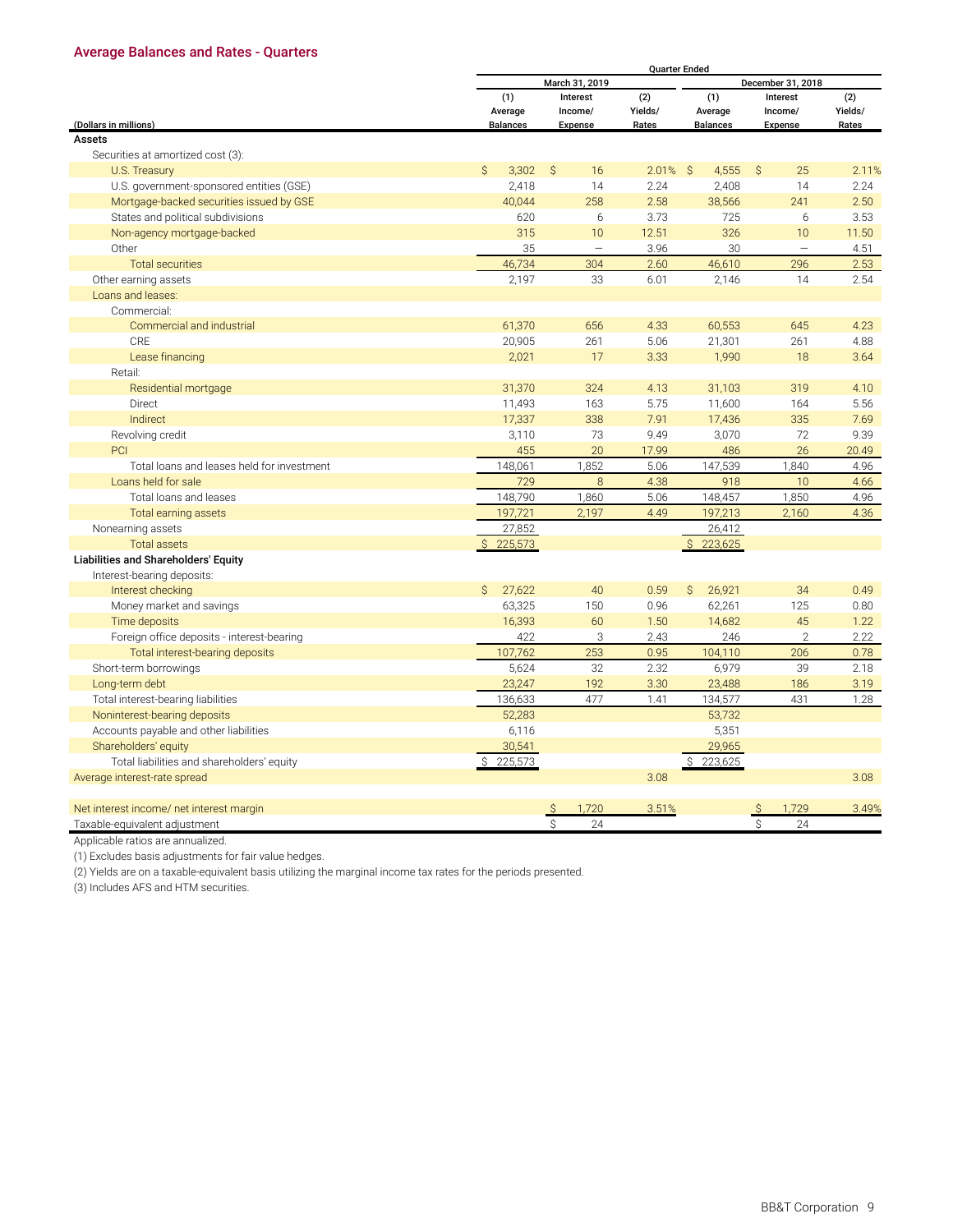#### **Average Balances and Rates - Quarters**

|                                             |                         |                    |         |                 | <b>Quarter Ended</b> |         |                 |                    |         |  |  |  |  |
|---------------------------------------------|-------------------------|--------------------|---------|-----------------|----------------------|---------|-----------------|--------------------|---------|--|--|--|--|
|                                             |                         | September 30, 2018 |         |                 | June 30, 2018        |         |                 | March 31, 2018     |         |  |  |  |  |
|                                             | (1)                     | Interest           | (2)     | (1)             | Interest             | (2)     | (1)             | Interest           | (2)     |  |  |  |  |
|                                             | Average                 | Income/            | Yields/ | Average         | Income/              | Yields/ | Average         | Income/            | Yields/ |  |  |  |  |
| (Dollars in millions)                       | <b>Balances</b>         | Expense            | Rates   | <b>Balances</b> | Expense              | Rates   | <b>Balances</b> | Expense            | Rates   |  |  |  |  |
| <b>Assets</b>                               |                         |                    |         |                 |                      |         |                 |                    |         |  |  |  |  |
| Securities at amortized cost (3):           |                         |                    |         |                 |                      |         |                 |                    |         |  |  |  |  |
| U.S. Treasury                               | Ŝ<br>3,561              | Ŝ<br>15            | 1.80%   | -Ŝ<br>3,537     | $\mathsf{S}$<br>17   | 1.80%   | - S<br>3,538    | $\mathsf{S}$<br>15 | 1.77%   |  |  |  |  |
| U.S. government-sponsored entities (GSE)    | 2,399                   | 13                 | 2.23    | 2,384<br>14     |                      | 2.23    | 2,385           | 13                 | 2.23    |  |  |  |  |
| Mortgage-backed securities issued by GSE    | 39,111                  | 239                | 2.45    | 39,777          | 241                  | 2.44    | 40,813          | 248                | 2.42    |  |  |  |  |
| States and political subdivisions           | 849                     | 10                 | 3.50    | 1,051           | 8                    | 3.79    | 1,215           | 11                 | 3.78    |  |  |  |  |
| Non-agency mortgage-backed                  | 340                     | $\,8\,$            | 11.32   | 354             | 17                   | 17.35   | 375             | $\overline{7}$     | 7.73    |  |  |  |  |
| Other                                       | 39                      | 1                  | 3.79    | 42              |                      | 3.26    | 48              |                    | 2.28    |  |  |  |  |
| <b>Total securities</b>                     | 46,299                  | 286                | 2.47    | 47,145          | 297                  | 2.53    | 48,374          | 294                | 2.44    |  |  |  |  |
| Other earning assets                        | 2,412                   | 15                 | 2.52    | 2,197           | 13                   | 2.24    | 2,250           | 25                 | 4.54    |  |  |  |  |
| Loans and leases:                           |                         |                    |         |                 |                      |         |                 |                    |         |  |  |  |  |
| Commercial:                                 |                         |                    |         |                 |                      |         |                 |                    |         |  |  |  |  |
| Commercial and industrial                   | 59,900                  | 612                | 4.04    | 59,548          | 580                  | 3.92    | 58,627          | 537                | 3.72    |  |  |  |  |
| CRE                                         | 21,496                  | 260                | 4.80    | 21,546          | 252                  | 4.64    | 21,398          | 234                | 4.47    |  |  |  |  |
| Lease financing                             | 1,941                   | 17                 | 3.04    | 1,862           | 12                   | 3.05    | 1,872           | 14                 | 3.00    |  |  |  |  |
| Retail:                                     |                         |                    |         |                 |                      |         |                 |                    |         |  |  |  |  |
| Residential mortgage                        | 30,500                  | 313                | 4.08    | 29,272          | 291                  | 4.01    | 28,824          | 289                | 4.00    |  |  |  |  |
| Direct                                      | 11,613                  | 155                | 5.34    | 11,680          | 150                  | 5.10    | 11,791          | 141                | 4.90    |  |  |  |  |
| Indirect                                    | 17,282                  | 335                | 7.56    | 16,804          | 311                  | 7.46    | 16,914          | 304                | 7.31    |  |  |  |  |
| Revolving credit                            | 2,947                   | 63                 | 9.47    | 2,831           | 67                   | 9.16    | 2,798           | 67                 | 8.94    |  |  |  |  |
| PCI                                         | 518                     | 26                 | 20.14   | 559             | 26                   | 18.92   | 631             | 30                 | 19.21   |  |  |  |  |
| Total loans and leases held for investment  | 146,197                 | 1,781              | 4.83    | 144,102         | 1,689                | 4.70    | 142,855         | 1,616              | 4.57    |  |  |  |  |
| Loans held for sale                         | 1,292                   | 14                 | 4.28    | 1,650           | 17                   | 4.02    | 1,051           | $\mathsf{Q}$       | 3.66    |  |  |  |  |
| Total loans and leases                      | 147,489                 | 1,795              | 4.83    | 145,752         | 1,706                | 4.70    | 143,906         | 1.625              | 4.57    |  |  |  |  |
| <b>Total earning assets</b>                 | 196,200                 | 2,096              | 4.24    | 195,094         | 2,016                | 4.14    | 194,530         | 1,944              | 4.04    |  |  |  |  |
| Nonearning assets                           | 26,474                  |                    |         | 26,250          |                      |         | 26,889          |                    |         |  |  |  |  |
| <b>Total assets</b>                         | \$222,674               |                    |         | \$221,344       |                      |         | \$221,419       |                    |         |  |  |  |  |
| <b>Liabilities and Shareholders' Equity</b> |                         |                    |         |                 |                      |         |                 |                    |         |  |  |  |  |
| Interest-bearing deposits:                  |                         |                    |         |                 |                      |         |                 |                    |         |  |  |  |  |
| Interest checking                           | $\mathcal{S}$<br>26,655 | 28                 | 0.45    | Ŝ.<br>26,969    | 29                   | 0.42    | Ŝ.<br>27,270    | 25                 | 0.37    |  |  |  |  |
| Money market and savings                    | 62,957                  | 109                | 0.68    | 62,105          | 86                   | 0.56    | 61,690          | 67                 | 0.44    |  |  |  |  |
| Time deposits                               | 13,353                  | 34                 | 0.98    | 13,966          | 30                   | 0.86    | 13,847          | 23                 | 0.68    |  |  |  |  |
| Foreign office deposits - interest-bearing  | 132                     | $\mathbf{1}$       | 1.93    | 673             | 3                    | 1.77    | 935             | 3                  | 1.42    |  |  |  |  |
| Total interest-bearing deposits             | 103,097                 | 172                | 0.66    | 103,713         | 148                  | 0.57    | 103,742         | 118                | 0.46    |  |  |  |  |
| Short-term borrowings                       | 6.023                   | 29                 | 1.94    | 5,323           | 23                   | 1.77    | 5.477           | 20                 | 1.43    |  |  |  |  |
| Long-term debt                              | 24,211                  | 181                | 2.99    | 23,639          | 166                  | 2.81    | 23,677          | 150                | 2.54    |  |  |  |  |
| Total interest-bearing liabilities          | 133,331                 | 382                | 1.14    | 132,675         | 337                  | 1.02    | 132,896         | 288                | 0.87    |  |  |  |  |
| Noninterest-bearing deposits                | 54,174                  |                    |         | 53,963          |                      |         | 53,396          |                    |         |  |  |  |  |
| Accounts payable and other liabilities      | 5,282                   |                    |         | 5,121           |                      |         | 5,599           |                    |         |  |  |  |  |
| Shareholders' equity                        | 29,887                  |                    |         | 29,585          |                      |         | 29,528          |                    |         |  |  |  |  |
| Total liabilities and shareholders' equity  | \$222,674               |                    |         | \$221,344       |                      |         | \$221,419       |                    |         |  |  |  |  |
|                                             |                         |                    | 3.10    |                 |                      | 3.12    |                 |                    | 3.17    |  |  |  |  |
| Average interest-rate spread                |                         |                    |         |                 |                      |         |                 |                    |         |  |  |  |  |
|                                             |                         | 1.714              | 3.47%   |                 | 1.679                | 3.45%   |                 | 1,656              | 3.44%   |  |  |  |  |
| Net interest income/ net interest margin    |                         | 27                 |         |                 | 22<br>Ŝ              |         |                 | Ś                  |         |  |  |  |  |
| Taxable-equivalent adjustment               |                         | Ŝ                  |         |                 |                      |         |                 | 23                 |         |  |  |  |  |

Applicable ratios are annualized.

(1) Excludes basis adjustments for fair value hedges.

(2) Yields are on a taxable-equivalent basis utilizing the marginal income tax rates for the periods presented.

(3) Includes AFS and HTM securities.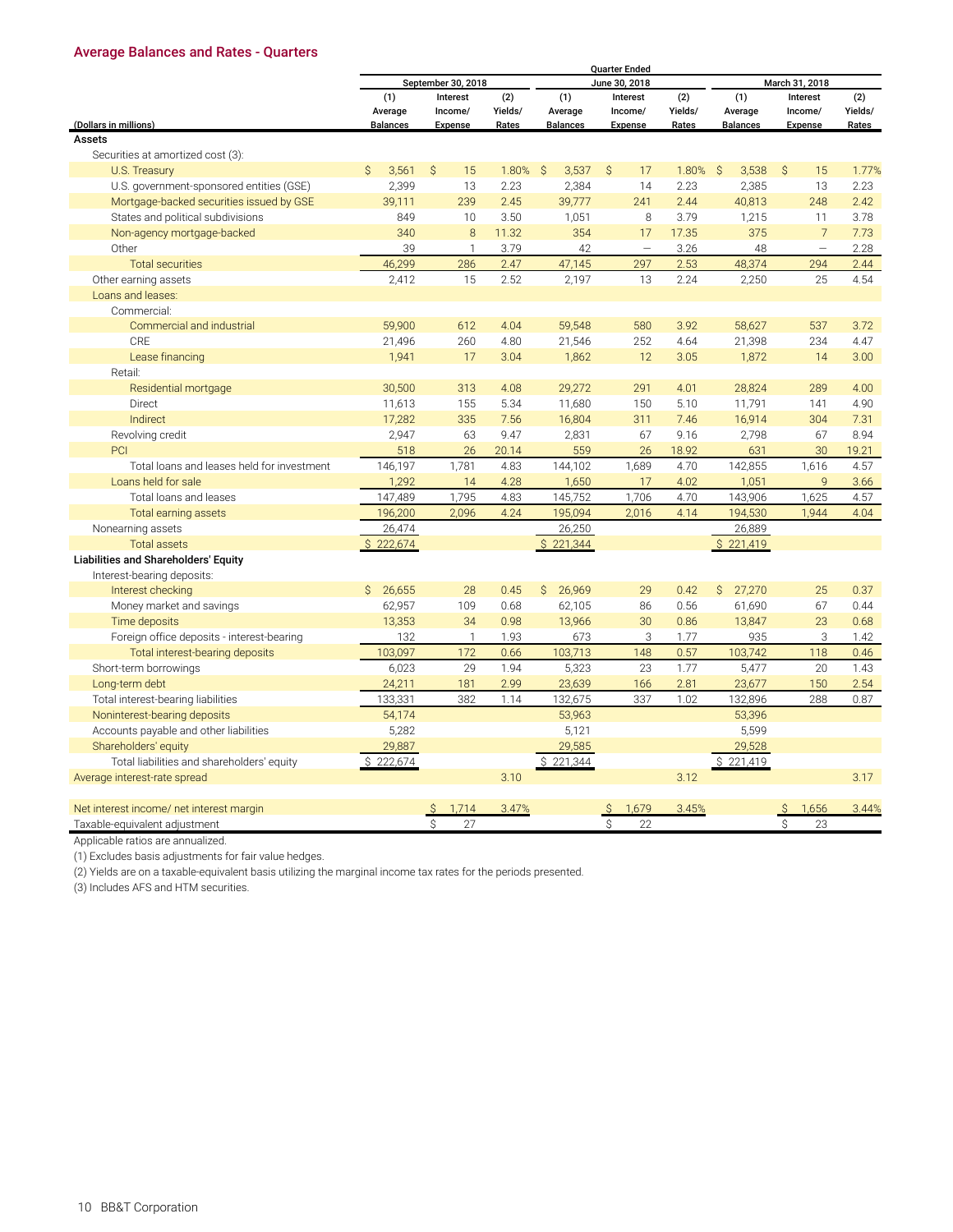<span id="page-26-0"></span>

| <b>Credit Quality</b>                                     |              |                |               |                |               |                |               |                |               |                |
|-----------------------------------------------------------|--------------|----------------|---------------|----------------|---------------|----------------|---------------|----------------|---------------|----------------|
|                                                           |              | March 31       |               | Dec. 31        |               | Sept. 30       |               | June 30        |               | March 31       |
| (Dollars in millions)                                     |              | 2019           |               | 2018           |               | 2018           |               | 2018           |               | 2018           |
| <b>Nonperforming Assets</b>                               |              |                |               |                |               |                |               |                |               |                |
| Nonaccrual loans and leases:                              |              |                |               |                |               |                |               |                |               |                |
| Commercial:                                               |              |                |               |                |               |                |               |                |               |                |
| Commercial and industrial                                 | $\mathsf{S}$ | 196            | S.            | 200            | $\mathcal{S}$ | 238            | $\mathsf{S}$  | 243            | $\mathsf{S}$  | 257            |
| CRE                                                       |              | 75             |               | 65             |               | 46             |               | 61             |               | 67             |
| Lease financing                                           |              | $\mathbf{1}$   |               | 3              |               | 6              |               | 9              |               | 13             |
| Retail:                                                   |              |                |               |                |               |                |               |                |               |                |
| Residential mortgage                                      |              | 121            |               | 119            |               | 120            |               | 119            |               | 127            |
| Direct                                                    |              | 53             |               | 53             |               | 55             |               | 58             |               | 64             |
| Indirect                                                  |              | 80             |               | 82             |               | 72             |               | 68             |               | 74             |
| Total nonaccrual loans and leases held for investment (1) |              | 526            |               | 522            |               | 537            |               | 558            |               | 602            |
| Foreclosed real estate                                    |              | 33             |               | 35             |               | 39             |               | 43             |               | 40             |
| Other foreclosed property                                 |              | 25             |               | 28             |               | 25             |               | 23             |               | 27             |
| Total nonperforming assets(1)                             | <sub>S</sub> | 584            | $\mathcal{S}$ | 585            | $\mathcal{S}$ | 601            | $\mathsf{S}$  | 624            | $\mathcal{S}$ | 669            |
| Performing Troubled Debt Restructurings (TDRs) (2)        |              |                |               |                |               |                |               |                |               |                |
| Commercial:                                               |              |                |               |                |               |                |               |                |               |                |
| Commercial and industrial                                 | $\mathsf{S}$ | 63             | $\mathsf{S}$  | 65             | $\hat{S}$     | 56             | $\hat{S}$     | 44             | $\hat{S}$     | 38             |
| CRE                                                       |              | 9              |               | 10             |               | 12             |               | 11             |               | 12             |
| Retail:                                                   |              |                |               |                |               |                |               |                |               |                |
| Residential mortgage                                      |              | 669            |               | 656            |               | 643            |               | 647            |               | 627            |
| <b>Direct</b>                                             |              | 54             |               | 55             |               | 56             |               | 58             |               | 59             |
| Indirect                                                  |              | 306            |               | 305            |               | 295            |               | 284            |               | 277            |
| Revolving credit                                          |              | 29             |               | 28             |               | 28             |               | 29             |               | 29             |
| Total performing TDRs (2)(3)                              | -\$          | 1,130          | Ś             | 1,119          | Ŝ.            | 1,090          | Ŝ.            | 1,073          | Ŝ.            | 1,042          |
| Loans 90 Days or More Past Due and Still Accruing         |              |                |               |                |               |                |               |                |               |                |
| Retail:                                                   |              |                |               |                |               |                |               |                |               |                |
| Residential mortgage                                      | $\mathsf{S}$ | 377            | $\hat{S}$     | 405            | $\mathcal{S}$ | 367            | $\mathsf{S}$  | 374            | $\mathsf{S}$  | 420            |
| Direct                                                    |              | $\overline{7}$ |               | $\overline{7}$ |               | 6              |               | $\overline{4}$ |               | 6              |
| Indirect                                                  |              | 5              |               | 6              |               | 6              |               | $\overline{4}$ |               | 5              |
| Revolving credit                                          |              | 14             |               | 14             |               | 12             |               | 10             |               | 11             |
| PCI                                                       |              | 28             |               | 30             |               | 40             |               | 43             |               | 48             |
| Total loans 90 days past due and still accruing           |              | 431            | $\mathsf{S}$  | 462            | $\mathcal{S}$ | 431            | $\mathcal{S}$ | 435            | $\mathcal{S}$ | 490            |
| Loans 30-89 Days Past Due                                 |              |                |               |                |               |                |               |                |               |                |
| Commercial:                                               |              |                |               |                |               |                |               |                |               |                |
| Commercial and industrial                                 | \$           | 36             | $\mathsf{S}$  | 34             | $\hat{S}$     | 35             | $\mathsf{S}$  | 26             | $\hat{S}$     | 31             |
| <b>CRE</b>                                                |              | 3              |               | $\sqrt{5}$     |               | $\overline{4}$ |               | $\overline{4}$ |               | 10             |
| Lease financing                                           |              | 3              |               | $\overline{1}$ |               | $\overline{1}$ |               | $\overline{2}$ |               | $\overline{1}$ |
| Retail:                                                   |              |                |               |                |               |                |               |                |               |                |
| Residential mortgage                                      |              | 478            |               | 456            |               | 510            |               | 441            |               | 400            |
| <b>Direct</b>                                             |              | 67             |               | 61             |               | 59             |               | 52             |               | 55             |
| Indirect                                                  |              | 316            |               |                |               | 418            |               | 337            |               | 272            |
|                                                           |              | 27             |               | 436<br>28      |               | 27             |               | 21             |               | 21             |
| Revolving credit<br>PCI                                   |              | 18             |               | 23             |               | 21             |               | 22             |               |                |
|                                                           |              |                |               |                |               |                |               |                |               | 24             |
| Total loans 30-89 days past due                           | $\mathsf S$  | 948            | Ŝ             | 1,044          | \$            | 1,075          | S.            | 905            | S.            | 814            |

Excludes loans held for sale.

(1) Sales of nonperforming loans totaled \$30 million, \$30 million, \$20 million, \$12 million and \$33 million for the quarter ended March 31, 2019, December 31, 2018,<br>September 30, 2018, June 30, 2018 and March 31, 2018, res

(2) Excludes TDRs that are nonperforming totaling \$178 million, \$176 million, \$176 million, \$191 million and \$196 million at March 31, 2019, December 31, 2018,<br>September 30, 2018, June 30, 2018 and March 31, 2018, respecti

(3) Sales of performing TDRs, which were primarily residential mortgage loans, totaled \$33 million, \$15 million, \$34 million, \$17 million and \$29 million for the quarter<br>ended March 31, 2019, December 31, 2018, September 3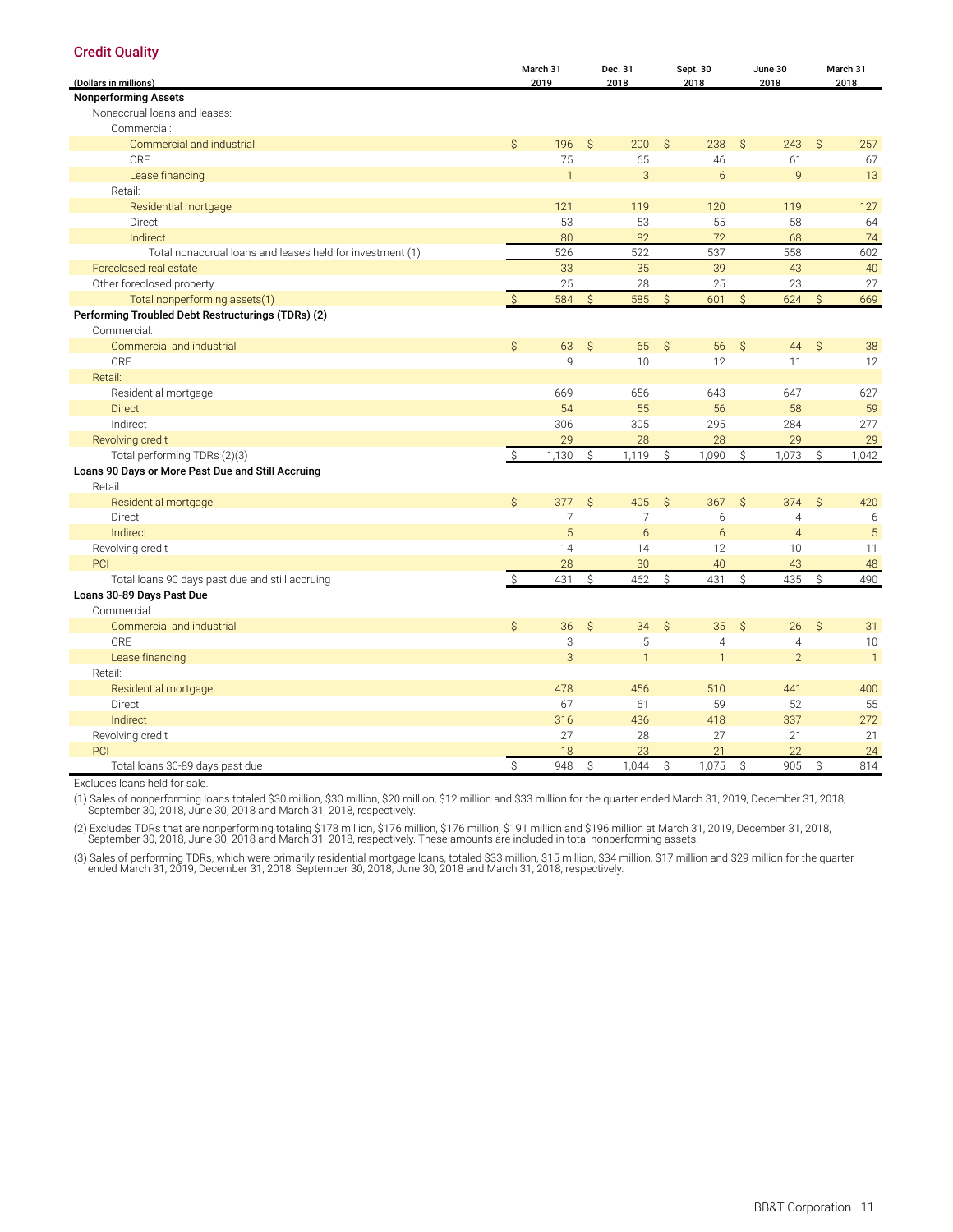#### **Credit Quality**

|                                                           | As of/For the Quarter Ended |                          |               |                          |               |                          |               |                          |          |                |  |
|-----------------------------------------------------------|-----------------------------|--------------------------|---------------|--------------------------|---------------|--------------------------|---------------|--------------------------|----------|----------------|--|
|                                                           |                             | March 31                 |               | Dec. 31                  | Sept. 30      |                          |               | June 30                  | March 31 |                |  |
| (Dollars in millions)                                     |                             | 2019                     |               | 2018                     | 2018          |                          |               | 2018                     |          | 2018           |  |
| <b>Allowance for Credit Losses</b>                        |                             |                          |               |                          |               |                          |               |                          |          |                |  |
| Beginning balance                                         | $\mathsf{S}$                | 1,651                    | Ŝ             | 1,648                    | S.            | 1,640                    | Ŝ.            | 1,614                    | S.       | 1,609          |  |
| Provision for credit losses (excluding PCI loans)         |                             | 156                      |               | 147                      |               | 141                      |               | 142                      |          | 153            |  |
| Provision (benefit) for PCI loans                         |                             | (1)                      |               | (1)                      |               | (6)                      |               | (7)                      |          | (3)            |  |
| Charge-offs:                                              |                             |                          |               |                          |               |                          |               |                          |          |                |  |
| Commercial:                                               |                             |                          |               |                          |               |                          |               |                          |          |                |  |
| Commercial and industrial                                 |                             | (17)                     |               | (18)                     |               | (28)                     |               | (23)                     |          | (23)           |  |
| CRE                                                       |                             | (8)                      |               | (5)                      |               |                          |               | (2)                      |          | (6)            |  |
| Lease financing                                           |                             | (1)                      |               | (1)                      |               | (1)                      |               | (1)                      |          | (1)            |  |
| Retail:                                                   |                             |                          |               |                          |               |                          |               |                          |          |                |  |
| Residential mortgage                                      |                             | (5)                      |               | (8)                      |               | (4)                      |               | (5)                      |          | (4)            |  |
| <b>Direct</b>                                             |                             | (18)                     |               | (18)                     |               | (17)                     |               | (17)                     |          | (19)           |  |
| Indirect                                                  |                             | (109)                    |               | (108)                    |               | (94)                     |               | (82)                     |          | (107)          |  |
| Revolving credit                                          |                             | (26)                     |               | (22)                     |               | (20)                     |               | (21)                     |          | (21)           |  |
| PCI                                                       |                             |                          |               | Ξ.                       |               | (2)                      |               | $\overline{\phantom{0}}$ |          |                |  |
| Total charge-offs                                         |                             | (184)                    |               | (180)                    |               | (166)                    |               | (151)                    |          | (181)          |  |
| Recoveries:                                               |                             |                          |               |                          |               |                          |               |                          |          |                |  |
| Commercial:                                               |                             |                          |               |                          |               |                          |               |                          |          |                |  |
| Commercial and industrial                                 |                             | 6                        |               | 7                        |               | 13                       |               | 11                       |          | 8              |  |
| CRF                                                       |                             | $\mathbf{1}$             |               | $\overline{4}$           |               | $\mathbf{1}$             |               | $\mathbf{1}$             |          | $\overline{2}$ |  |
| Lease financing                                           |                             | $\overline{\phantom{0}}$ |               | $\overline{\phantom{0}}$ |               | $\overline{\phantom{0}}$ |               | 1                        |          |                |  |
| Retail:                                                   |                             |                          |               |                          |               |                          |               |                          |          |                |  |
| Residential mortgage                                      |                             | $\mathbf{1}$             |               | 1                        |               |                          |               | $\mathbf{1}$             |          |                |  |
| <b>Direct</b>                                             |                             | 6                        |               | 5                        |               | 6                        |               | 6                        |          | 6              |  |
| Indirect                                                  |                             | 17                       |               | 15                       |               | 15                       |               | 17                       |          | 15             |  |
| Revolving credit                                          |                             | 6                        |               | 5                        |               | $\overline{4}$           |               | 5                        |          | 5              |  |
| Total recoveries                                          |                             | 37                       |               | 37                       |               | 39                       |               | 42                       |          | 36             |  |
| Net charge-offs                                           |                             | (147)                    |               | (143)                    |               | (127)                    |               | (109)                    |          | (145)          |  |
| Ending balance                                            | Ŝ                           | 1,659                    | Ŝ             | 1,651                    | Ś             | 1,648                    | Ŝ.            | 1,640                    | Ŝ.       | 1,614          |  |
| Allowance for Credit Losses:                              |                             |                          |               |                          |               |                          |               |                          |          |                |  |
| Allowance for loan and lease losses (excluding PCI loans) | \$                          | 1,553                    | \$            | 1,549                    | \$            | 1,528                    | \$            | 1,512                    | Ŝ        | 1,473          |  |
| Allowance for PCI loans                                   |                             | 8                        |               | 9                        |               | 10                       |               | 18                       |          | 25             |  |
| Reserve for unfunded lending commitments                  |                             | 98                       |               | 93                       |               | 110                      |               | 110                      |          | 116            |  |
| Total                                                     | $\mathsf{S}$                | 1,659                    | $\mathcal{S}$ | 1,651                    | $\mathcal{S}$ | 1,648                    | $\mathcal{S}$ | 1,640                    | S        | 1,614          |  |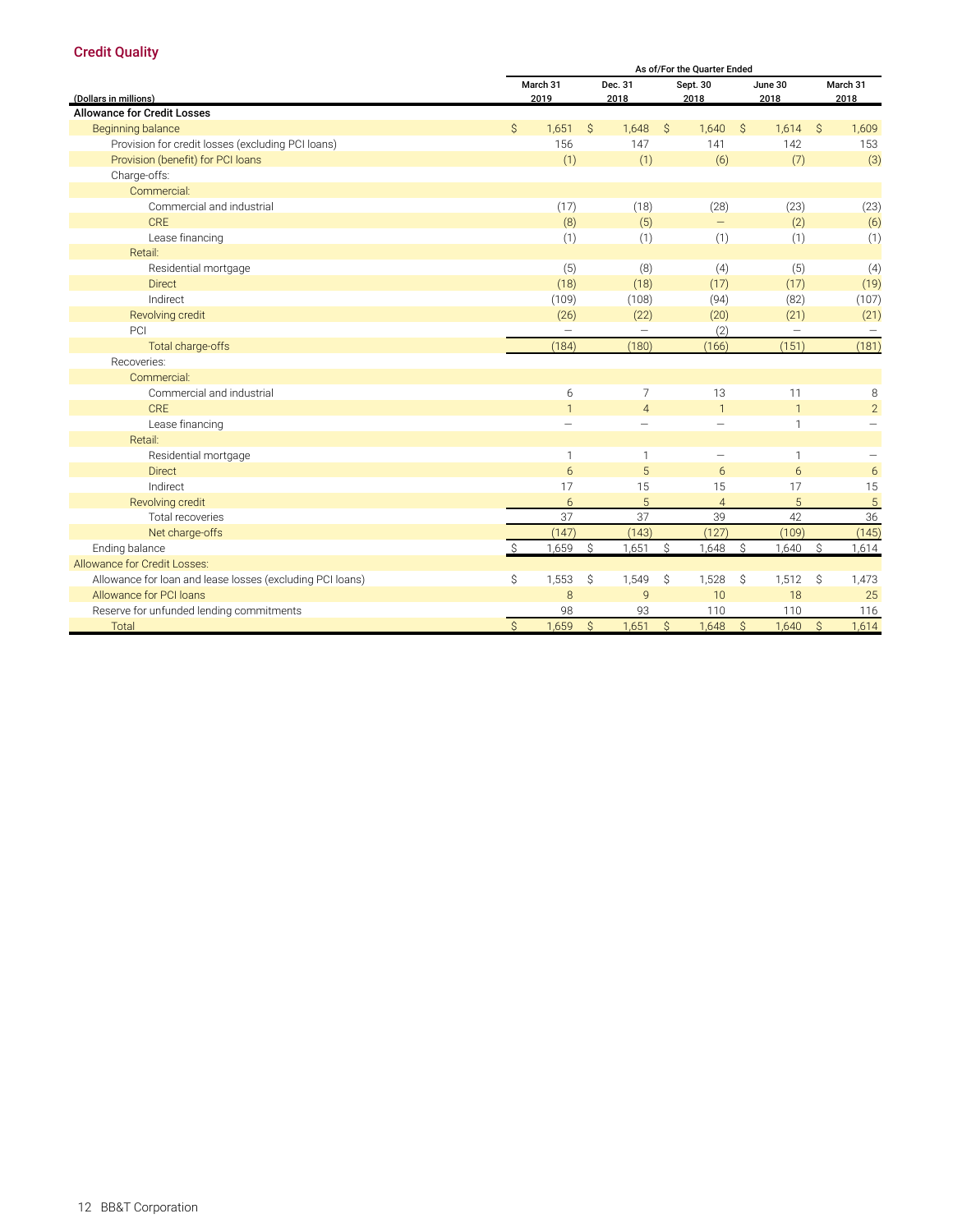#### **Credit Quality**

|                                                                                          | As of/For the Quarter Ended |                 |                  |                 |                  |  |  |  |  |
|------------------------------------------------------------------------------------------|-----------------------------|-----------------|------------------|-----------------|------------------|--|--|--|--|
|                                                                                          | March 31<br>2019            | Dec. 31<br>2018 | Sept. 30<br>2018 | June 30<br>2018 | March 31<br>2018 |  |  |  |  |
| <b>Asset Quality Ratios</b>                                                              |                             |                 |                  |                 |                  |  |  |  |  |
| Loans 30-89 days past due and still accruing as a percentage of loans and leases         | 0.64%                       | 0.70%           | 0.73%            | 0.62%           | 0.57%            |  |  |  |  |
| Loans 90 days or more past due and still accruing as a percentage of loans and<br>leases | 0.29                        | 0.31            | 0.29             | 0.30            | 0.34             |  |  |  |  |
| Nonperforming loans and leases as a percentage of loans and leases                       | 0.35                        | 0.35            | 0.37             | 0.38            | 0.42             |  |  |  |  |
| Nonperforming assets as a percentage of:                                                 |                             |                 |                  |                 |                  |  |  |  |  |
| Total assets                                                                             | 0.26                        | 0.26            | 0.27             | 0.28            | 0.30             |  |  |  |  |
| Loans and leases plus foreclosed property                                                | 0.39                        | 0.39            | 0.41             | 0.43            | 0.47             |  |  |  |  |
| Net charge-offs as a percentage of average loans and leases                              | 0.40                        | 0.38            | 0.35             | 0.30            | 0.41             |  |  |  |  |
| Allowance for loan and lease losses as a percentage of loans and leases                  | 1.05                        | 1.05            | 1.05             | 1.05            | 1.05             |  |  |  |  |
| Ratio of allowance for loan and lease losses to:                                         |                             |                 |                  |                 |                  |  |  |  |  |
| Net charge-offs                                                                          | 2.62X                       | 2.76X           | 3.05X            | 3.49X           | 2.55X            |  |  |  |  |
| Nonperforming loans and leases                                                           | 2.97X                       | 2.99X           | 2.86X            | 2.74X           | 2.49X            |  |  |  |  |
| Asset Quality Ratios (Excluding Government Guaranteed and PCI)                           |                             |                 |                  |                 |                  |  |  |  |  |
| Loans 90 days or more past due and still accruing as a percentage of loans and<br>leases | 0.04%                       | 0.04%           | 0.04%            | 0.04%           | 0.04%            |  |  |  |  |

Applicable ratios are annualized. Loans and leases exclude loans held for sale.

|                                                                                      | March 31, 2019 |     |                       |                |                |                   |                          |              |  |  |  |  |
|--------------------------------------------------------------------------------------|----------------|-----|-----------------------|----------------|----------------|-------------------|--------------------------|--------------|--|--|--|--|
|                                                                                      |                |     |                       |                | Past Due 30-89 |                   | Past Due 90+             |              |  |  |  |  |
| (Dollars in millions)<br><b>Troubled Debt Restructurings</b><br>Performing TDRs: (1) |                |     | <b>Current Status</b> |                | Days           |                   | Days                     | <b>Total</b> |  |  |  |  |
| Commercial:                                                                          |                |     |                       |                |                |                   |                          |              |  |  |  |  |
| Commercial and industrial                                                            | $\mathsf{S}$   | 62  | 98.4% \$              |                | $1.6\%$ \$     | $\qquad \qquad -$ | $-$ % \$                 | 63           |  |  |  |  |
| <b>CRE</b>                                                                           |                | 9   | 100.0                 |                |                | -                 | $\overline{\phantom{0}}$ | 9            |  |  |  |  |
| Retail:                                                                              |                |     |                       |                |                |                   |                          |              |  |  |  |  |
| Residential mortgage                                                                 |                | 384 | 57.4                  | 121            | 18.1           | 164               | 24.5                     | 669          |  |  |  |  |
| <b>Direct</b>                                                                        |                | 52  | 96.3                  | $\overline{2}$ | 3.7            | $\qquad \qquad -$ | —                        | 54           |  |  |  |  |
| Indirect                                                                             |                | 261 | 85.3                  | 45             | 14.7           |                   | -                        | 306          |  |  |  |  |
| Revolving credit                                                                     |                | 25  | 86.3                  | 3              | 10.3           |                   | 3.4                      | 29           |  |  |  |  |
| Total performing TDRs (1)                                                            |                | 793 | 70.2                  | 172            | 15.2           | 165               | 14.6                     | 1,130        |  |  |  |  |
| Nonperforming TDRs (2)                                                               |                | 85  | 47.8                  | 13             | 7.3            | 80                | 44.9                     | 178          |  |  |  |  |
| Total TDRs $(1)(2)$                                                                  |                | 878 | 67.2%                 | 185<br>S.      | 14.1%          | 245<br>Ŝ.         | 18.7%                    | 1,308        |  |  |  |  |

|                                                              |                   |                   | <b>Quarter Ended</b> |                   |                   |
|--------------------------------------------------------------|-------------------|-------------------|----------------------|-------------------|-------------------|
|                                                              | March 31          | Dec. 31           | Sept. 30             | June 30           | March 31          |
|                                                              | 2019              | 2018              | 2018                 | 2018              | 2018              |
| Net Charge-offs as a Percentage of Average Loans and Leases: |                   |                   |                      |                   |                   |
| Commercial:                                                  |                   |                   |                      |                   |                   |
| Commercial and industrial                                    | 0.07%             | 0.06%             | 0.11%                | 0.08%             | 0.11%             |
| <b>CRE</b>                                                   | 0.13              | 0.02              | (0.02)               | 0.01              | 0.08              |
| Lease financing                                              | 0.10              | 0.17              | 0.16                 | 0.12              | 0.09              |
| Retail:                                                      |                   |                   |                      |                   |                   |
| Residential mortgage                                         | 0.05              | 0.10              | 0.05                 | 0.05              | 0.05              |
| Direct                                                       | 0.42              | 0.43              | 0.38                 | 0.40              | 0.43              |
| <b>Indirect</b>                                              | 2.15              | 2.14              | 1.79                 | 1.56              | 2.21              |
| Revolving credit                                             | 2.64              | 2.25              | 2.11                 | 2.21              | 2.37              |
| <b>PCI</b>                                                   | $\qquad \qquad -$ | $\qquad \qquad -$ | 1.53                 | $\qquad \qquad -$ | $\qquad \qquad -$ |
| Total loans and leases                                       | 0.40              | 0.38              | 0.35                 | 0.30              | 0.41              |

Applicable ratios are annualized.

(1) Past due performing TDRs are included in past due disclosures.

(2) Nonperforming TDRs are included in nonaccrual loan disclosures.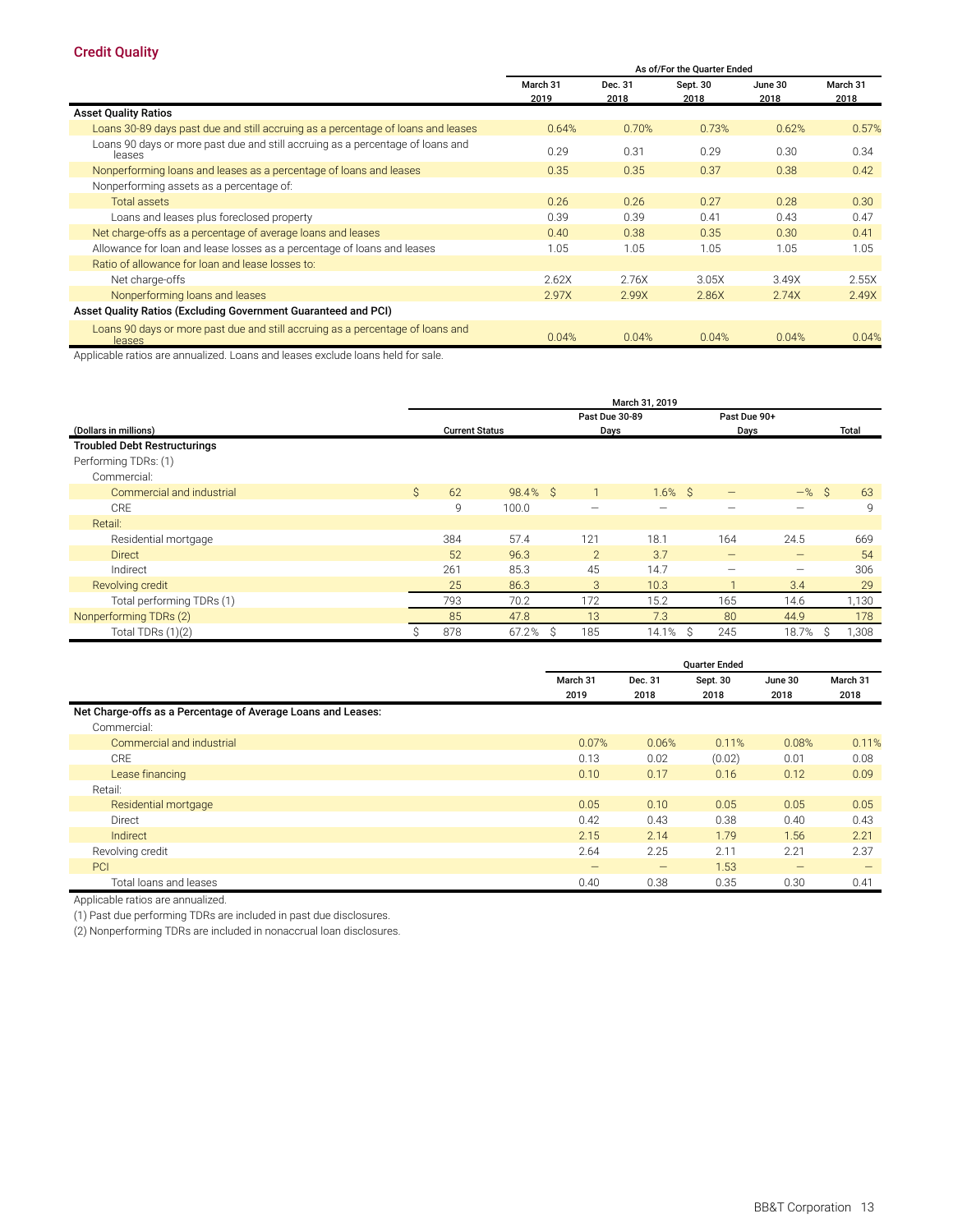#### <span id="page-29-0"></span>**Capital Information - Five Quarter Trend**

|                                                                   | As of/For the Quarter Ended |               |               |         |               |          |               |         |               |          |  |
|-------------------------------------------------------------------|-----------------------------|---------------|---------------|---------|---------------|----------|---------------|---------|---------------|----------|--|
|                                                                   |                             | March 31      |               | Dec. 31 |               | Sept. 30 |               | June 30 |               | March 31 |  |
| (Dollars in millions, except per share data, shares in thousands) |                             | 2019          |               | 2018    |               | 2018     |               | 2018    |               | 2018     |  |
| <b>Selected Capital Information</b>                               |                             | (preliminary) |               |         |               |          |               |         |               |          |  |
| Risk-based capital:                                               |                             |               |               |         |               |          |               |         |               |          |  |
| Common equity tier 1                                              | Ŝ.                          | 18,848        | $\mathcal{S}$ | 18,405  | $\mathcal{S}$ | 18,325   | $\mathcal{S}$ | 18,364  | $\mathcal{S}$ | 18,104   |  |
| Tier 1                                                            |                             | 21,899        |               | 21,456  |               | 21,376   |               | 21,415  |               | 21,155   |  |
| Total                                                             |                             | 26.074        |               | 24.963  |               | 24.979   |               | 25.011  |               | 24.719   |  |
| Risk-weighted assets                                              |                             | 183,377       |               | 181,260 |               | 179,195  |               | 179,892 |               | 176,818  |  |
| Average quarterly tangible assets                                 |                             | 217,247       |               | 215,872 |               | 214,498  |               | 213,523 |               | 213,404  |  |
| Risk-based capital ratios:                                        |                             |               |               |         |               |          |               |         |               |          |  |
| Common equity tier 1                                              |                             | 10.3%         |               | 10.2%   |               | 10.2%    |               | 10.2%   |               | 10.2%    |  |
| Tier 1                                                            |                             | 11.9          |               | 11.8    |               | 11.9     |               | 11.9    |               | 12.0     |  |
| Total                                                             |                             | 14.2          |               | 13.8    |               | 13.9     |               | 13.9    |               | 14.0     |  |
| Leverage capital ratio                                            |                             | 10.1          |               | 9.9     |               | 10.0     |               | 10.0    |               | 9.9      |  |
| Equity as a percentage of total assets                            |                             | 13.6          |               | 13.4    |               | 13.5     |               | 13.4    |               | 13.4     |  |
| Common equity per common share                                    | \$                          | 36.26         | Ś.            | 35.46   | Ŝ             | 34.90    | Ŝ.            | 34.51   | Ŝ             | 34.06    |  |
| Calculations of Tangible Common Equity and Related Measures: (1)  |                             |               |               |         |               |          |               |         |               |          |  |
| Total shareholders' equity                                        | $\mathsf{S}$                | 30,883        | $\mathsf{S}$  | 30,178  | $\mathsf{S}$  | 30,007   | $\mathsf{S}$  | 29,832  | $\mathsf{S}$  | 29,662   |  |
| Less:                                                             |                             |               |               |         |               |          |               |         |               |          |  |
| Preferred stock                                                   |                             | 3,053         |               | 3,053   |               | 3,053    |               | 3,053   |               | 3,053    |  |
| Noncontrolling interests                                          |                             | 60            |               | 56      |               | 59       |               | 52      |               | 50       |  |
| Intangible assets, net of deferred taxes                          |                             | 10,326        |               | 10,360  |               | 10,407   |               | 10,052  |               | 10,084   |  |
| Tangible common equity                                            |                             | 17.444        | Ś             | 16,709  | Ŝ.            | 16,488   | Ŝ             | 16,675  | Ŝ             | 16,475   |  |
| Outstanding shares at end of period (in thousands)                |                             | 765,920       |               | 763,326 |               | 770,620  |               | 774,447 |               | 779,752  |  |
| Tangible Common Equity Per Common Share                           | \$                          | 22.78         | \$            | 21.89   | Ŝ             | 21.40    | $\mathsf{S}$  | 21.53   | $\mathsf{S}$  | 21.13    |  |

(1) Tangible common equity and related measures are non-GAAP measures that exclude the impact of intangible assets, net of deferred taxes, and their related amortization. These measures are useful for evaluating the performance of a business consistently, whether acquired or developed internally. BB&T's management uses these measures to assess the quality of capital and returns relative to balance sheet risk and believes investors may find them useful in their analysis of the Corporation. In 1Q19, the calculation of tangible common shareholder's equity was updated to include the impact of deferred taxes on intangible assets. Prior periods have been adjusted to conform to the new presentation. These measures are not necessarily comparable to similar measures that may be presented by other companies.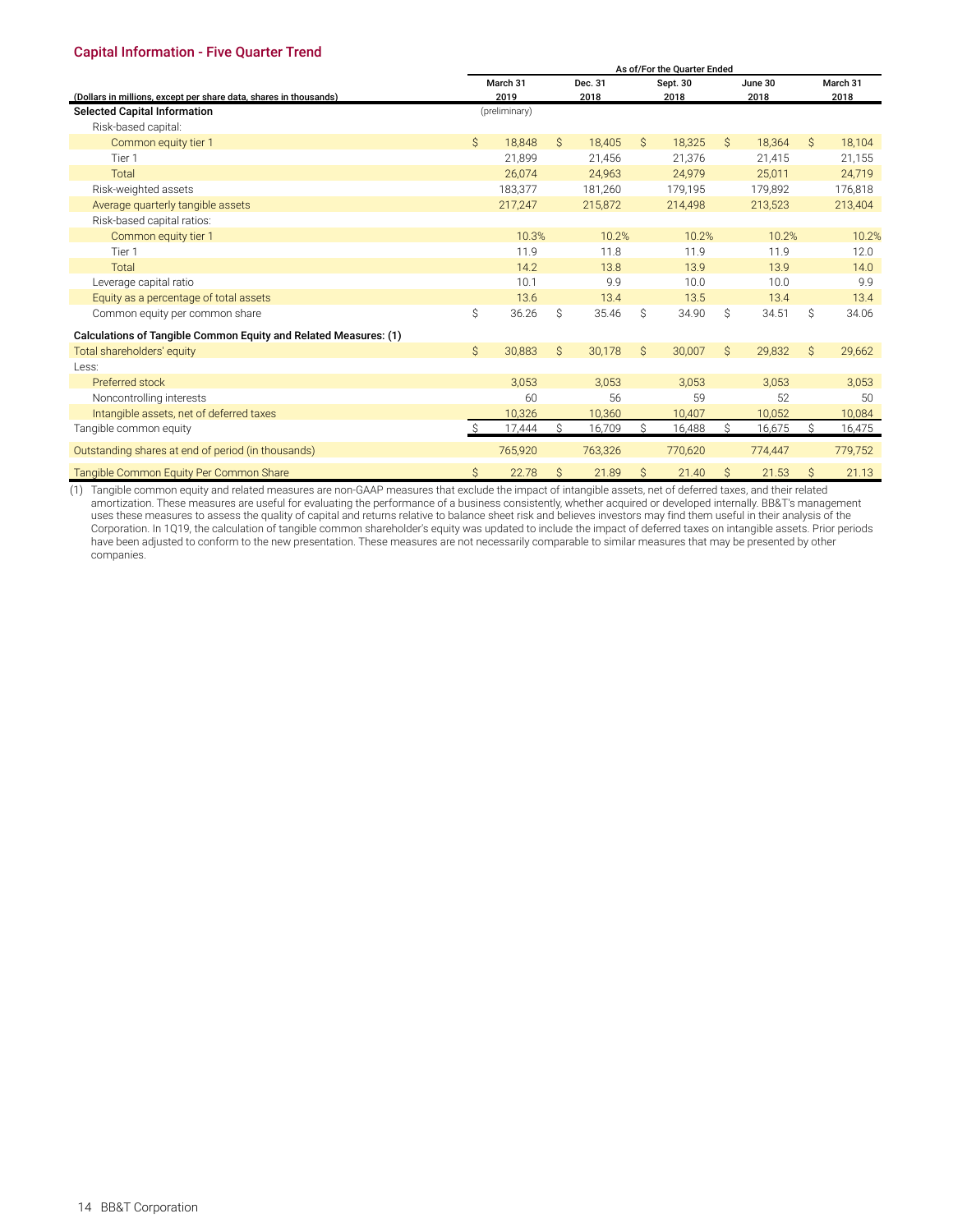#### <span id="page-30-0"></span>**Selected Items, Selected Mortgage Banking Information & Additional Information**

|                            | Favorable (Unfavorable) |                      |
|----------------------------|-------------------------|----------------------|
|                            |                         | After-Tax at         |
| (Dollars in millions)      | Pre-Tax                 | <b>Marginal Rate</b> |
| <b>Selected Items</b>      |                         |                      |
| First Quarter 2019         |                         |                      |
| None                       | N/A                     | N/A                  |
|                            |                         |                      |
| <b>Fourth Quarter 2018</b> |                         |                      |
| None                       | N/A                     | N/A                  |
|                            |                         |                      |
| Third Quarter 2018         |                         |                      |
| None                       | N/A                     | N/A                  |
|                            |                         |                      |
| <b>Second Quarter 2018</b> |                         |                      |
| None                       | N/A                     | N/A                  |
|                            |                         |                      |
| First Quarter 2018         |                         |                      |

None and the second contract of the second contract of the second contract of the N/A  $_{\rm N/A}$  N/A  $_{\rm N/A}$  N/A

|                                                                      | As of/For the Quarter Ended |                          |               |                          |               |                          |               |                          |               |                          |
|----------------------------------------------------------------------|-----------------------------|--------------------------|---------------|--------------------------|---------------|--------------------------|---------------|--------------------------|---------------|--------------------------|
|                                                                      |                             | March 31                 |               | Dec. 31                  |               | Sept. 30                 |               | June 30                  |               | March 31                 |
| (Dollars in millions, except per share data)                         |                             | 2019<br>2018             |               |                          | 2018          |                          |               | 2018                     |               | 2018                     |
| Mortgage Banking Income                                              |                             |                          |               |                          |               |                          |               |                          |               |                          |
| Residential mortgage production revenue                              | Ŝ.                          | 20                       | Ŝ.            | 22                       | Ŝ.            | 29                       | Ŝ.            | 42                       | $\mathcal{S}$ | 44                       |
| Residential mortgage servicing revenue                               |                             | 61                       |               | 65                       |               | 63                       |               | 63                       |               | 65                       |
| Realization of expected residential MSR cash flows                   |                             | (33)                     |               | (37)                     |               | (35)                     |               | (38)                     |               | (33)                     |
| Commercial mortgage production revenue                               |                             | 11                       |               | 28                       |               | 20                       |               | 23                       |               | 22                       |
| Commercial mortgage servicing revenue                                |                             | 10                       |               | 9                        |               | 10                       |               | 10                       |               | $\mathsf{q}$             |
| Realization of expected commercial MSR cash flows                    |                             | (7)                      |               | (7)                      |               | (7)                      |               | (8)                      |               | (9)                      |
| Mortgage banking income before MSR valuation                         |                             | 62                       |               | 80                       |               | 80                       |               | 92                       |               | 98                       |
| Income statement impact of mortgage servicing rights valuation:      |                             |                          |               |                          |               |                          |               |                          |               |                          |
| MSRs fair value increase (decrease)                                  |                             | (54)                     |               | (55)                     |               | 35                       |               | 25                       |               | 68                       |
| MSRs hedge gains (losses)                                            |                             | 55                       |               | 61                       |               | (36)                     |               | (23)                     |               | (67)                     |
| Net MSRs valuation                                                   |                             | $\mathbf{1}$             |               | 6                        |               | (1)                      |               | $\overline{2}$           |               | $\overline{1}$           |
| Total mortgage banking income                                        |                             | 63                       | Ŝ             | 86                       | Ŝ.            | 79                       | Ŝ             | 94                       | Ŝ.            | 99                       |
| <b>Other Mortgage Banking Information</b>                            |                             |                          |               |                          |               |                          |               |                          |               |                          |
| Residential mortgage loan originations                               | $\mathsf{S}$                | 2,383                    | Ŝ.            | 2,735                    | $\mathsf{S}$  | 4,265                    | Ŝ             | 4,411                    | Ŝ.            | 3,328                    |
| Residential mortgage servicing portfolio (1):                        |                             |                          |               |                          |               |                          |               |                          |               |                          |
| Loans serviced for others                                            |                             | 86,119                   |               | 87,270                   |               | 88,323                   |               | 88,492                   |               | 88,746                   |
| Bank-owned loans serviced                                            |                             | 31,861                   |               | 31,335                   |               | 31,137                   |               | 30,261                   |               | 29,081                   |
| Total servicing portfolio                                            |                             | 117.980                  |               | 118.605                  |               | 119.460                  |               | 118.753                  |               | 117.827                  |
| Weighted-average coupon rate on mortgage loans serviced for others   |                             | 4.06%                    |               | 4.04%                    |               | 4.03%                    |               | 4.01%                    |               | 4.00%                    |
| Weighted-average servicing fee on mortgage loans serviced for others |                             | 0.278                    |               | 0.277                    |               | 0.277                    |               | 0.277                    |               | 0.277                    |
| <b>Additional Information</b>                                        |                             |                          |               |                          |               |                          |               |                          |               |                          |
| Derivatives notional amount                                          | $\mathsf{S}$                | 72,998                   | $\mathcal{S}$ | 67,738                   | $\mathcal{S}$ | 68,400                   | $\mathcal{S}$ | 71,427                   | $\mathcal{S}$ | 78,649                   |
| Fair value of derivatives, net                                       |                             | 158                      |               | (1)                      |               | (253)                    |               | (203)                    |               | (213)                    |
| Common stock prices:                                                 |                             |                          |               |                          |               |                          |               |                          |               |                          |
| High                                                                 |                             | 52.45                    |               | 52.11                    |               | 53.08                    |               | 56.03                    |               | 56.31                    |
| Low                                                                  |                             | 42.79                    |               | 40.68                    |               | 48.41                    |               | 50.13                    |               | 49.65                    |
| End of period                                                        |                             | 46.53                    |               | 43.32                    |               | 48.54                    |               | 50.44                    |               | 52.04                    |
|                                                                      |                             |                          |               |                          |               |                          |               |                          |               |                          |
|                                                                      |                             |                          |               |                          |               |                          |               |                          |               |                          |
|                                                                      |                             |                          |               |                          |               |                          |               |                          |               |                          |
| <b>Banking offices</b><br><b>ATMs</b><br><b>FTEs</b>                 |                             | 1,871<br>2,503<br>35,334 |               | 1,879<br>2,573<br>35,852 |               | 1,958<br>2.764<br>36,233 |               | 1,967<br>2.768<br>35,782 |               | 2,047<br>2,836<br>35,908 |

(1) Amounts reported are unpaid principal balance.